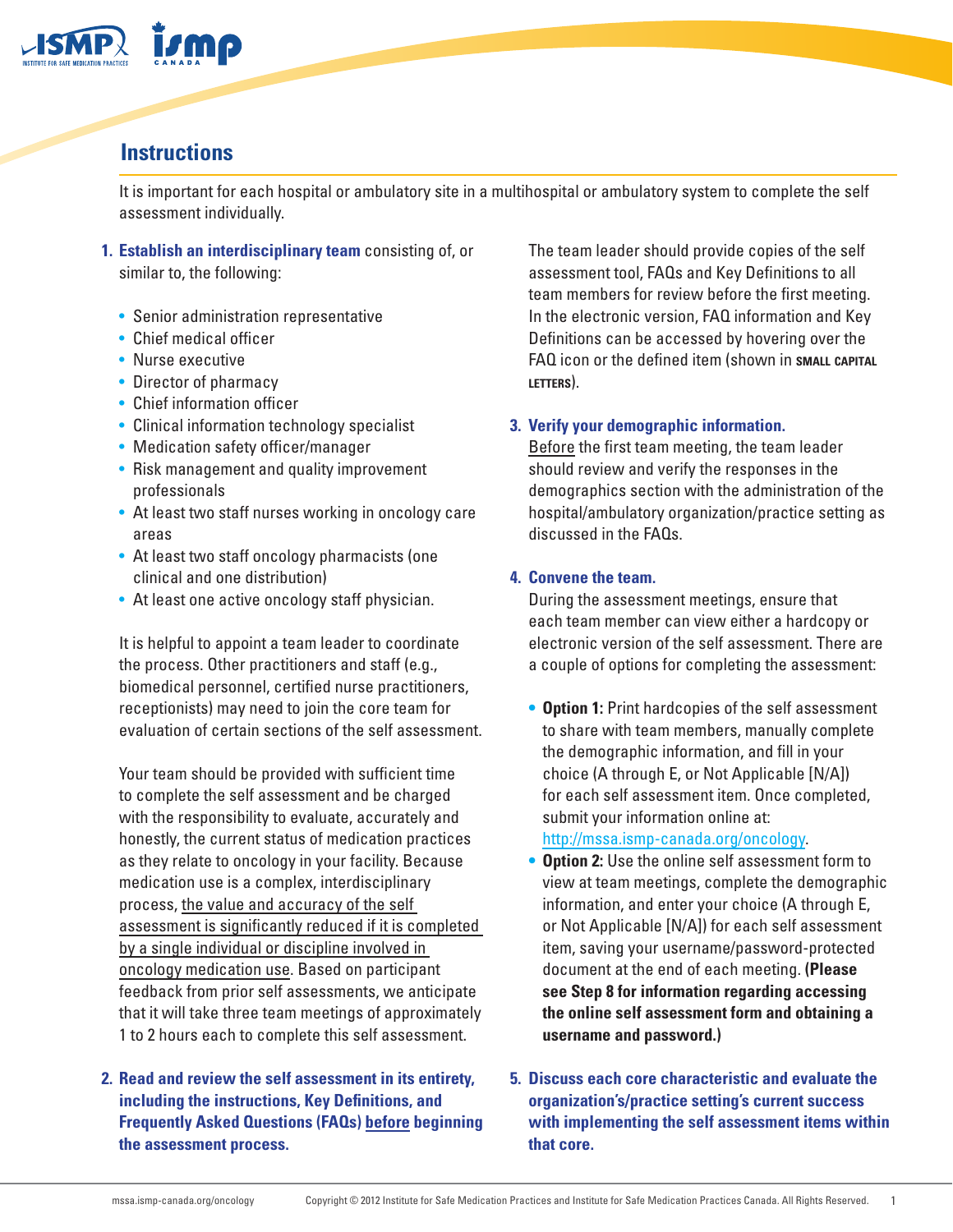

## **Instructions** (continued)

As necessary, investigate and verify the level of implementation with other healthcare practitioners and staff outside your core assessment team. When a consensus on the level of implementation for each self assessment item has been reached, select the appropriate checkbox (A through E, or Not Applicable [N/A]), using the following scoring key and guidelines:

### **Scoring Key**

- A. There has been no activity to implement this item.
- **B.** This item has been formally discussed and considered, but it has not been implemented.
- This item has been partially implemented in the **C.** organization for some or all areas, patients, drugs,
- and/or staff.
- **D.** This item is fully implemented in the organization for some or all areas, patients, drugs, and/or staff.
- **E.** This item is fully implemented throughout the organization for all patients, drugs, and/or staff.
- **N/A.** (Not applicable) will be available as an option for specific questions.

Organizations may want to consider assigning an individual to record any discussion generated around each self assessment item and the rationale behind the selected choice. This information, meant for internal use only, can assist the team when reviewing scores for individual items or reassessing your organization at a later date and will provide insight into why the choice selected for each self assessment item was chosen.

#### **Scoring Guidelines**

- **• For all self assessment items:** Self assessment items refer to chemotherapy/biotherapy medications prescribed, dispensed, and administered to *all* inpatients and outpatients for both the treatment of oncology and non-oncology disease processes (e.g., methotrexate for rheumatoid arthritis or psoriasis).
- **• For all self assessment items:** Choice of E (full implementation) is appropriate only if all components are present in *all* areas of the organization, for all patients, all medications, and followed by all staff. If only one or some of

the components of the item have been fully implemented in only some or all areas of the organization, your self assessment choice should be D.

- **• For self assessment items with an option of "Not Applicable" (N/A):** Select "Not Applicable" (N/A) only if the item does not correspond to any services you provide in your organization/ practice setting. N/A responses are scored the same as answering B (This item has been formally discussed and considered, but it has not been implemented).
- **Repeat the process outlined in Step 5 for all self 6. assessment items.**
- **If you have questions:** Refer to the FAQs and Key **7.** Definitions – these are directly linked in the online form and identified in the PDF version via an **FAQ** icon or use of **small capitals font** for the Key Definitions.

For additional questions, contact ISMP at [oncselfassessment@ismp.org](mailto:oncselfassessment%40ismp.org?subject=Online%20self%20assessment) or call 001 215 947 7797 from 9 am – 5 pm (Eastern Daylight-Saving Time). If you are experiencing technical difficulties with the online assessment portal, contact ISMP Canada at: [mssa@ismp-canada.org.](mailto:mssa%40ismp-canada.org?subject=online%20assessment%20portal)

**To submit your final completed assessment or to use 8.** *Option 2* **to complete the assessment**, go to [http://](http://mssa.ismp-canada.org/oncology) [mssa.ismp-canada.org/oncology,](http://mssa.ismp-canada.org/oncology) and click on the link to register.

*See the next section, Instructions for Entering and Submitting Information to ISMP/ISMP Canada,* for further information about obtaining a username and password, entering your information, and submitting your completed assessment.

**9.** Once you have entered and submitted your information online, **you will be prompted to print a report which will summarize your results.** This is explained in detail in the next section.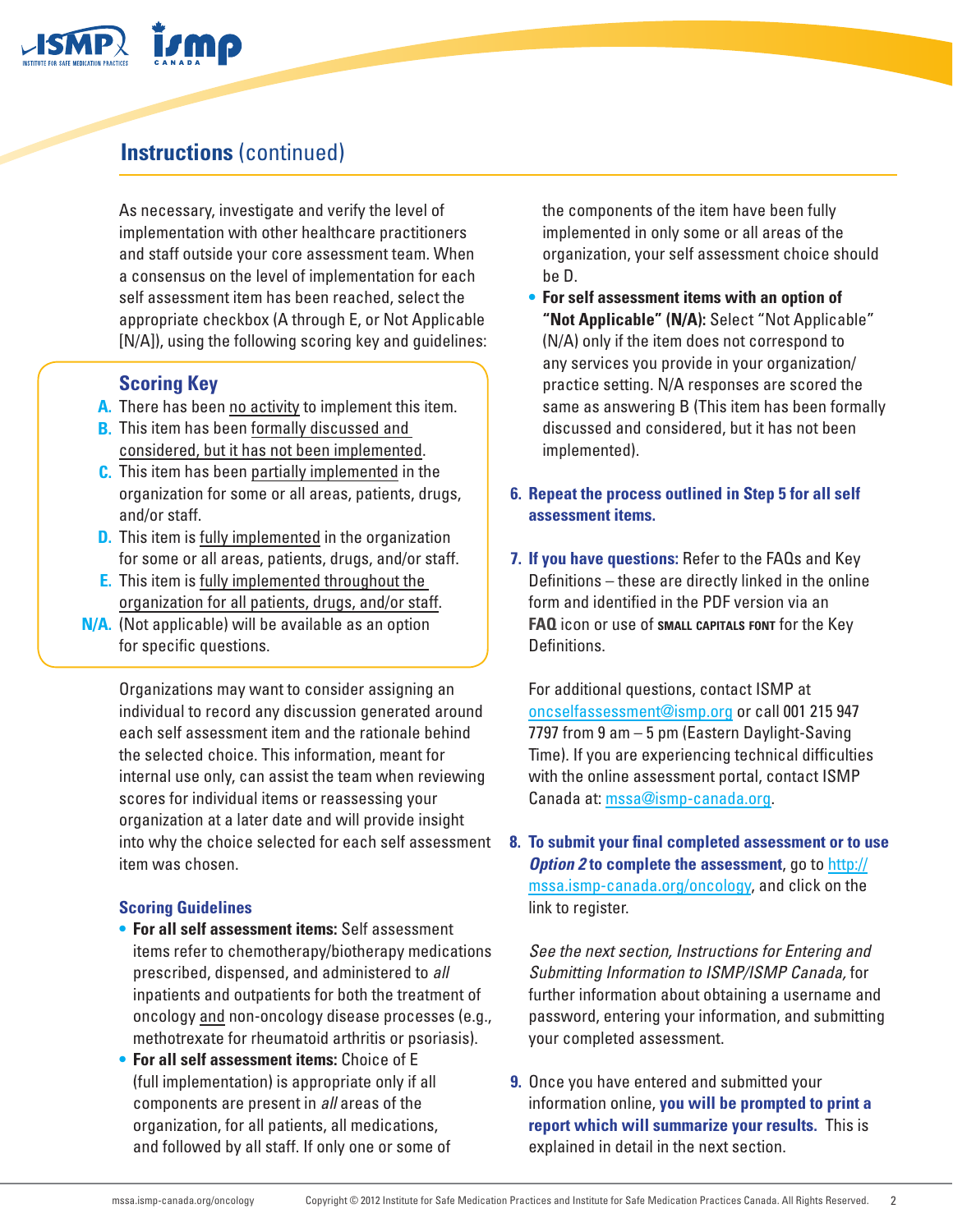

### **Instructions for Entering and Submitting Information to ISMP/ISMP Canada**

#### **To access the oncology self assessment webpage. 1.**

From any computer with Internet capability, go to: <http://mssa.ismp-canada.org/oncology>to access the **2012 ISMP International Medication Safety Self Assessment® for Oncology** webpage. This webpage will provide all the links you need to print and view the assessment, register, complete the self assessment, submit your information, and view your results.

#### **To register. 2.**

Once the assessment webpage has been accessed, you will see two blue boxes at the top of the page; one for "New User Registration" and the other for "Existing User Login." To register, click on the "New User Registration" box to open the registration page. You will be prompted to select a username and password. You then have the option to provide an email address to be used only if necessary for password recovery. You have a further option to provide your full contact information so that information can be retrieved by ISMP in the event that you lose your login details. If you have not provided your email address or full contact information, ensure you record your username and password, and keep them in a safe place. Your username/password is required to:

- Enter your information into the online self assessment form;
- Save your entered information and return to the online form at a later time to complete the assessment;
- Submit your completed self assessment to ISMP; and
- View and print a report of your self assessment with scoring once it has been submitted.

#### **To enter assessment information. 3.**

**• Entering data:** Once you are logged in, you can start entering data and saving your responses.

You can maneuver through the tool by using the dark blue tabs at the top of the screen that relate to each section (Demographics, I, II, III, etc.). You can also move from section to section by using the "Next Section" or "Previous Section" tabs that appear at the bottom right of the screen.

- **• Saving data:** You can click on the "Save" button at the bottom left of the screen any time after data has been entered. You can always go back and edit your responses and click the save button again to update your information. To exit the online form, click on the "Logout" button found at the top right of the page. In order to return to your saved information, you will need to go to the homepage and click the "Existing User Login" box, and then enter your username/password.
- **• Check MSSA for Errors:** You can click on this button (located near the "Save" button at the bottom left) at any time to see which items in the demographics section have not been answered or which other sections are incomplete. If all the items in the section have been answered, a green check mark will appear next to the section tab at the top of the screen.

#### **To submit your completed assessment. 4.**

Once all the items have been answered and saved, a message box will pop up telling you, "The MSSA is now complete. Do you want to submit the results to ISMP Canada?" You can click OK to submit your self assessment responses or Cancel to go back to the tool.

- **• If you select OK:** Your responses will be submitted – you will NOT be able to make any changes to your information if you select OK.
- **• If you select Cancel:** Your responses will be saved, but you can still go back and make changes. You can even log out and log back in to make changes.
- If you saved your changes and did not submit your results, the Check MSSA for Errors button will say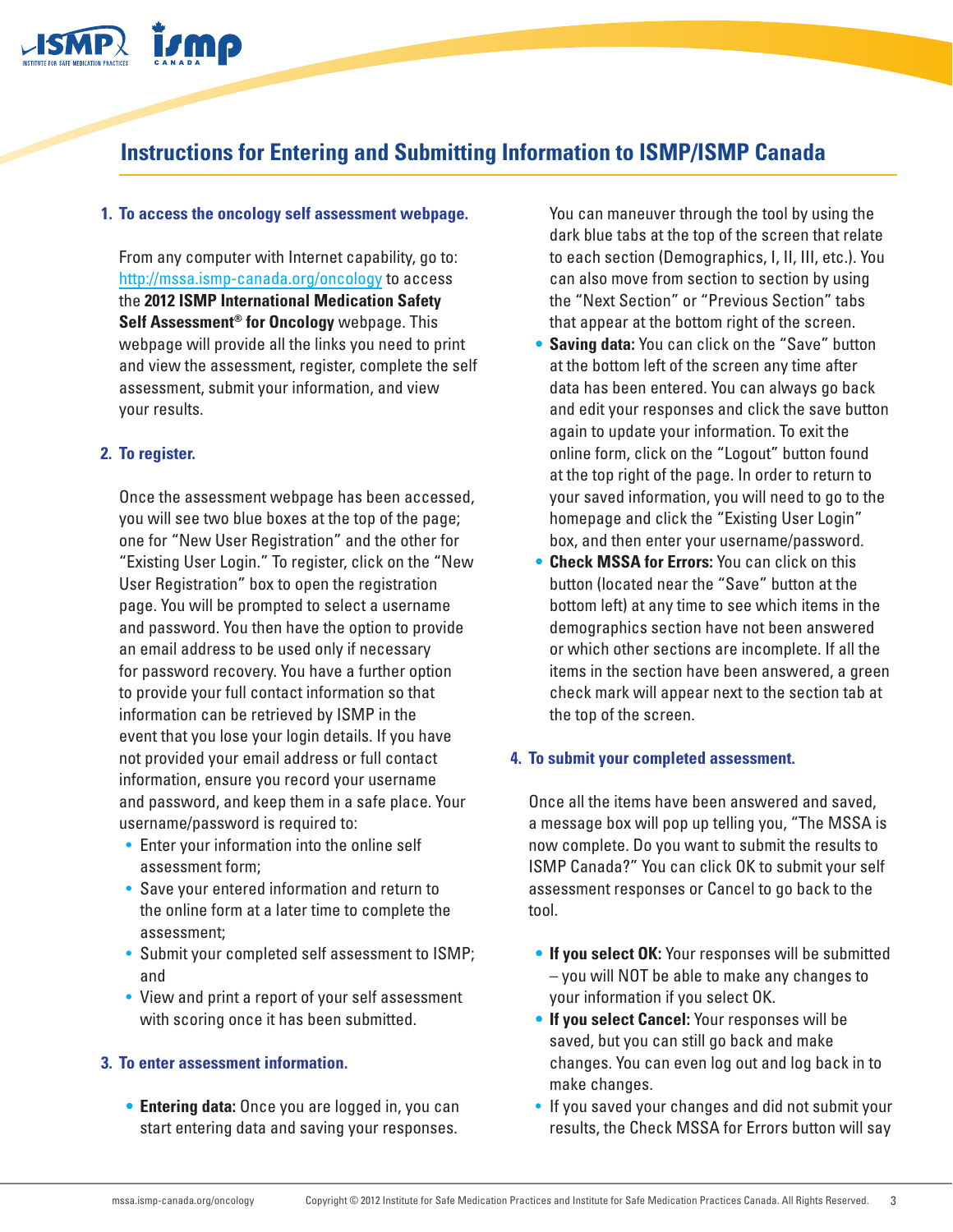## **Instructions for Entering and Submitting Information to ISMP/ISMP Canada** (continued)

Submit MSSA results unless you make changes. If you do not make any changes, click on that button to submit your responses. If you make changes and save them, the pop up box will come up again telling you the assessment is complete and will ask if you want to submit your results.

#### **To generate your report. 5.**

Once you have submitted your completed self assessment, a message box will appear stating that the MSSA has been finalized. At this point you can view your responses but you will not be able to make any changes.

You will be prompted to print a report of your submitted self assessment with your answers and numerical scores for each of the self assessment items, subtotals for each of the core characteristics and key elements, and a total score for the entire self assessment. Note that the scored report will be approximately 20 pages in length.

**If you have not supplied your email or full contact information to obtain a lost or forgotten username/ password, ensure that this report and your username/password are maintained in a safe location so you can compare your organization's/ practice setting's findings with aggregate data from similar sites when it is available, or to use your results to compare against future results of your organization.**

At any time after submitting your information, you can enter your username/password to view and/or print your self assessment report. However, you will not be able to make any changes to the information you originally submitted.

#### **Explanation of Scores**

The assessment items have been scored as follows:

#### A.  $Score = 0$

There has been no activity to implement this item.

**B.** Score  $= 1$ 

This item has been formally discussed and considered, but it has not been implemented.

#### $C. Score = 2$

This item has been partially implemented in the organization for some or all areas, patients, drugs, and/or staff.

#### **D.** Score = 3

This item is fully implemented in the organization for some or all areas, patients, drugs, and/or staff.

#### $E. Score = 4$

This item is fully implemented throughout the organization for all patients, drugs, and/or staff.

 $N/A.$  Score = 1 (Not applicable)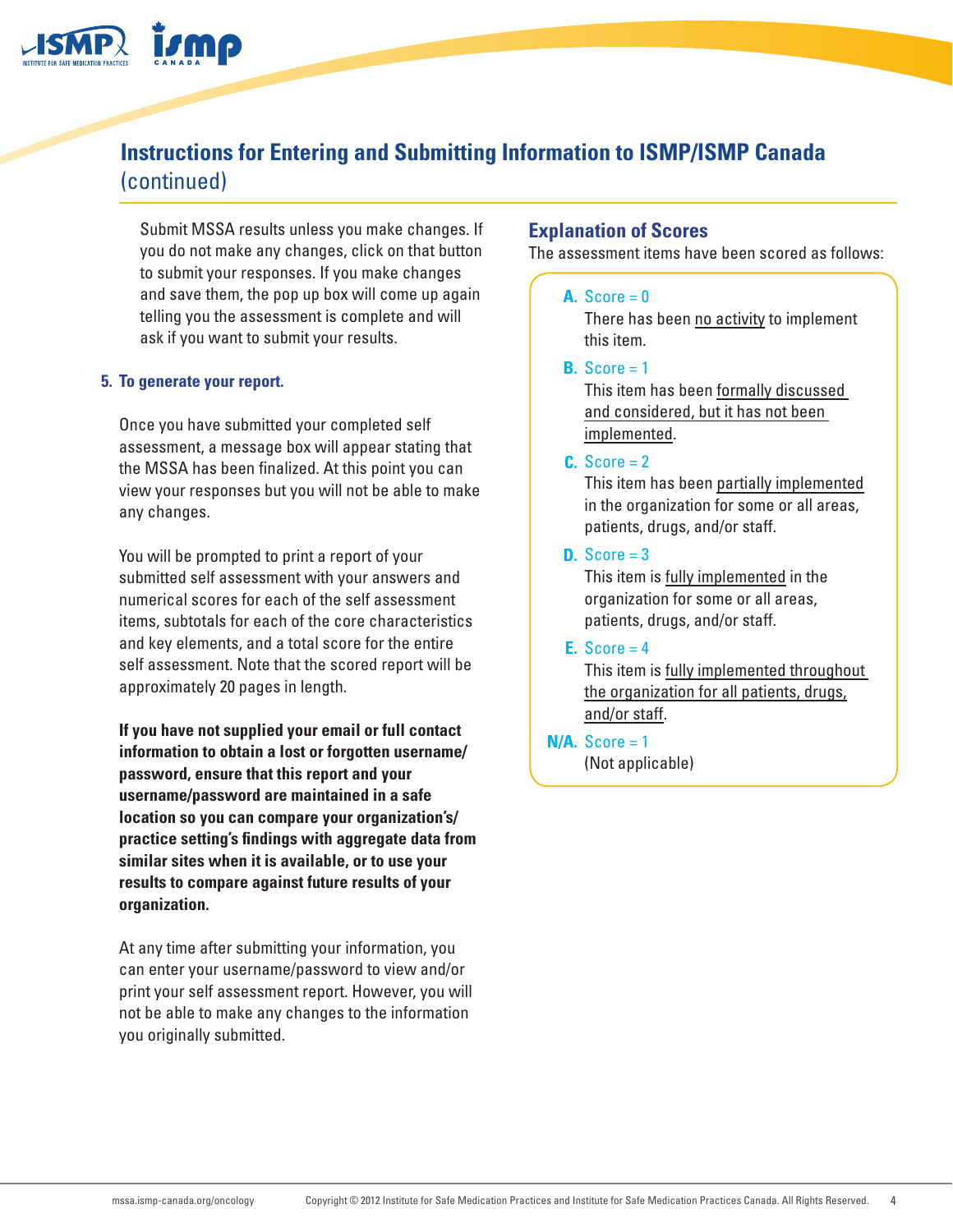

## **Instructions for Entering and Submitting Information to ISMP/ISMP Canada** (continued)

### **Access to Comparative Reports**

Shortly following the final submission date of the **2012 ISMP International Medication Safety Self Assessment® for Oncology**, ISMP and ISMP Canada will prepare and make available to those organizations that participated, a **Preliminary Aggregate Results** workbook with comparative reports of the level of medication safety practices based on the data submitted. **Access to these aggregate comparative reports will be available using the same password you used when entering and submitting your information.** In addition, further analysis of the data will be completed, and the results will be submitted for publication in a peerreviewed journal.

#### **Security and Protection of Self Assessment Information Submitted to ISMP/ISMP Canada**

All information submitted to ISMP and ISMP Canada is maintained in a secure database maintained solely by ISMP Canada. The application does not allow viewing of data or demographic information associated with individual assessment information. All information is contextually de-identified, and the demographics and submitted results will be used only for aggregate data reports. Usernames/ passwords required for submitting information to ISMP are self-selected by the organization/practice setting participating in the self assessment. Access to any contact information voluntarily provided by the organization (i.e., email address for lost or misplaced password only) is restricted to a small number of ISMP Canada personnel and confidentiality is assured.

In addition to the usual high standard of confidentiality associated with any information submitted to ISMP and ISMP Canada, we would also like to remind participants that ISMP is a federally certified patient safety organization (PSO) in the United States. If self assessment information is collected within the hospital's *patient safety evaluation system* and submitted to ISMP as *patient safety work product*, the information is granted protection from discovery in connection with a federal, state, or local civil, administrative, or disciplinary proceeding. No contract with ISMP is required for this legal protection. Further guidelines regarding submitting information to ISMP as a PSO can be found at:

[www.ismp.org/docs/PSOguidelines.pdf.](http://www.ismp.org/docs/PSOguidelines.pdf)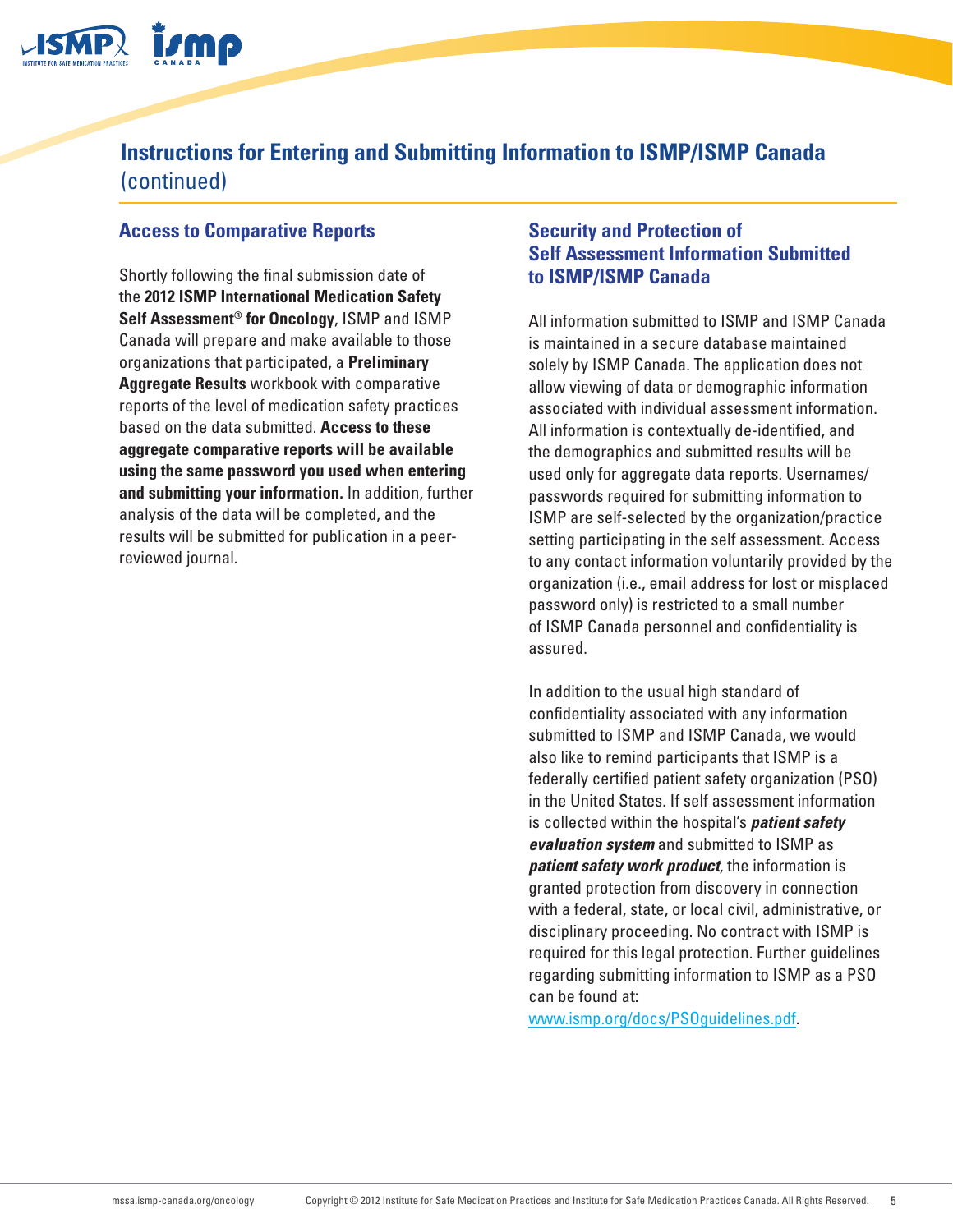

## **Demographics**

**FAQ - Please see the FAQs for information about completing the demographic information.**

#### 1a. Country

- **Province/State/Region/Territory 1b.**
- **Please check the one category that best describes 2. the location of your organization/practice setting.**

\_\_\_\_\_\_\_\_\_\_\_\_\_\_\_\_\_\_\_\_\_\_\_\_\_\_\_\_\_\_\_\_\_\_\_\_\_\_\_\_\_\_\_\_\_\_\_\_\_\_

\_\_\_\_\_\_\_\_\_\_\_\_\_\_\_\_\_\_\_\_\_\_\_\_\_\_\_\_\_\_\_\_\_\_\_\_\_\_\_\_\_\_\_\_\_\_\_\_\_\_

- $\Box$  Urban
- (a population of approximately 50,000 or more)  $\Box$  Rural
	- (a population less than 50,000)

#### **Describe your organization/practice setting(s). 3.**

(If you have multiple practice settings, please complete a separate assessment for each setting that follows *different* procedures/processes for oncology medications.) **FAQ**

 $\Box$  Inpatient

#### **3a. Total beds**

- $\Box$  Less than 100
- $\Box$  100 to 299
- $\Box$  300 to 499
- $\Box$  500 and over
- **3b. Percent oncology**
- $\Box$  Less than 25%
- $\Box$  25% to 49%
- $\Box$  50% to 74%
- $\Box$  75% to 100%
- $\Box$  Outpatient

#### **3c. Total chairs/beds**

- $\Box$  Less than 10
- $\Box$  10 to 19
- $\Box$  20 to 49
- $\Box$  50 and over
- **3d. Percent oncology**
- $\Box$  Less than 25%
- $\Box$  25% to 49%
- $\Box$  50% to 74%
- $\Box$  75% to 100%
- **Please estimate your organization's/practice 4. setting's oncology patient population.**
	- $%$  Age 18 or less
	- \_\_\_\_ % Age 19 64
	- $%$  Age 65 and over
- **Are you an academic or university organization/ 5. practice setting (e.g., do you have a medical school affiliation)?**
	- □ Yes
	- $\Box$  No
- **What is the form of ownership or funding for the 6. organization/practice setting?**  (select all that apply)
	- $\Box$  Public (government or military)
	- $\Box$  Private for-profit
	- $\Box$  Private not-for-profit/charitable
- **Is your organization/practice setting part of a 7. larger healthcare system with common ownership and/or governance?**
	- □ Yes
	- $\Box$  No
- **Is your organization/practice setting a nationally/ 8.provincially/state designated cancer center in your country?**
	- □ Yes

**8a. If multiple sites, how many are designated?**

- $\Box$  1  $\Box$  2  $\Box$  3  $\Box$  4  $\Box$  5
- $\Box$  6
- $\Box$  7
- $\Box$  8
- $\Box$  9
- $\Box$  10  $\Box$  More than 10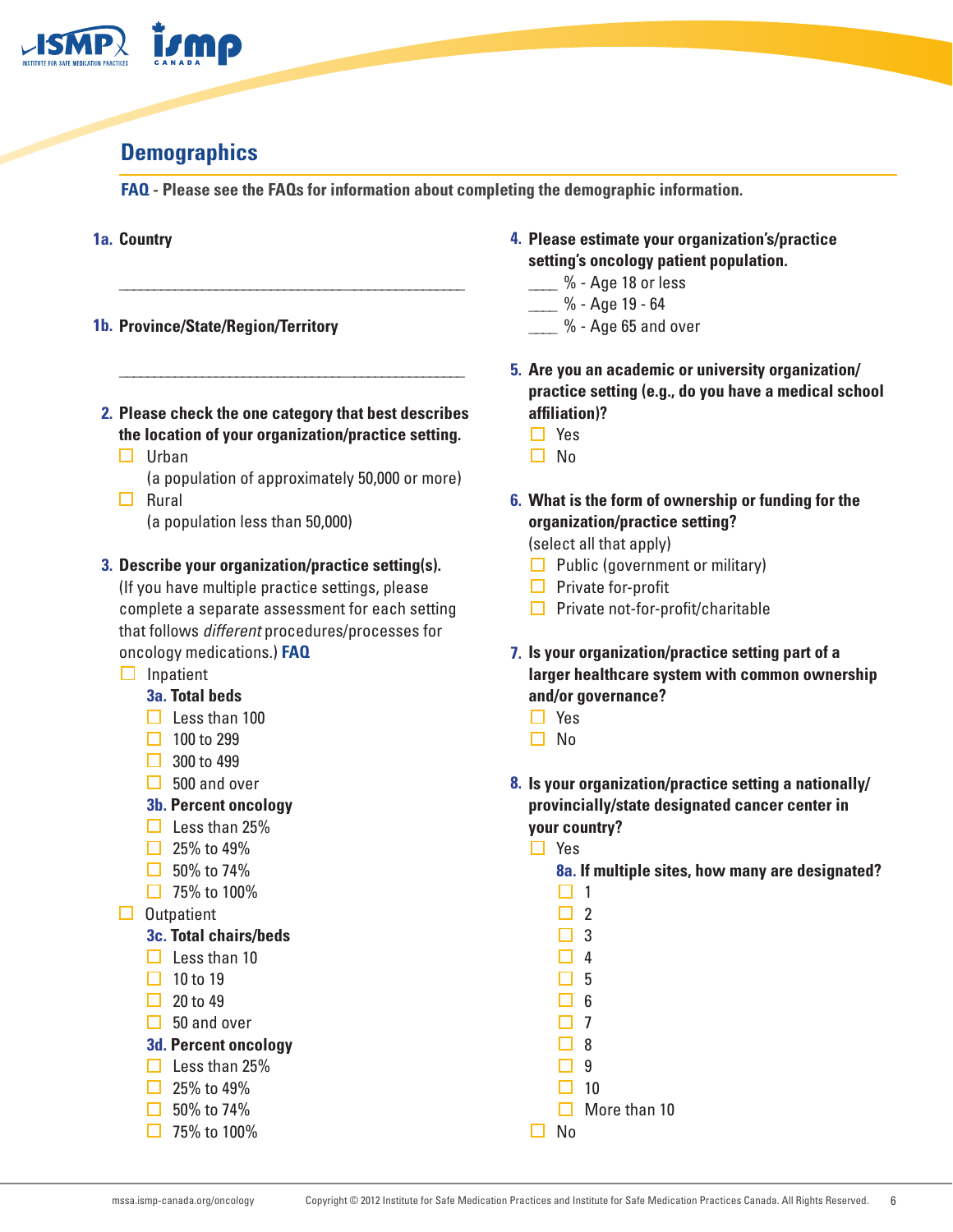

# **Demographics** (continued)

- **What is the average number of chemotherapy/ 9. biotherapy** *doses administered per month* **at your organization/practice setting? FAQ**
	- $\Box$  Less than 249
	- $\Box$  250 999
	- $\Box$  1000 2999
	- $\Box$  3000 and over

#### **Which of the following cancer treatments does your 10. organization/practice setting provide?**

(select all that apply)

- $\Box$  Alternative cancer therapies (e.g., homeopathic, naturopathic, accupuncture)
- $\Box$  Blood and marrow transplants
- $\Box$  Cancer vaccines
- $\Box$  Chemoembolization (venous occlusion therapy)
- $\Box$  Heated chemotherapy/biotherapy (hyperthermia)
- $\Box$  High dose chemotherapy/biotherapy
- $\Box$  Home care chemotherapy/biotherapy
- $\Box$  Intramuscular chemotherapy/biotherapy
- $\Box$  Intraoperative chemotherapy/biotherapy (e.g., isolated limb perfusions)
- $\Box$  Intraperitoneal chemotherapy/biotherapy
- $\Box$  Intrathecal chemotherapy/biotherapy (e.g., lumbar puncture, Ommaya reservoir)
- $\Box$  Intravenous chemotherapy/biotherapy
- $\Box$  Investigational chemotherapy/biotherapy
- $\Box$  Oral chemotherapy/biotherapy
- $\Box$  Radiolabeled chemotherapy/biotherapy
- $\Box$  Special procedures (e.g., cystoscopic procedures, intraocular)
- $\Box$  Subcutaneous chemotherapy/biotherapy
- $\Box$  Other

#### **Does your organization/practice setting participate 11. in oncology-based research?**

- □ Yes
- $\Box$  No
- **Does your organization/practice setting undergo 12. specialty certification/accreditation for oncology from an external review agency** (e.g., World Health Organization [WHO], National Cancer Institute [NCI], Det Norske Veritas [DNV])**?**
	- □ Yes
	- $\Box$  No
- **Has your organization/practice setting adopted 13. chemotherapy/biotherapy safety standards or guidelines from recognized professional organizations** (e.g., World Health Organization [WHO], International Society of Oncology Pharmacy Practitioners [ISOPP], American Society of Clinical Oncology/Oncology Nursing Society [ASCO/ONS], Clinical Oncological Society of Australia [COSA], Accreditation Canada, Canadian Association of Nurses in Oncology [CANO-ACIO], other national professional/accrediting organizations)**?**
	- □ Yes
	- $\square$  No
- **What percentage of your professional staff is 14.oncology trained/certified through an external accreditation/certification organization?**
	- **a.** Pharmacists
	- $\Box$  None
	- $\Box$  1% 25%
	- $\Box$  26% 50%
	- $\Box$  51% 75%
	- $\Box$  76% +
	- **b.** Pharmacy Technicians
	- $\Box$  None
	- $\Box$  1% 25%
	- $\Box$  26% 50%
	- $\Box$  51% 75%
	- $\Box$  76% +

[Question continued on next page]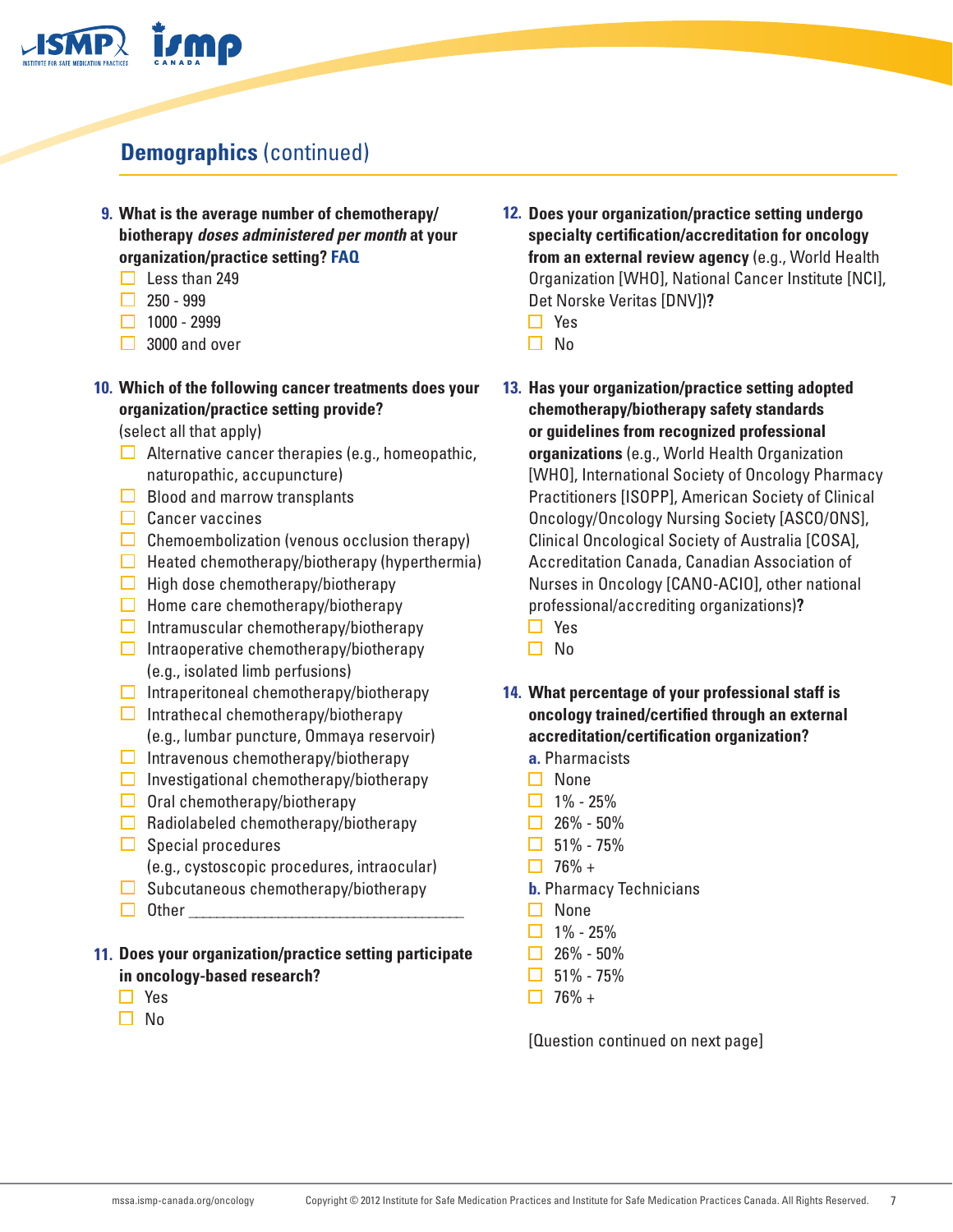

## **Demographics** (continued)

- **c.** Physicians
- $\Box$  None
- $\Box$  1% 25%
- $\Box$  26% 50%
- $\Box$  51% 75%
- $\Box$  76% +
- **d.** Registered Nurses
- □ None
- $\Box$  1% 25%
- $\Box$  26% 50%
- $\Box$  51% 75%
- $\Box$  76% +
- **e.** Other
- $\Box$  None
- $\Box$  1% 25%
- $\Box$  26% 50%
- $\Box$  51% 75%
- $\Box$  76% +
- **Does your organization/practice setting provide 15. mandatory internal staff training/certification in oncology prior to providing oncology patient care?** 
	- □ Yes
		- **15a. For which healthcare practitioners?**  (select all that apply)
		- $\Box$  Pharmacists
		- $\Box$  Pharmacy Technicians
		- $\Box$  Physicians
		- $\Box$  Registered Nurses
		- $\Box$  Other  $\Box$
	- $\square$  No
- **Who** *prepares* **chemotherapy/biotherapy for your 16.organization/practice setting?**

(select all that apply)

- $\Box$  Pharmacists
- $\Box$  Pharmacy Technicians
- $\Box$  Physicians
- $\Box$  Registered Nurses
- $\Box$  Outsourced commercial compounding pharmacy
- Other \_\_\_\_\_\_\_\_\_\_\_\_\_\_\_\_\_\_\_\_\_\_\_\_\_\_\_\_\_\_\_\_\_\_\_\_\_\_\_\_
- **Who is authorized to** *check* **the final 17. chemotherapy/biotherapy product before it leaves the preparation area?** 
	- (select all that apply)
	- $\Box$  Pharmacists
	- $\Box$  Pharmacy Technicians
	- $\Box$  Physicians
	- $\Box$  Registered Nurses
	- $\Box$  Other
- 18. Do you have computerized prescriber order **entry (CPOE)?**
	- □ Yes
	- $\Box$  No
- **How many standardized chemotherapy/biotherapy 19. order sets (electronic and/or pre-printed) does your organization/practice setting have available to guide prescribing?**
	- $\Box$  None
	- $\Box$  1 to 49
	- $\Box$  50 to 249
	- $\Box$  250 to 499
	- $\Box$  500 or more
- **Spectrophotometry or similar chemical analysis 20. technology is used for end-product testing to verify the contents (active ingredients and/ or concentration) of chemotherapy/biotherapy compounding/admixture prior to dispensing.** □ Yes
	- $\Box$  No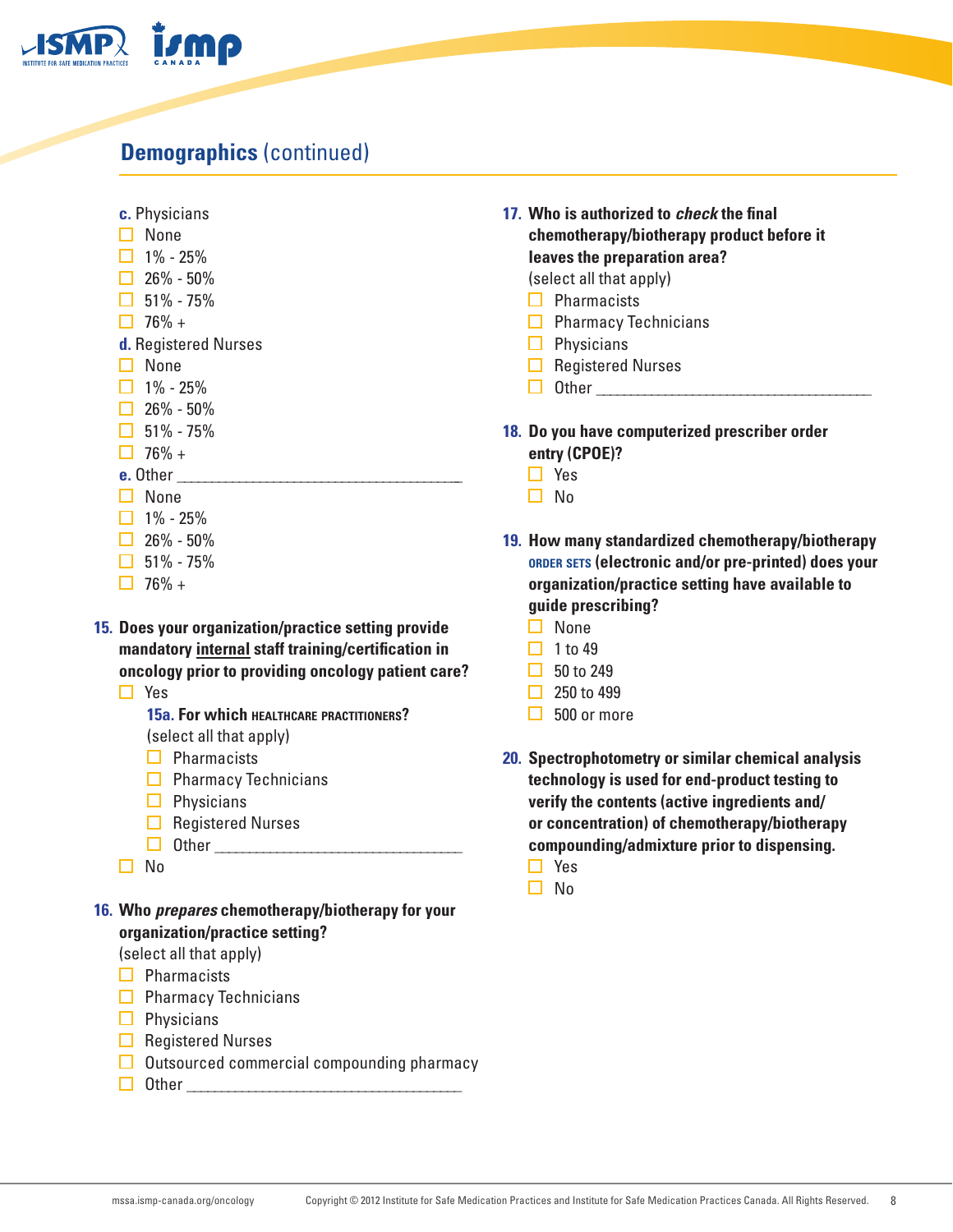

# **Demographics** (continued)

| 21. Do you belong to a group purchasing/group service<br>organization (GPO/GSO)?<br>$\Box$ Yes | 22. Has your organization completed an ISMP<br><b>Medication Safety Self Assessment® for Hospitals?</b><br>$\Box$ Yes |
|------------------------------------------------------------------------------------------------|-----------------------------------------------------------------------------------------------------------------------|
| 21a. Select country                                                                            | 22a. What year(s) did you complete                                                                                    |
| Canada<br>$\Box$                                                                               | the assessment?                                                                                                       |
| 21a i. Which Organizations?                                                                    | (select all that apply)                                                                                               |
| (select all that apply)                                                                        | 2012                                                                                                                  |
| $\Box$ Alberta Purchasing Connection (APC)                                                     | 2011                                                                                                                  |
| $\Box$ Approvisionnement Montreal                                                              | 2010                                                                                                                  |
| $\Box$ HealthPRO                                                                               | 2009                                                                                                                  |
| $\Box$ Medbuy                                                                                  | 2008<br>$\Box$                                                                                                        |
| $\Box$ Saskatchewan Association of                                                             | 2007                                                                                                                  |
| <b>Health Organizations (SAHO)</b>                                                             | 2006                                                                                                                  |
|                                                                                                | 2005                                                                                                                  |
| <b>USA</b><br>◘                                                                                | 2004                                                                                                                  |
| 21a ii. Which Organizations?                                                                   | 2003                                                                                                                  |
| (select all that apply)                                                                        | 2002                                                                                                                  |
| $\Box$ Amerinet                                                                                | 2001<br>H                                                                                                             |
| $\Box$ Broadlane                                                                               | 2000<br>$\Box$                                                                                                        |
| $\Box$ Consorta                                                                                | No<br>П                                                                                                               |
| $\Box$ Department of Defense                                                                   |                                                                                                                       |
| $\Box$ HCA (Hospital Corporation of America)                                                   | 23. If you have received a code from ISMP or ISMP                                                                     |
| $\Box$ MedAssets                                                                               | Canada to segregate your information as part of a                                                                     |
| □ ION (International Oncology Network)                                                         | collaborative, please insert it below. If you do not                                                                  |
| $\Box$ Onmark, McKesson Specialty                                                              | have a code, please leave blank. (optional) FAQ                                                                       |
| <b>Care Solutions</b>                                                                          |                                                                                                                       |
| $\Box$ Premier                                                                                 |                                                                                                                       |
| $\Box$ US Oncology                                                                             |                                                                                                                       |
| $\Box$ Veteran's Affairs                                                                       |                                                                                                                       |
| $\Box$ Provista/Novation                                                                       |                                                                                                                       |
| $\Box$ UHC/Novation (University Health                                                         |                                                                                                                       |
| <b>System Consortium)</b>                                                                      |                                                                                                                       |
| $\Box$ VHA/Novation                                                                            |                                                                                                                       |
|                                                                                                |                                                                                                                       |
| Other                                                                                          |                                                                                                                       |

□ No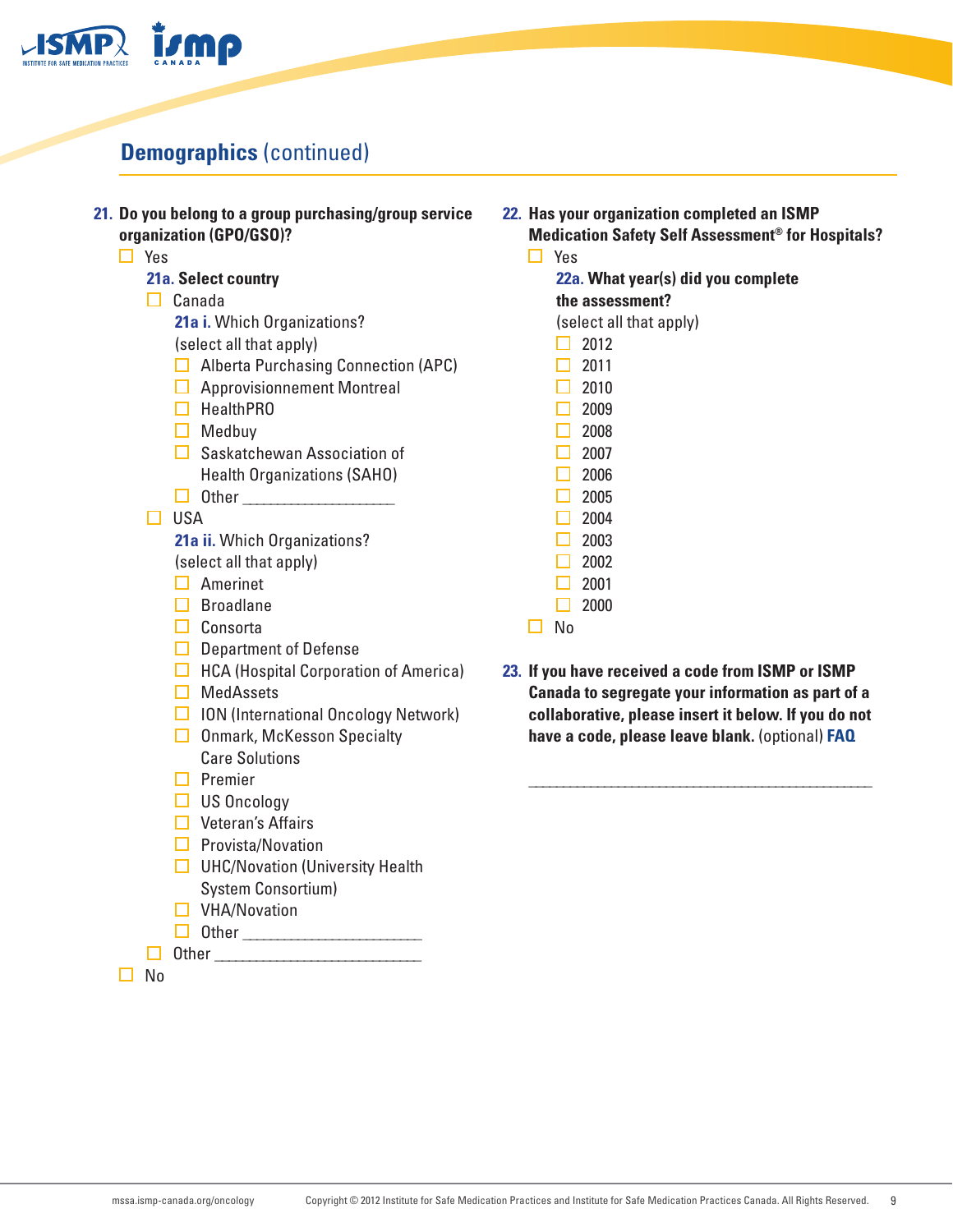

## **I. PATIENT INFORMATION**





### **Core Characteristic #1**

Essential patient information is obtained, readily available in useful form, and considered when prescribing, dosing, scheduling, dispensing, administering, and monitoring chemotherapy, biotherapy, and treatmentrelated drugs.

| 1              | A STRUCTURED PROCESS is in place to collect and verify the patient's first<br>and last name, age or date of birth, and medical record number or<br>other unique identifier.                                                                                                                                                                                                                                                                                                                                                         |  |  |  |
|----------------|-------------------------------------------------------------------------------------------------------------------------------------------------------------------------------------------------------------------------------------------------------------------------------------------------------------------------------------------------------------------------------------------------------------------------------------------------------------------------------------------------------------------------------------|--|--|--|
| $\overline{2}$ | A STRUCTURED PROCESS is in place to collect and document in a<br>designated location the cancer diagnosis including stage and<br>therapeutic goal (e.g., curative, palliative), comorbid and/or chronic<br>conditions (e.g., hypertension, diabetes, renal or liver impairment,<br>pregnancy, lactation), and performance status (general well-being)<br>based on standardized scale (e.g., Karnofsky scale or Eastern<br>Cooperative Oncology Group [ECOG] http://en.wikipedia.org/wiki/<br>Performance_status#Karnofsky_scoring). |  |  |  |
| 3              | Chemotherapy/biotherapy orders cannot be processed until the<br>patient's allergies (e.g., drug, food, contrast media) and associated<br>reactions have been identified, documented, and reviewed.                                                                                                                                                                                                                                                                                                                                  |  |  |  |
| 4              | Chemotherapy/biotherapy orders cannot be processed until<br>the patient's <i>adverse drug reaction</i> history has been identified,<br>documented, and reviewed.                                                                                                                                                                                                                                                                                                                                                                    |  |  |  |
| 5              | A STRUCTURED PROCESS is in place to collect and document in a<br>designated location the patient's current immunization status.                                                                                                                                                                                                                                                                                                                                                                                                     |  |  |  |
| 6              | At the first ENCOUNTER of each treatment CYCLE, a STRUCTURED PROCESS<br>is in place to obtain a list of current medications (including over-<br>the-counter drugs, vitamins, herbals, recreational drugs, and<br>homeopathic drugs) that the patient has been taking prior to the<br>ENCOUNTER and this list is compared with the medications prescribed<br>for the current ENCOUNTER and at any further TRANSITION OF CARE.                                                                                                        |  |  |  |
| 7              | A STRUCTURED PROCESS is in place to collect and document in a<br>designated location the patient's current (actual) height and weight<br>in metric units.                                                                                                                                                                                                                                                                                                                                                                           |  |  |  |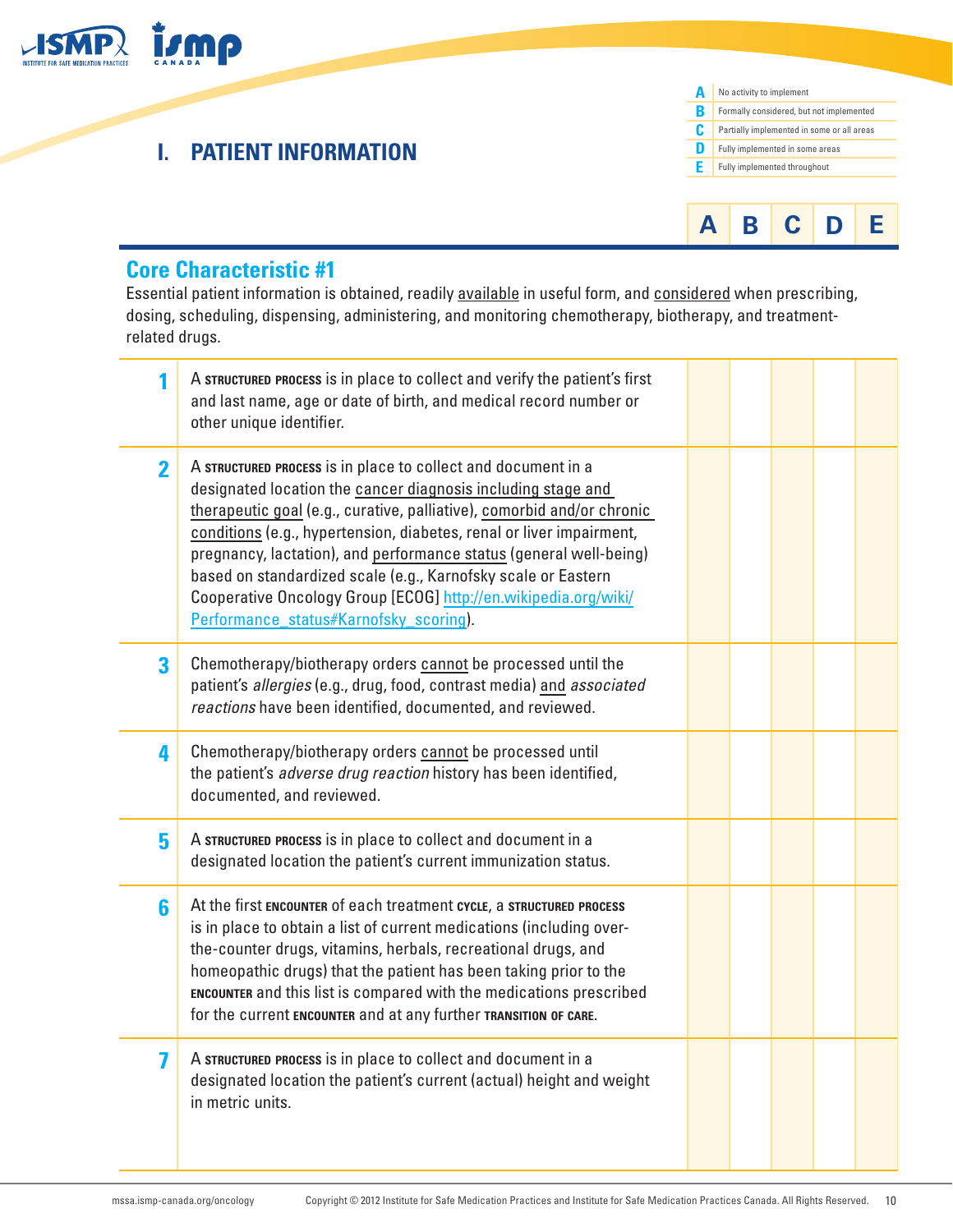

### **Core Characteristic #2**

Essential patient information is used to monitor and manage the effects of chemotherapy, biotherapy, and treatment-related drugs and to adjust the treatment plan when indicated by evidence-based practices.

| FAQ | Authorized HEALTHCARE PRACTITIONERS can easily and electronically<br>access laboratory values (inpatient and/or outpatient) while working<br>in their respective locations.                                                                                                                                              |  |  |  |
|-----|--------------------------------------------------------------------------------------------------------------------------------------------------------------------------------------------------------------------------------------------------------------------------------------------------------------------------|--|--|--|
| 12  | The computer system used for medication order entry is directly<br>interfaced with the laboratory system to automatically alert HEALTHCARE<br>PRACTITIONERS to the need for potential drug therapy changes.                                                                                                              |  |  |  |
| 13  | General and treatment (drug) specific baseline diagnostic and<br>laboratory test results are obtained and evaluated prior to<br>administering the first dose of chemotherapy/biotherapy (e.g., Multi<br>Gated Acquisition [MUGA] scan for anthracyclines, renal function<br>tests for <b>CIS</b> platin-based toxicity). |  |  |  |
| 14  | Current laboratory values are evaluated before and during each<br>treatment cycle.                                                                                                                                                                                                                                       |  |  |  |
| 15  | Rules/guidelines/policies within your organization/practice setting<br>define the timeframe for an acceptable "current" laboratory and/or<br>diagnostic test (e.g., absolute neutrophil count 72 hours prior<br>to treatment).                                                                                           |  |  |  |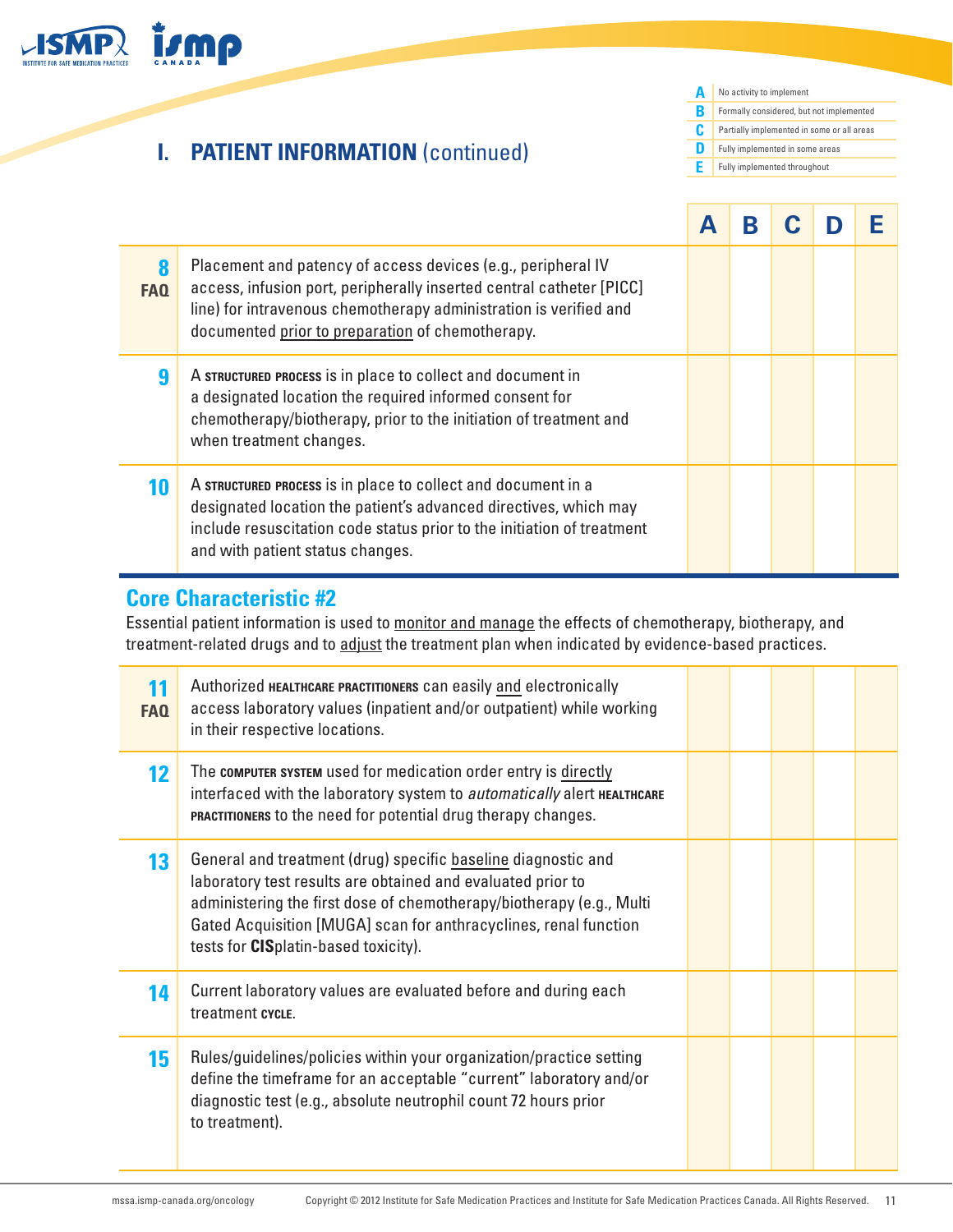

# **I. PATIENT INFORMATION** (continued)

**A** No activity to implement **B** Formally considered, but not implemented **C D E** Fully implemented throughoutPartially implemented in some or all areas Fully implemented in some areas

|    |                                                                                                                                                                                                                                                                                                                                                                              | A | В |  |  |
|----|------------------------------------------------------------------------------------------------------------------------------------------------------------------------------------------------------------------------------------------------------------------------------------------------------------------------------------------------------------------------------|---|---|--|--|
| 16 | A defined process is in place to <i>obtain and communicate</i> to all<br>authorized LICENSED HEALTHCARE PRACTITIONERS involved with the patient<br>results of particular laboratory tests for specific drugs requiring<br>specialized monitoring for known toxicities (e.g., CISplatin-induced<br>renal toxicity).                                                           |   |   |  |  |
| 17 | An authorized LICENSED HEALTHCARE PRACTITIONER <i>verifies</i> , using a<br>standardized toxicity grading scale (internally or externally<br>developed), the severity and nature of any previous adverse drug<br>reactions related to the chemotherapy treatment (e.g., riTUXimab<br>infusion rate-related reaction) and documents actions taken to<br>prevent reoccurrence. |   |   |  |  |
| 18 | Dose modification guidelines have been established for specific<br>chemotherapy/biotherapy drugs and are considered based on the<br>patient's laboratory results, toxicities, therapy reactions,<br>and/or response.                                                                                                                                                         |   |   |  |  |
| 19 | A system is in place (electronic or manual) to document, track, and<br>communicate the lifetime cumulative dose of chemotherapy as<br>appropriate (e.g., anthracyclines, bleomycin).                                                                                                                                                                                         |   |   |  |  |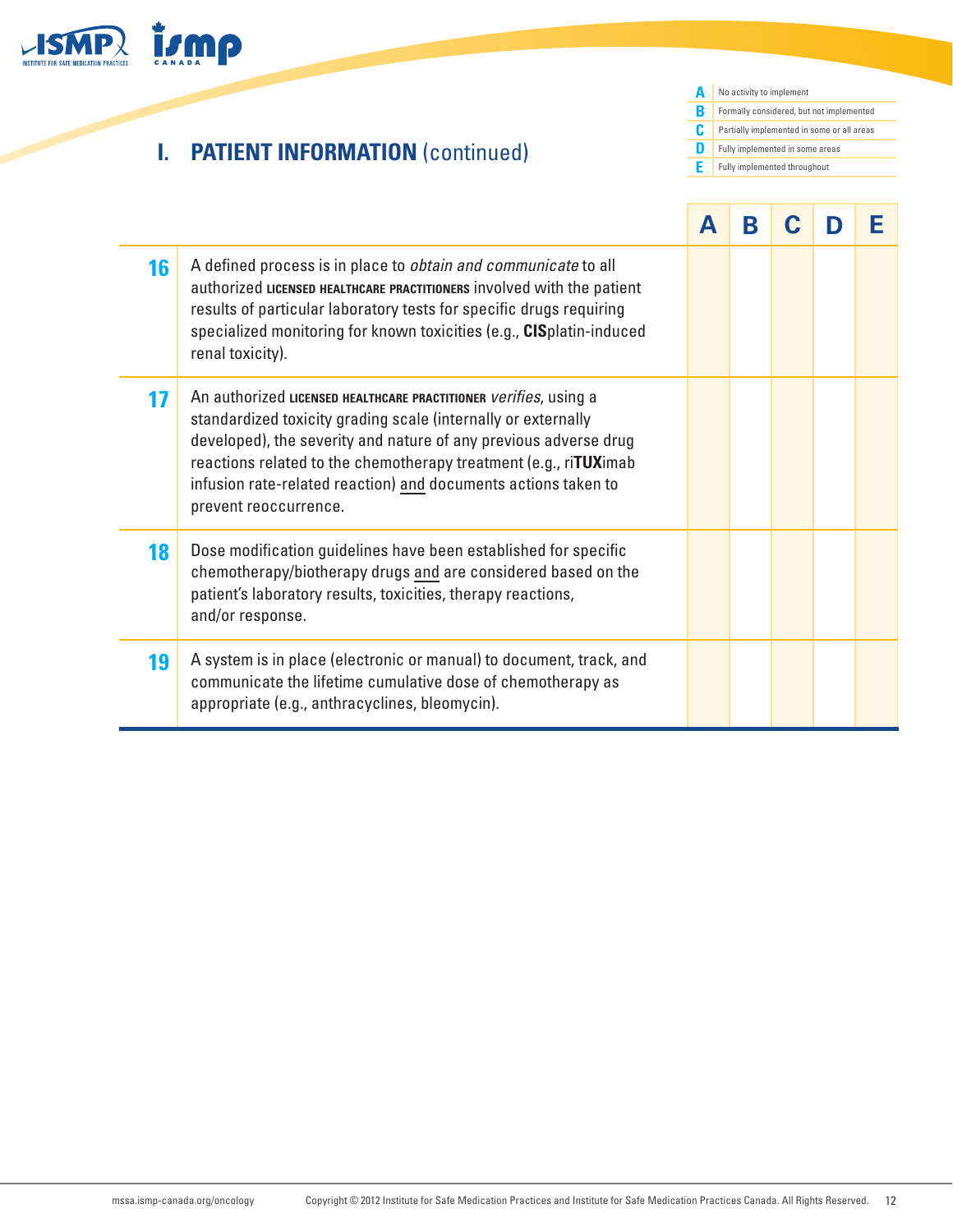

# **II. DRUG INFORMATION**





### **Core Characteristic #3**

Essential drug information is readily available in useful form and considered when prescribing, dosing, scheduling, dispensing, administering, and monitoring chemotherapy, biotherapy, and treatment-related drugs.

| 20                            | All patient-care areas, where chemotherapy, biotherapy,<br>and treatment-related drugs are prescribed, dispensed, and<br>administered, are supplied with standardized oncology/drug<br>references (text and/or electronic) and there is a process in place to<br>update annually or as new versions become available.                                                                                                                                                            |  |                       |  |
|-------------------------------|----------------------------------------------------------------------------------------------------------------------------------------------------------------------------------------------------------------------------------------------------------------------------------------------------------------------------------------------------------------------------------------------------------------------------------------------------------------------------------|--|-----------------------|--|
| 21                            | All internally developed chemotherapy, biotherapy, and treatment-<br>related drug information tools (e.g., pocket references, drug<br>information cards, standard preprinted ORDER SETS, PROTOCOLS Or<br>checklists, patient drug education material, compounding formulas)<br>undergo a formal approval process (e.g., through an AUTHORITATIVE<br>committee) before use, which includes an interdisciplinary review by<br>primary users, and are dated and reviewed regularly. |  |                       |  |
| 22                            | Current PROTOCOLS (both investigational and standard), guidelines,<br>dosing formulas, MAXIMUM DOSE recommendations, and checklists<br>for chemotherapy, biotherapy, and treatment-related drugs are<br>standardized and readily accessible to all members of<br>the HEALTHCARE TEAM.                                                                                                                                                                                            |  |                       |  |
| 23a<br><b>FAQ</b>             | All <i>inpatient</i> chemotherapy/biotherapy orders are entered into a<br>computer and screened electronically against the patient's current<br>medication and/or medical profile for contraindications, interactions,<br>and appropriateness of doses before medications are administered.                                                                                                                                                                                      |  | <b>NOT APPLICABLE</b> |  |
| 23 <sub>b</sub><br><b>FAQ</b> | All <i>outpatient</i> chemotherapy/biotherapy orders are entered into a<br>computer and screened electronically against the patient's current<br>medication and/or medical profile for contraindications, interactions,<br>and appropriateness of doses before medications are administered.                                                                                                                                                                                     |  | <b>NOT APPLICABLE</b> |  |
| 24                            | The computer system performs dose-range checks, and warns<br>PRESCRIBERS, pharmacists, and nurses about overdoses for all<br>chemotherapy, biotherapy, and treatment-related drugs.                                                                                                                                                                                                                                                                                              |  |                       |  |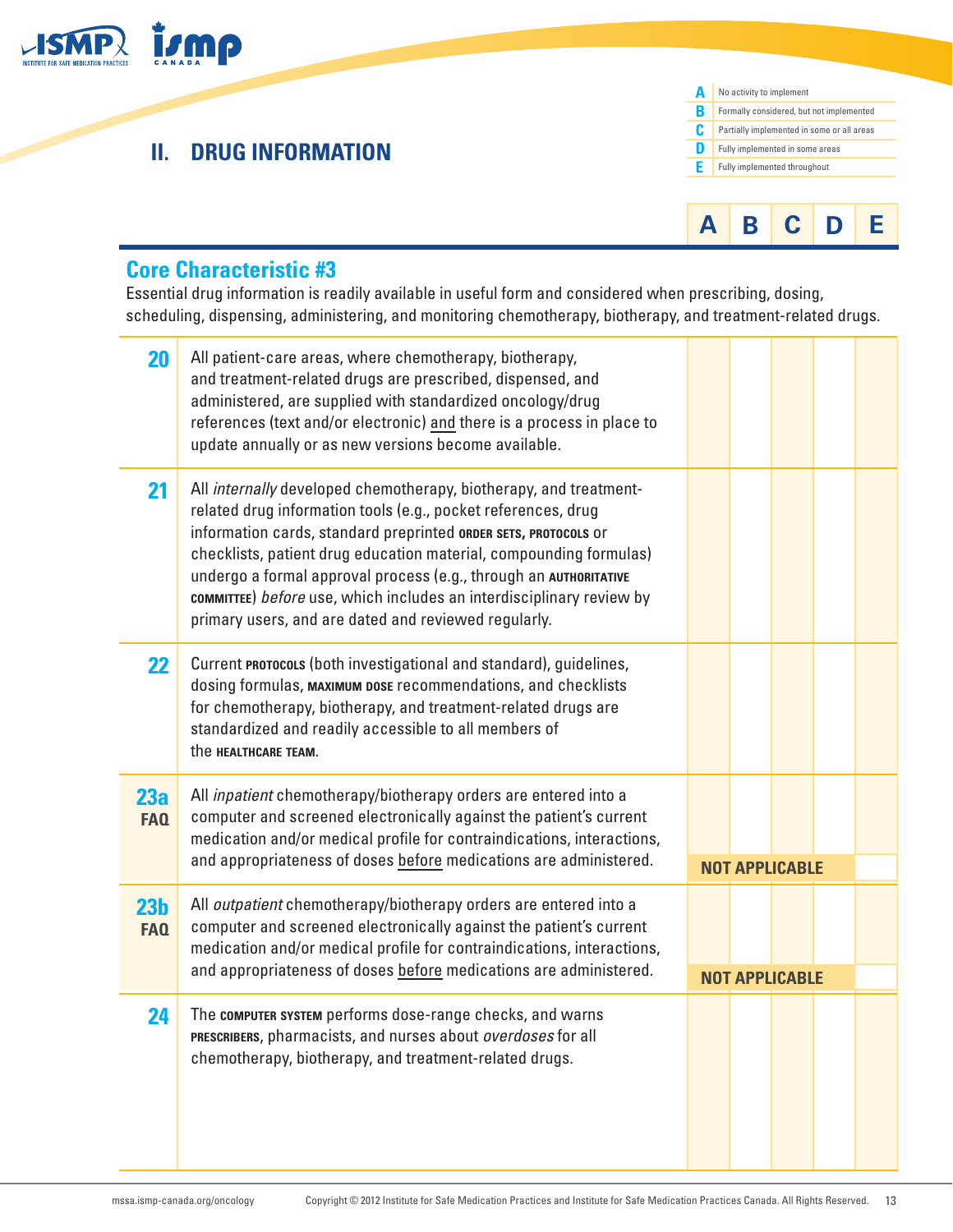

## **II. DRUG INFORMATION (continued)**

**A B** Formally considered, but not implemented **C D E** Fully implemented throughoutNo activity to implement Partially implemented in some or all areas **Fully implemented in some areas** 

|    |                                                                                                                                                                                                                                                                                                                                                                                                                | А | В |  | Е |
|----|----------------------------------------------------------------------------------------------------------------------------------------------------------------------------------------------------------------------------------------------------------------------------------------------------------------------------------------------------------------------------------------------------------------|---|---|--|---|
| 25 | A process is in place for a designated person to routinely test the<br>COMPUTER SYSTEM to ensure that MAXIMUM DOSE alerts are present for<br>chemotherapy, biotherapy, and treatment-related drugs and build<br>HARD STOPS that cannot be overridden, as appropriate.                                                                                                                                          |   |   |  |   |
| 26 | The computer system performs dose-range checks, and warns<br>PRESCRIBERS, pharmacists, and nurses about underdoses for all<br>chemotherapy, biotherapy, and treatment-related drugs.                                                                                                                                                                                                                           |   |   |  |   |
| 27 | The computer system dose-range checking feature can be modified to<br>recognize PROTOCOL-specific dosing ranges.                                                                                                                                                                                                                                                                                               |   |   |  |   |
| 28 | The computer system has been programmed to exclude inappropriate<br>routes of administration from selection choices, or it alerts the<br>HEALTHCARE PRACTITIONER if an inappropriate route has been selected and<br>prevents (HARD STOP) the order from being processed (e.g., vinCRIStine<br>cannot be ordered as an intrathecal injection).                                                                  |   |   |  |   |
| 29 | The process for adding a new drug to the computer system includes<br>testing to verify that important clinical warnings (e.g., serious drug<br>interactions, allergies, MAXIMUM DOSE limits) are functional; and if<br>a serious alert is not yet functional through the drug information<br>system vendor, a temporary user-programmed alert is added so that<br>it appears on the screen during order entry. |   |   |  |   |
| 30 | <b>COMPUTER SYSTEM</b> drug information updates are obtained from a<br>database vendor and loaded at least quarterly.                                                                                                                                                                                                                                                                                          |   |   |  |   |

### **Core Characteristic #4**

A controlled drug formulary incorporates specific requirements, restrictions, and considerations for chemotherapy, biotherapy, and treatment-related drugs and is driven by evidence-based treatment algorithms, strength of evidence compendia, and **protocols**.

**31** New chemotherapy/biotherapy drugs are considered through a formal process (e.g., **authoritative committee**), for use in the organization/practice setting (e.g., addition to the formulary) after review of all therapeutic equivalents, and their place in therapy (e.g., first line, second line) is evaluated based on strength of evidence.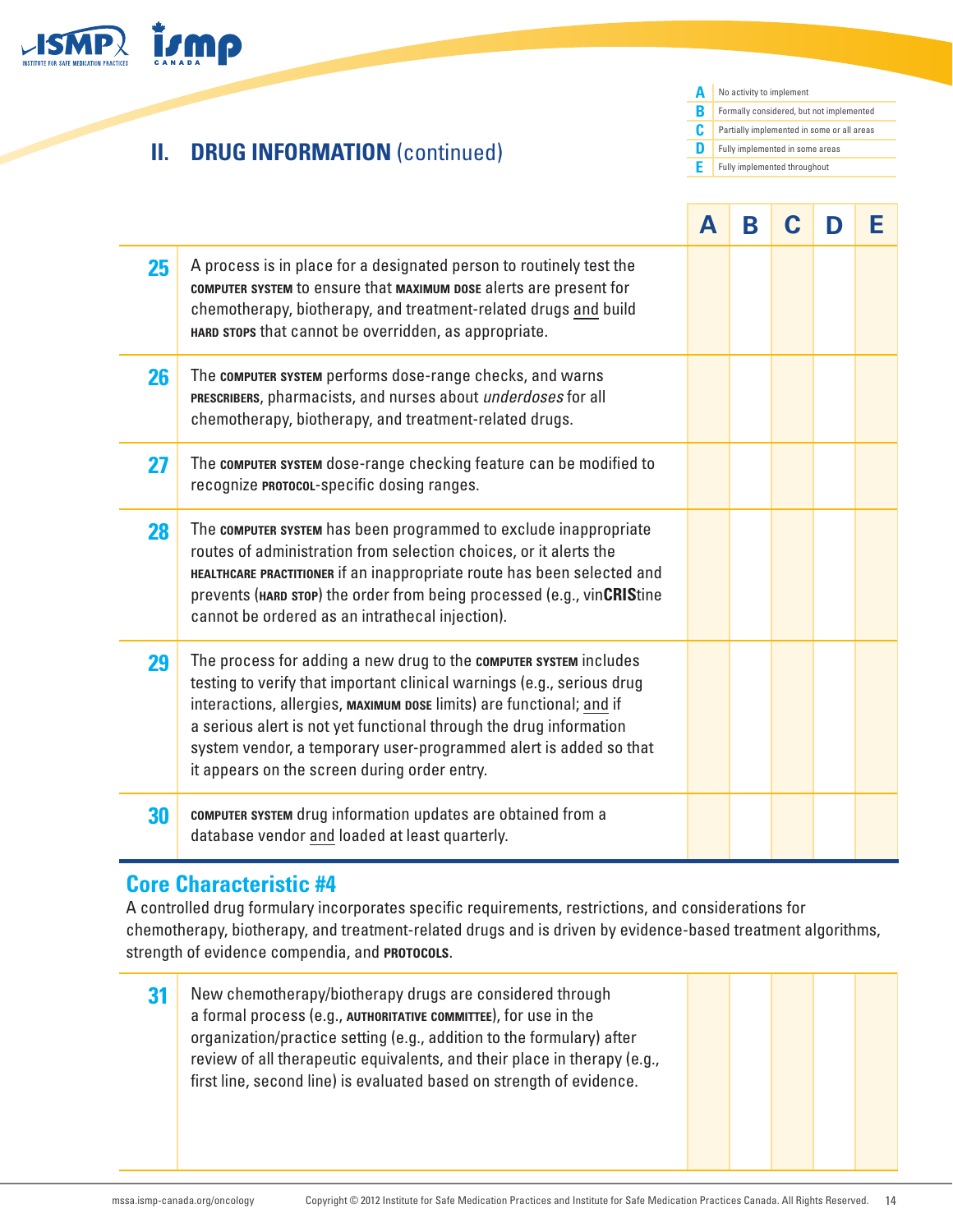

# **II. DRUG INFORMATION (continued)**

**A** No activity to implement **B C D E** Formally considered, but not implemented Partially implemented in some or all areas Fully implemented in some areas Fully implemented throughout

**Contract Contract** 

 $\overline{a}$ 

|           |                                                                                                                                                                                                                                                                                                                                       | A | B |                       | D | Е |
|-----------|---------------------------------------------------------------------------------------------------------------------------------------------------------------------------------------------------------------------------------------------------------------------------------------------------------------------------------------|---|---|-----------------------|---|---|
| 32        | The ability of the organization/practice setting to adequately monitor<br>and manage the anticipated adverse effects of a medication is<br>investigated, documented, and addressed through a formal process<br>(e.g., AUTHORITATIVE COMMITTEE), before use in the organization/practice<br>setting (e.g., addition to the formulary). |   |   |                       |   |   |
| 33        | When chemotherapy/biotherapy drugs are reviewed for use in the<br>organization/practice setting (e.g., addition to the formulary), safety<br>enhancements are established before initial use (e.g., standard ORDER<br>sers, prescribing guidelines).                                                                                  |   |   |                       |   |   |
| 34        | A STRUCTURED PROCESS is in place to identify emerging internal and<br>external information (e.g., adverse reactions, changing indications,<br>medication-related events) and re-evaluate the status of the drug on<br>the formulary, including safety enhancements that may be required.                                              |   |   |                       |   |   |
| 35        | Chemotherapy/biotherapy drugs not approved by the organization/<br>practice setting (i.e., non-formulary) are used only when<br>therapeutically necessary and appropriate and are reviewed through<br>a formal process (e.g., AUTHORITATIVE COMMITTEE).                                                                               |   |   |                       |   |   |
| 36        | A process is in place to provide adequate information to HEALTHCARE<br>PRACTITIONERS about all chemotherapy, biotherapy, and treatment-<br>related drugs (approved, not approved, SPECIAL ACCESS DRUGS, or<br>investigational drugs) before they are used by the organization/<br>practice setting.                                   |   |   |                       |   |   |
| 37<br>FAQ | An AUTHORITATIVE COMMITTEE (e.g., INSTITUTIONAL REVIEW BOARD [IRB])<br>oversees the approval and use of investigational drugs and<br>associated <b>PROTOCOLS.</b>                                                                                                                                                                     |   |   | <b>NOT APPLICABLE</b> |   |   |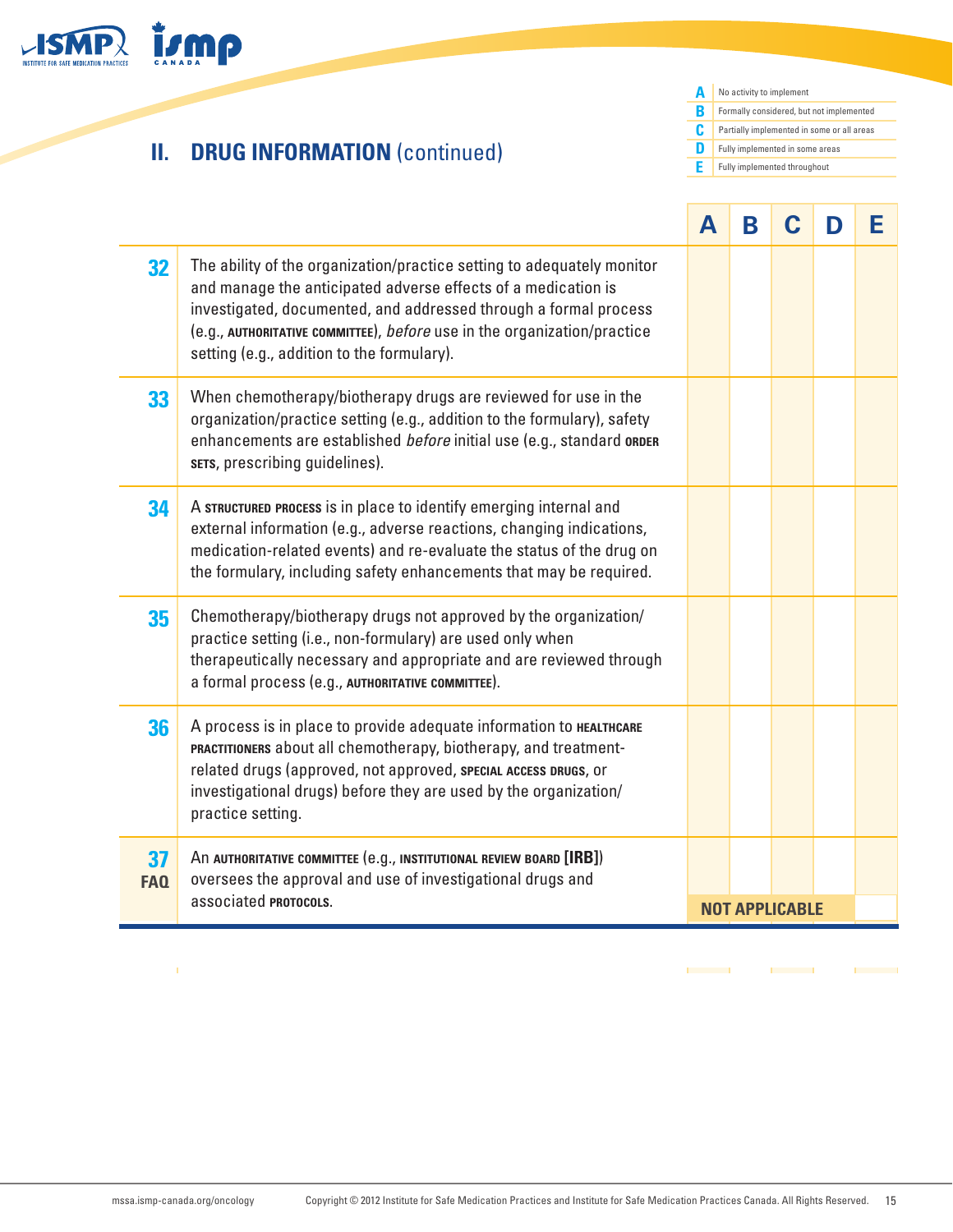

| A | No activity to implement                   |
|---|--------------------------------------------|
| R | Formally considered, but not implemented   |
| c | Partially implemented in some or all areas |
| n | Fully implemented in some areas            |
| Е | Fully implemented throughout               |
|   |                                            |



### **Core Characteristic #5**

Methods of communicating chemotherapy/biotherapy orders, treatment-related medication orders, and other drug information are standardized and automated to minimize the risk for error. Chemotherapy/biotherapy orders contain **REDUNDANT** steps/checks to prevent errors.

| 38                       | Basic information (e.g., patient name, hospital unit location, birth<br>date, physician) is clear and easily visible on orders transmitted to<br>the pharmacy via addressograph imprints, labels on hard copy or<br>facsimile, or sent electronically. |  |                       |  |
|--------------------------|--------------------------------------------------------------------------------------------------------------------------------------------------------------------------------------------------------------------------------------------------------|--|-----------------------|--|
| 39                       | PRESCRIBERS order chemotherapy, biotherapy, and treatment-related<br>drugs during the patient ENCOUNTER or immediately after each<br>ENCOUNTER, not at the conclusion of rounds or clinic hours.                                                       |  |                       |  |
| 40a<br><b>FAQ</b>        | PRESCRIBERS enter <i>inpatient</i> chemotherapy, biotherapy, and treatment-<br>related medication orders into a computer system that is directly<br>interfaced with other computer systems including pharmacy<br>and nursing.                          |  | <b>NOT APPLICABLE</b> |  |
| <b>40b</b><br><b>FAQ</b> | PRESCRIBERS enter outpatient chemotherapy, biotherapy, and treatment-<br>related medication orders into a computer system that is directly<br>interfaced with other computer systems including pharmacy<br>and nursing.                                |  |                       |  |
|                          |                                                                                                                                                                                                                                                        |  | <b>NOT APPLICABLE</b> |  |
| 41                       | There is a defined process for immediately communicating order<br>changes/clarifications and other interventions to the HEALTHCARE TEAM<br>involved with the patient's care, including updating orders previously<br>entered/processed.                |  |                       |  |
| 42                       |                                                                                                                                                                                                                                                        |  |                       |  |
|                          | Standard ORDER SETS are used to guide prescribing for at least 75% of<br>chemotherapy/biotherapy PROTOCOLS.                                                                                                                                            |  |                       |  |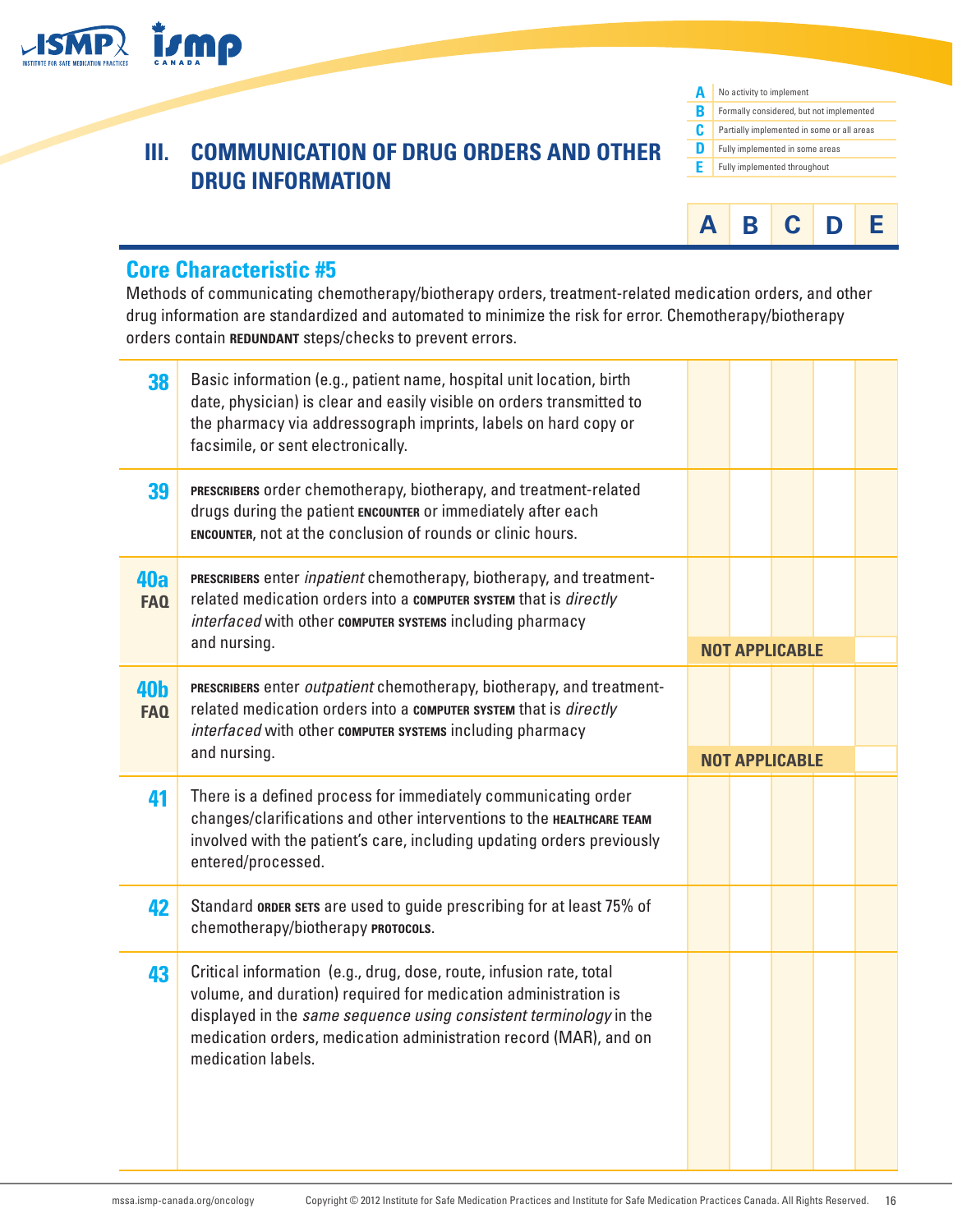

**A B C D E** No activity to implement Formally considered, but not implemented Partially implemented in some or all areas Fully implemented in some areas Fully implemented throughout



### **Core Characteristic #6**

Your organization/practice setting meets established standards for best practices designed to prevent errors related to chemotherapy, biotherapy, and treatment-related drug ordering.

| 44               | Verbal/telephone orders are never accepted for chemotherapy/<br>biotherapy except to hold or discontinue chemotherapy/biotherapy.<br>(Faxed and emailed orders from the PRESCRIBER are considered written<br>orders and are acceptable.)                                                      |  |  |  |
|------------------|-----------------------------------------------------------------------------------------------------------------------------------------------------------------------------------------------------------------------------------------------------------------------------------------------|--|--|--|
| 45<br><b>FAQ</b> | The initial cycle of chemotherapy/biotherapy to treat an oncologic<br>diagnosis is ordered in detail by a PRESCRIBER with formal<br>training in oncology (examples: board certification, therapy<br>specific certification).                                                                  |  |  |  |
| 46<br><b>FAQ</b> | Subsequent cycles of chemotherapy/biotherapy to treat an oncologic<br>diagnosis are ordered in detail by a PRESCRIBER with formal training<br>in oncology (examples: board certification, therapy specific<br>certification).                                                                 |  |  |  |
| 47<br><b>FAQ</b> | Chemotherapy/biotherapy order changes/modifications are ordered<br>in detail by a PRESCRIBER with formal training in oncology (examples:<br>board certification, therapy specific certification).                                                                                             |  |  |  |
| 48               | Orders to "resume/continue chemotherapy/biotherapy" are<br>not accepted.                                                                                                                                                                                                                      |  |  |  |
| 49               | Guidelines are established for evaluating the patient at<br>predetermined intervals between cycles of chemotherapy/biotherapy.                                                                                                                                                                |  |  |  |
| 50               | All medications are ordered using the generic name of the<br>medication (with the brand/trade name used for differentiation<br>if required).                                                                                                                                                  |  |  |  |
| 51               | Look-alike drug names are clearly distinguished in a way that<br>differentiates them (e.g., use of TALL MAN LETTERING, use of brand name<br>in parentheses) anywhere drug names are listed (e.g., order forms,<br>computer screens, including automated dispensing cabinets, smart<br>pumps). |  |  |  |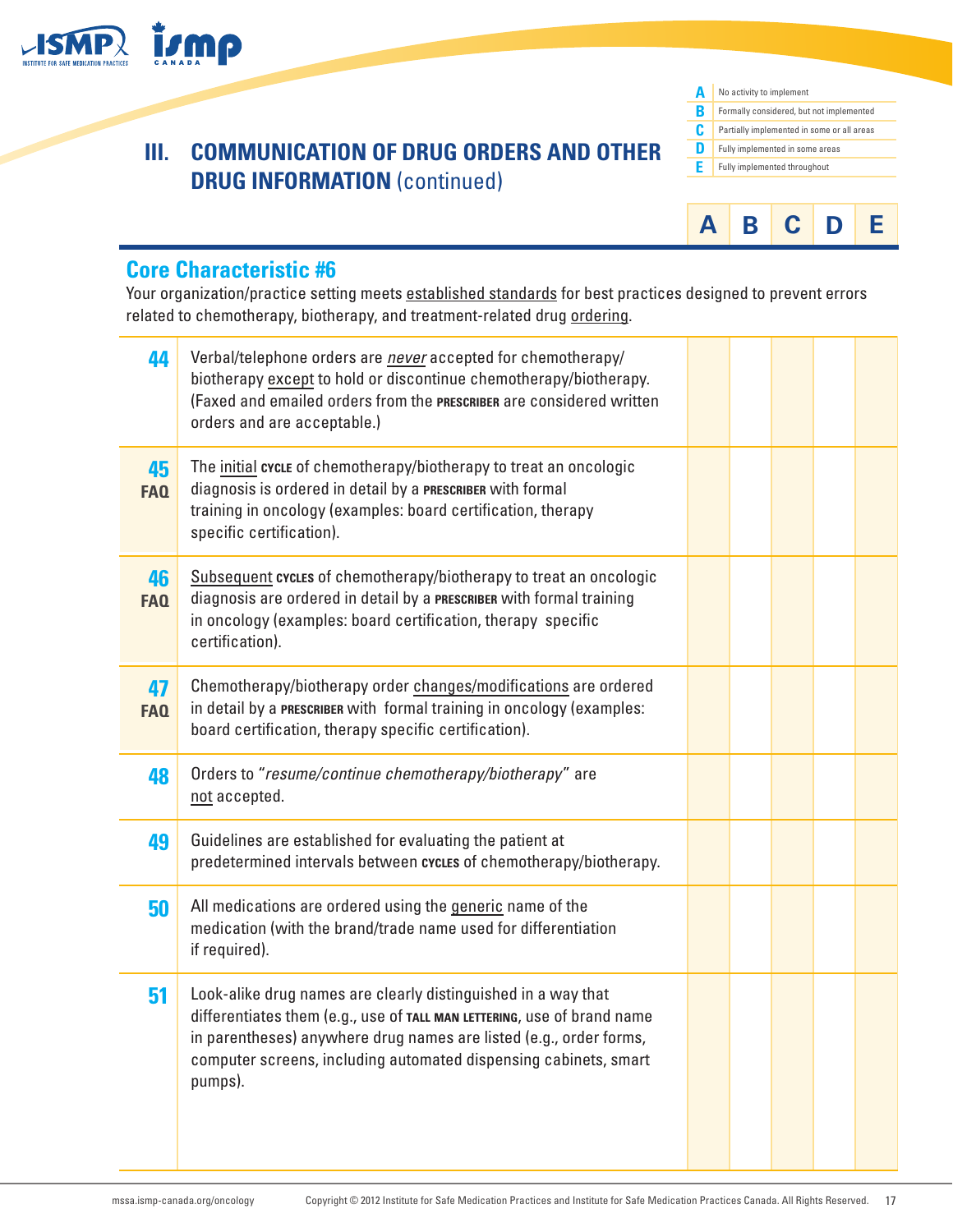

**A B C D E** No activity to implement Formally considered, but not implemented Partially implemented in some or all areas Fully implemented in some areas Fully implemented throughout

|                  |                                                                                                                                                                                                                                                                                                                                                                                                                                     | A | B | C | D | Е |
|------------------|-------------------------------------------------------------------------------------------------------------------------------------------------------------------------------------------------------------------------------------------------------------------------------------------------------------------------------------------------------------------------------------------------------------------------------------|---|---|---|---|---|
| 52               | If an ACRONYM is used to identify the chemotherapy PROTOCOL, the<br>ACRONYM is defined and each medication is prescribed individually,<br>with the dose and schedule designated for each. (For example: CMV<br>for bladder cancer is defined as CISplatin 100 mg/m <sup>2</sup> /day on Day 2,<br>methotrexate 30 mg/m <sup>2</sup> /day on Day 1 and Day 8, vin <b>BLAS</b> tine 4 mg/m <sup>2</sup> /<br>day on Day 1 and Day 8.) |   |   |   |   |   |
| 53               | Chemotherapy/biotherapy infusion rates are expressed as mL/hour<br>and never as mL/24 hours.                                                                                                                                                                                                                                                                                                                                        |   |   |   |   |   |
| 54               | Chemotherapy/biotherapy drugs for specific days are written<br>explicitly (e.g., for parenteral administration, write as "Day 1, 2, 3",<br>and never as "Days 1-3"; for oral administration, write as "daily for<br>21 consecutive days and stop for 7 consecutive days", and never as<br>"Days 1-21, stop for Days 22-28").                                                                                                        |   |   |   |   |   |
| 55               | <b>ORDER SETS</b> include the sequencing and timing of chemotherapy,<br>biotherapy, and treatment-related drugs and all concurrent<br>treatment-related modalities as appropriate (e.g., pre-medications,<br>hydration, other supportive care medications, radiotherapy<br>sequencing).                                                                                                                                             |   |   |   |   |   |
| 56               | The current cycle and the day within the cycle of chemotherapy (e.g.,<br>cycle 3 of 6, day 3 of 5) is verified against an established treatment<br><b>PROTOCOL</b> and is documented before each dose is administered.                                                                                                                                                                                                              |   |   |   |   |   |
| 57               | A mechanism is in place to ensure the correct interval/rest period<br>between cycles has elapsed prior to initiating the next cycle of<br>chemotherapy/biotherapy.                                                                                                                                                                                                                                                                  |   |   |   |   |   |
| 58               | A STRUCTURED PROCESS is in place to follow-up with patients who miss<br>their scheduled appointments.                                                                                                                                                                                                                                                                                                                               |   |   |   |   |   |
| 59               | A literature/compendia reference and patient-specific monitoring<br>plan are provided at the time of ordering for all chemotherapy/<br>biotherapy that is prescribed outside of generally<br>established guidelines.                                                                                                                                                                                                                |   |   |   |   |   |
| 60<br><b>FAQ</b> | A list of prohibited <i>error-prone abbreviations</i> (e.g., u, qd, $MSO_{a}$ , MTX,<br>6-MP, 5FU) is established for written and electronic communication<br>of all drug orders.                                                                                                                                                                                                                                                   |   |   |   |   |   |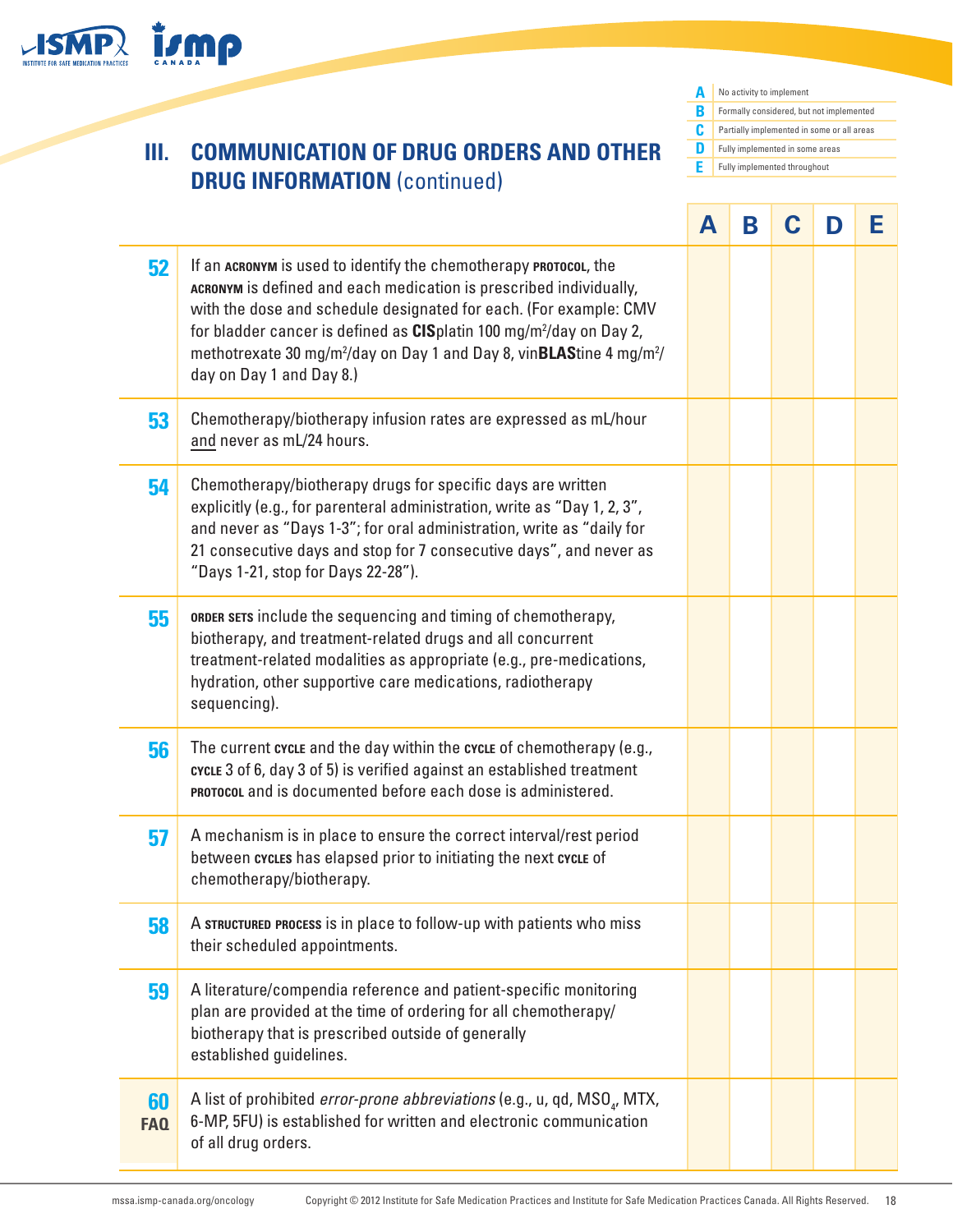

| Δ | No activity to implement                   |
|---|--------------------------------------------|
| B | Formally considered, but not implemented   |
| C | Partially implemented in some or all areas |
| n | Fully implemented in some areas            |
| F | Fully implemented throughout               |
|   |                                            |



### **Core Characteristic #7**

Your organization/practice setting meets established standards for best practices designed to prevent errors related to chemotherapy, biotherapy, and treatment-related drug dosing.

| 61 | The PRESCRIBER documents on the order which "dosing weight," (i.e.,<br>ACTUAL WEIGHT, IDEAL WEIGHT, OF ADJUSTED WEIGHT) Will be used to calculate<br>the dose of the chemotherapy/biotherapy.                                                                                                                |  |  |  |
|----|--------------------------------------------------------------------------------------------------------------------------------------------------------------------------------------------------------------------------------------------------------------------------------------------------------------|--|--|--|
| 62 | IDEAL WEIGHT OF ADJUSTED WEIGHT (in metric units) is calculated using a<br>standard method defined by your organization/practice setting.                                                                                                                                                                    |  |  |  |
| 63 | The patient's BODY SURFACE AREA (BSA) is calculated before each cycle of<br>chemotherapy/biotherapy, using a standard method defined by your<br>organization/practice setting.                                                                                                                               |  |  |  |
| 64 | Creatinine clearance is calculated before each cycle of<br>chemotherapy/biotherapy, using a standard method defined by your<br>organization/practice setting.                                                                                                                                                |  |  |  |
| 65 | For chemotherapy/biotherapy requiring the use of AREA UNDER THE CURVE<br>(AUC) for dose calculation, the auc is calculated before each cycle of<br>chemotherapy/biotherapy, using a standard method defined by your<br>organization/practice setting.                                                        |  |  |  |
| 66 | PRESCRIBERS include the patient-specific dose and the mg/kg,<br>mg/m <sup>2</sup> , units/m <sup>2</sup> , or other dosing method used to calculate the<br>patient-specific dose for all chemotherapy and biotherapy drug<br>orders (e.g., for a 1.67 $m^2$ patient: 240 mg/m <sup>2</sup> ; dose = 400 mg). |  |  |  |
| 67 | Oral and parenteral doses of chemotherapy, biotherapy, and<br>treatment-related drugs are expressed by metric weight or activity<br>units only (e.g., mg, units) not by volume (e.g., mL, teaspoon) or<br>number of dosage forms (e.g., tablets or vials).                                                   |  |  |  |
| 68 | Trailing zeros are never used after a decimal in a dose expression<br>(e.g., use 10 mg not 10.0 mg).                                                                                                                                                                                                         |  |  |  |
| 69 | Leading zeros are always used before a decimal for doses less than 1<br>(e.g., 0.1 mg not .1 mg).                                                                                                                                                                                                            |  |  |  |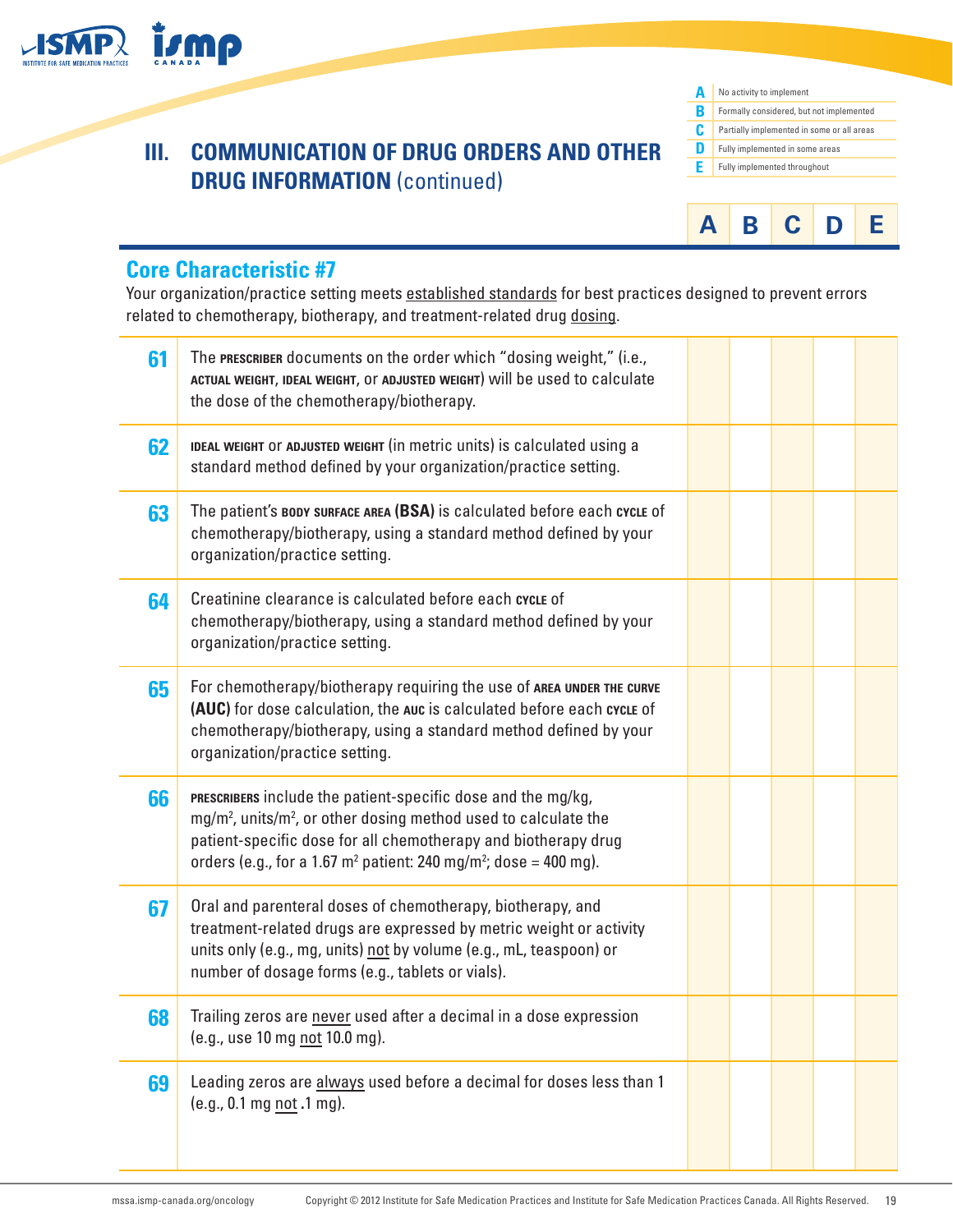

**A B** Formally considered, but not implemented **C D E** Fully implemented throughoutNo activity to implement Partially implemented in some or all areas **Fully implemented in some areas** 

|                  |                                                                                                                                                                                                                                                                                                                                                                                                                                                                                                                         | A | B | C                     | D | F |
|------------------|-------------------------------------------------------------------------------------------------------------------------------------------------------------------------------------------------------------------------------------------------------------------------------------------------------------------------------------------------------------------------------------------------------------------------------------------------------------------------------------------------------------------------|---|---|-----------------------|---|---|
| 70               | Writing the total chemotherapy/biotherapy dose for the entire cycle of<br>treatment is prohibited (e.g., order should be written as 400 mg/m <sup>2</sup> on<br>day 1, 2, 3, and 4, not as $1,600$ mg/m <sup>2</sup> over 4 days).                                                                                                                                                                                                                                                                                      |   |   |                       |   |   |
| 71               | The infusion rate or duration of infusion (including titration<br>parameters) is defined in the order (e.g., infuse at 100 mL/hour; infuse<br>over 4 hours).                                                                                                                                                                                                                                                                                                                                                            |   |   |                       |   |   |
| 72               | A standardized rounding procedure is established and followed<br>throughout the organization/practice setting for parenteral doses,<br>unless otherwise required by an investigational PROTOCOL (e.g.,<br>calculated chemotherapy/biotherapy doses less than 10 mg are<br>rounded to the nearest tenth [e.g., 7.76 mg is rounded to 7.8 mg] and<br>doses greater than or equal to 10 mg are rounded to the closest<br>whole number [e.g., 31.2 mg is rounded to 31 mg]).                                                |   |   |                       |   |   |
| 73               | The processes used to ensure the safety of orders for oral and other<br>non-parenteral dosage forms of chemotherapy/biotherapy are the<br>same as those in place for parenteral dosage forms.                                                                                                                                                                                                                                                                                                                           |   |   |                       |   |   |
| 74               | Steps are taken to round doses of oral chemotherapy/biotherapy<br>drugs to match commercially available strengths/concentrations<br>when calculating dose requirements, whenever possible.                                                                                                                                                                                                                                                                                                                              |   |   |                       |   |   |
| 75<br><b>FAQ</b> | For intermittent treatment with oral chemotherapy/biotherapy drugs,<br>the quantity of drugs prescribed and dispensed for ambulatory<br>patients (e.g., number of tablets/capsules) is the exact quantity<br>required by the patient for a specified timeframe (e.g., capecitabine<br>is available in 500 mg tablets; one cycLE of treatment is ordered for<br>capecitabine 1,250 mg/m <sup>2</sup> [ $\text{BSA} = 1.6$ m <sup>2</sup> ] twice a day for 2 weeks =<br>2,000 mg twice a day for 2 weeks = 112 tablets). |   |   | <b>NOT APPLICABLE</b> |   |   |

### **Core Characteristic #8**

Your organization/practice setting follows the safety strategies recommended by the World Health Organization (WHO) for vin**CRIS**tine (and other vinca alkaloids as applicable).

**76** VinCRIStine is dispensed in a minibag of a compatible solution (e.g., 25 mL for pediatric patients and 50 mL for adults). Vin**CRIS**tine doses are never dispensed and/or administered using a syringe.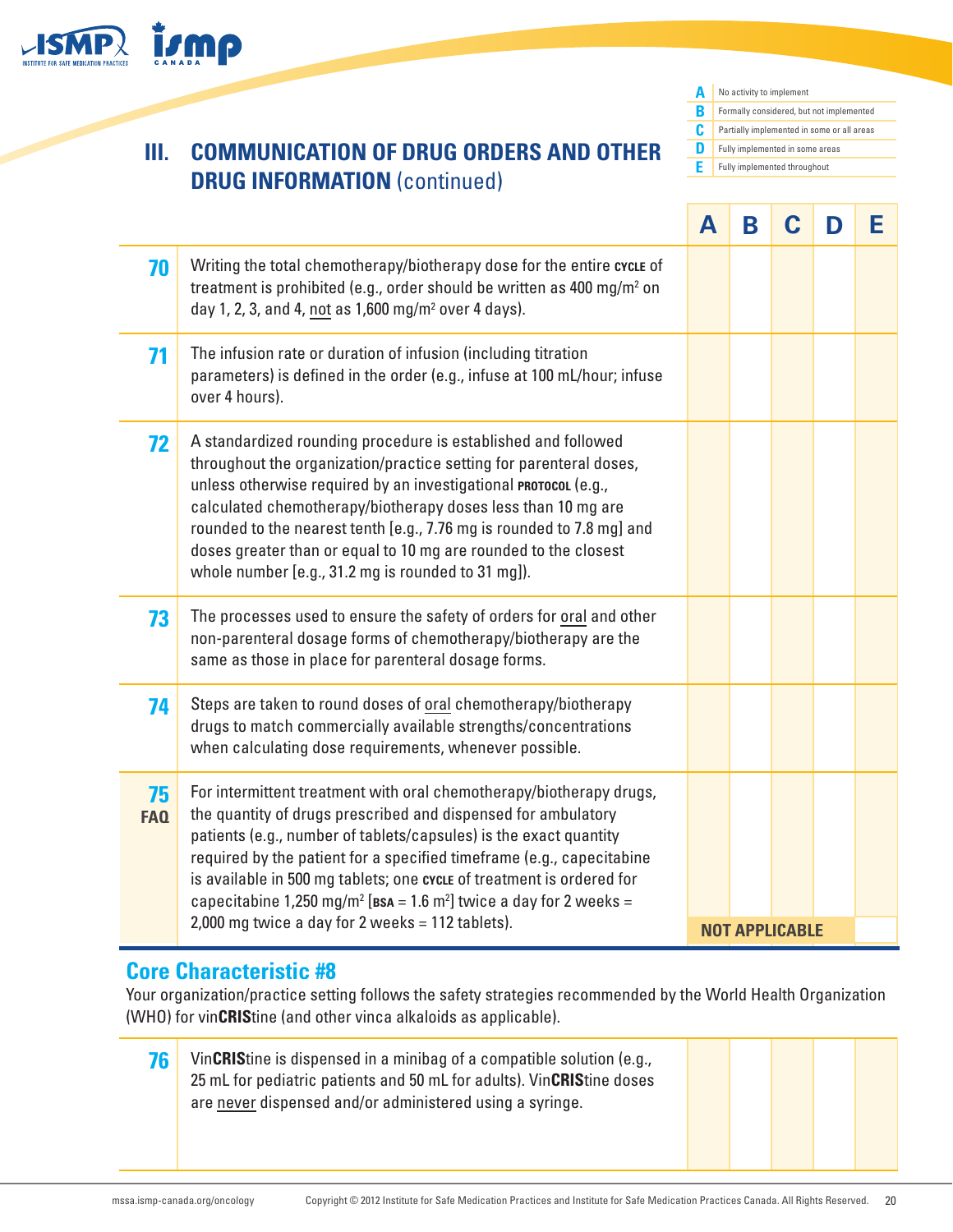

**A** No activity to implement **B C D E** Formally considered, but not implemented Partially implemented in some or all areas Fully implemented in some areas Fully implemented throughout

| 77<br>FA <sub>Q</sub> | VinCRIStine is dispensed with a prominent warning label that reads:<br>FOR INTRAVENOUS USE ONLY - FATAL IF GIVEN BY OTHER ROUTES.                  |  |                       |  |
|-----------------------|----------------------------------------------------------------------------------------------------------------------------------------------------|--|-----------------------|--|
| 78<br>FA <sub>0</sub> | The presence of vinCRIStine is prohibited in areas where intrathecal<br>medications are administered and/or stored.                                |  | <b>NOT APPLICABLE</b> |  |
| 79<br><b>FAQ</b>      | Confirmation that the administration of any prescribed intrathecal<br>medications has been completed is required before dispensing<br>vinCRIStine. |  |                       |  |
|                       |                                                                                                                                                    |  | <b>NOT APPLICABLE</b> |  |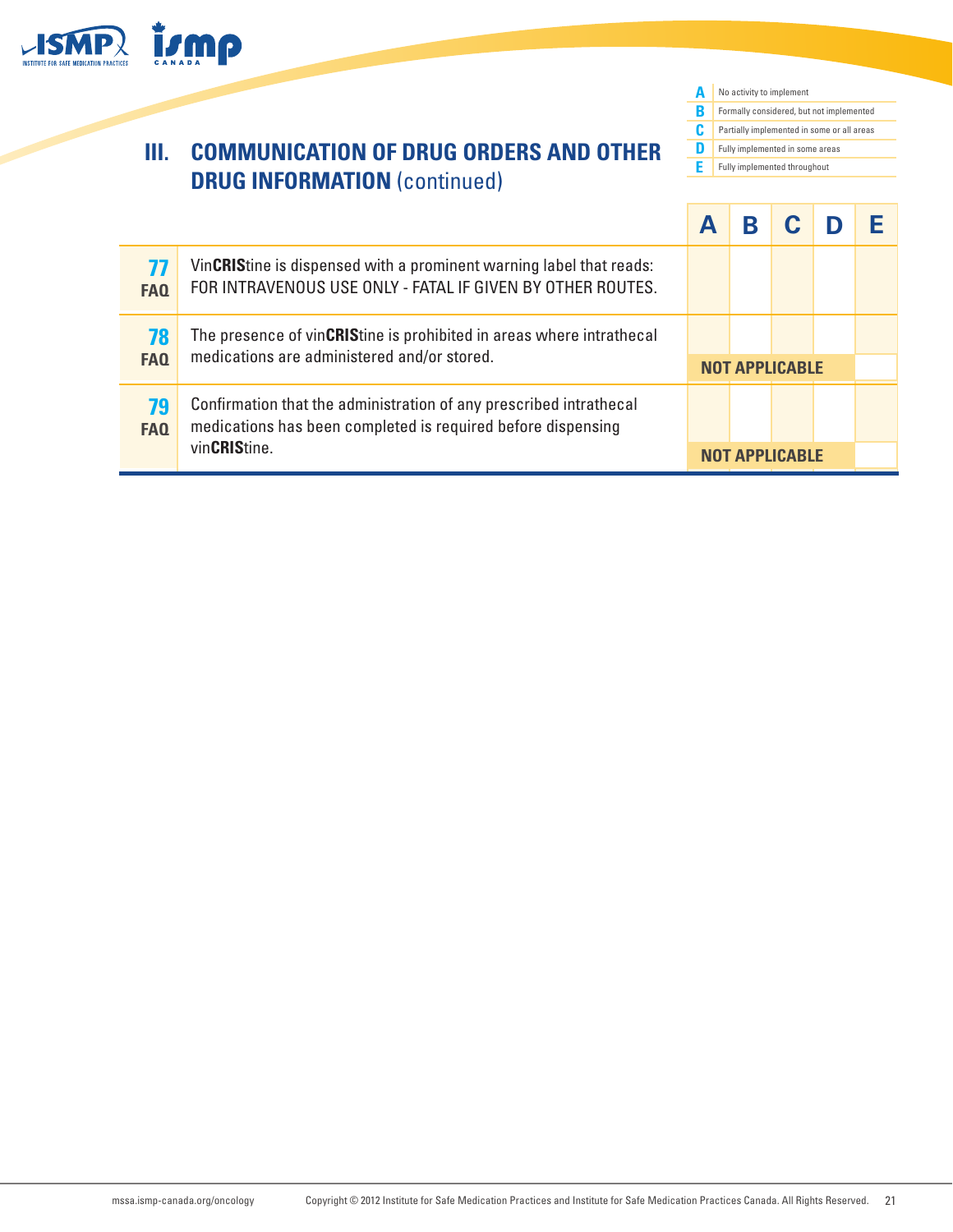



### **Core Characteristic #9**

**İsmp** 

Well-designed, readable labels that clearly identify medications as chemotherapy/biotherapy are present on all medication containers, and medications remain labeled up to the completion of drug administration.

| 80                       | All drug labels are typed or computer generated and not<br>handwritten.                                                                                                                                                                                                                                                          |  |                       |  |
|--------------------------|----------------------------------------------------------------------------------------------------------------------------------------------------------------------------------------------------------------------------------------------------------------------------------------------------------------------------------|--|-----------------------|--|
| 81                       | All chemotherapy/biotherapy drugs (oral and parenteral) are<br>dispensed with auxiliary labels, on the primary container and the<br>transport container, (e.g., "Chemotherapy") so that it is easily<br>identified and understood as being cytotoxic.                                                                            |  |                       |  |
| 82                       | Auxiliary warning labels are applied to products intended for<br>intrathecal administration (e.g., For Intrathecal Use Only).                                                                                                                                                                                                    |  |                       |  |
| <b>FAQ</b>               |                                                                                                                                                                                                                                                                                                                                  |  | <b>NOT APPLICABLE</b> |  |
| 83a<br><b>FAQ</b>        | Pharmacy-generated chemotherapy/biotherapy labels are <i>designed</i> ,<br>with input from the disciplines who use them, to ensure that critical<br>information (including regulatory requirements) is displayed in a<br>standardized format using consistent terminology and that non-<br>essential information is avoided.     |  |                       |  |
| <b>83b</b><br><b>FAQ</b> | Pharmacy-generated chemotherapy/biotherapy labels are reviewed<br>periodically, with input from the disciplines who use them, to ensure<br>that critical information (including regulatory requirements) is<br>displayed in a standardized format using consistent terminology and<br>that non-essential information is avoided. |  |                       |  |
| 84                       | There is a standard process to identify the overfill volume on the<br>pharmacy label for compounded IV chemotherapy/biotherapy<br>solutions.                                                                                                                                                                                     |  |                       |  |
| 85                       | The concentration of parenteral chemotherapy/biotherapy is<br>expressed on the label as the total dose in total volume of solution in<br>the container (e.g., 2 mg in 10 mL).                                                                                                                                                    |  |                       |  |
| 86                       | The ISMP Medication Safety Alert! <sup>®</sup> and/or other current literature<br>is regularly reviewed to identify chemotherapy/biotherapy drug<br>labeling, packaging, and nomenclature problems, and action is taken<br>to prevent errors with these drugs.                                                                   |  |                       |  |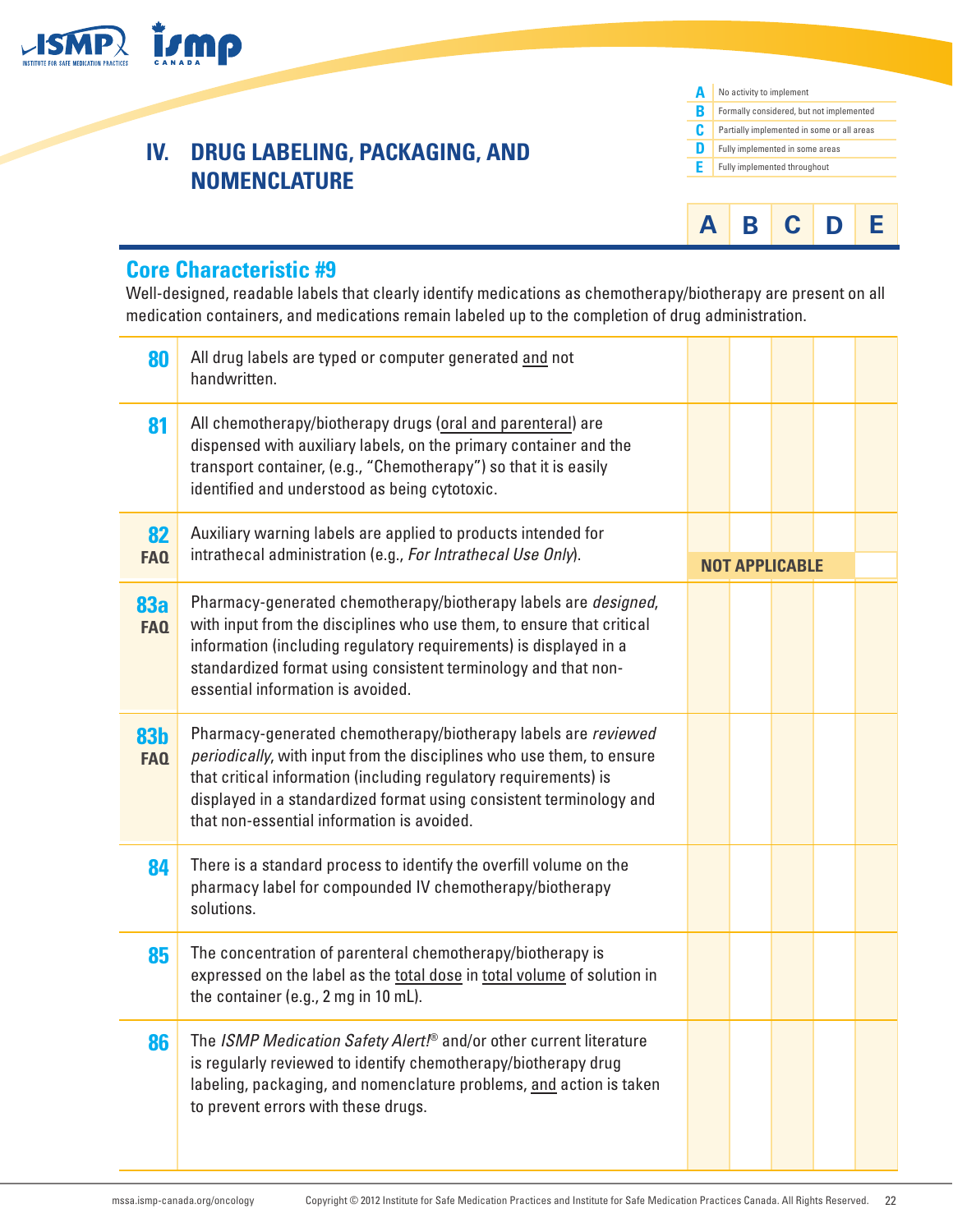

### **V. DRUG STANDARDIZATION, STORAGE, AND DISTRIBUTION**





### **Core Characteristic #10**

Strategies are established to minimize the possibility of errors in the chemotherapy/biotherapy acquisition, storage, production, and distribution process.

| 87               | All chemotherapy, biotherapy, and treatment-related drugs that are<br>administered to patients are prepared/mixed on site or provided<br>directly to the facility by an accredited/certified chemotherapy<br>compounding facility.                                                                                                                 |  |                       |  |
|------------------|----------------------------------------------------------------------------------------------------------------------------------------------------------------------------------------------------------------------------------------------------------------------------------------------------------------------------------------------------|--|-----------------------|--|
| 88               | Chemotherapy/biotherapy drugs are purchased from authorized<br>distributors or manufacturers who can verify the source of the drug.                                                                                                                                                                                                                |  |                       |  |
| 89               | Chemotherapy/biotherapy drugs that are purchased from authorized<br>distributors or manufacturers are received from external sources in<br>sealed, leak-proof shipping containers that are labeled as containing<br>chemotherapy or hazardous material.                                                                                            |  |                       |  |
| 90               | Chemotherapy/biotherapy (both oral and parenteral) is safely stored<br>in a separate designated area of the pharmacy with appropriate<br>signage to warn of hazards and refrigerated chemotherapy/<br>biotherapy medications are segregated from other medications.                                                                                |  |                       |  |
| 91<br><b>FAQ</b> | Pharmacy oversees the storage, preparation, dispensing, and<br>tracking of investigational drugs (chemotherapy, biotherapy, and<br>treatment-related).                                                                                                                                                                                             |  | <b>NOT APPLICABLE</b> |  |
| 92<br><b>FAQ</b> | The use of radiolabeled chemotherapy/biotherapy drugs follows<br>appropriate safety standards and is under the control of<br>nuclear medicine.                                                                                                                                                                                                     |  | <b>NOT APPLICABLE</b> |  |
| 93               | Strategies are in place for storing and dispensing chemotherapy,<br>biotherapy, and treatment-related drugs with look-alike drug names<br>and/or packaging that are known to be problematic and have caused<br>medication errors (e.g., segregated storage, use of TALL MAN LETTERING<br>[e.g., vinCRIStine and vinBLAStine], auxiliary warnings). |  |                       |  |
| 94               | All chemotherapy/biotherapy drugs are provided to patient care<br>areas in a form that requires no further preparation by the LICENSED<br>HEALTHCARE PRACTITIONER who will be administering the medication (e.g.,<br>the medication will be in a syringe or infusion bag ready<br>for administration).                                             |  |                       |  |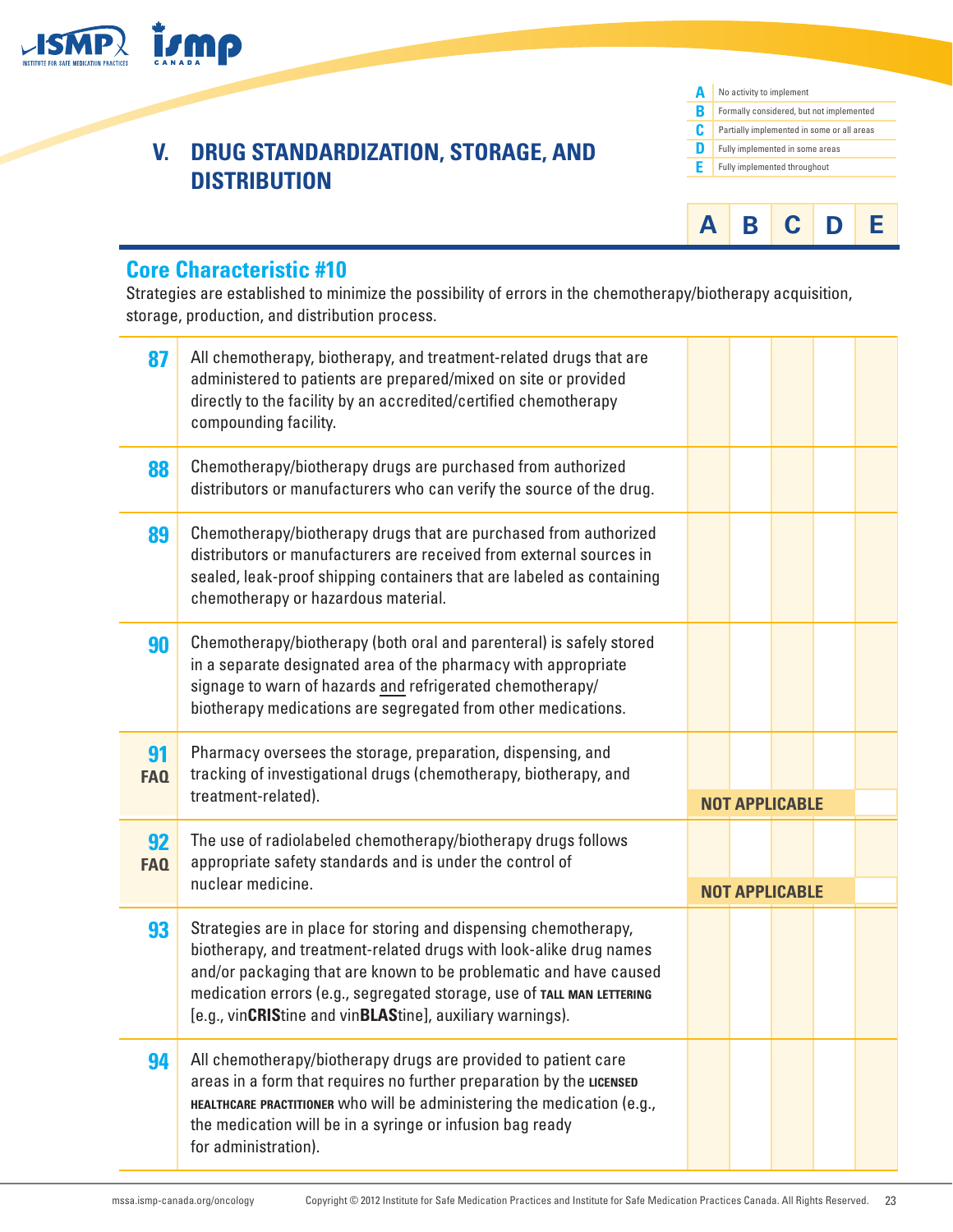

### **Core Characteristic #11**

Chemotherapy, biotherapy, and treatment-related drugs are provided to patient care areas in a safe and secure manner and available for administration within a timeframe that meets essential patient needs.

| 100 | The system used to physically deliver chemotherapy/biotherapy from<br>the pharmacy to patient care areas is <i>controlled</i> by the pharmacy<br>and includes transport in a sealed, leak-proof bag/container labeled<br>as chemotherapy or hazardous material. |  |  |  |
|-----|-----------------------------------------------------------------------------------------------------------------------------------------------------------------------------------------------------------------------------------------------------------------|--|--|--|
| 101 | Chemotherapy/biotherapy (both oral and parenteral) is always hand<br>delivered (e.g., never sent through a pneumatic tube system).                                                                                                                              |  |  |  |
| 102 | When chemotherapy/biotherapy is delivered to a patient care area, it<br>is provided directly to a qualified chemotherapy nurse (preferably the<br>nurse caring for the patient) or placed in a designated, segregated<br>storage area.                          |  |  |  |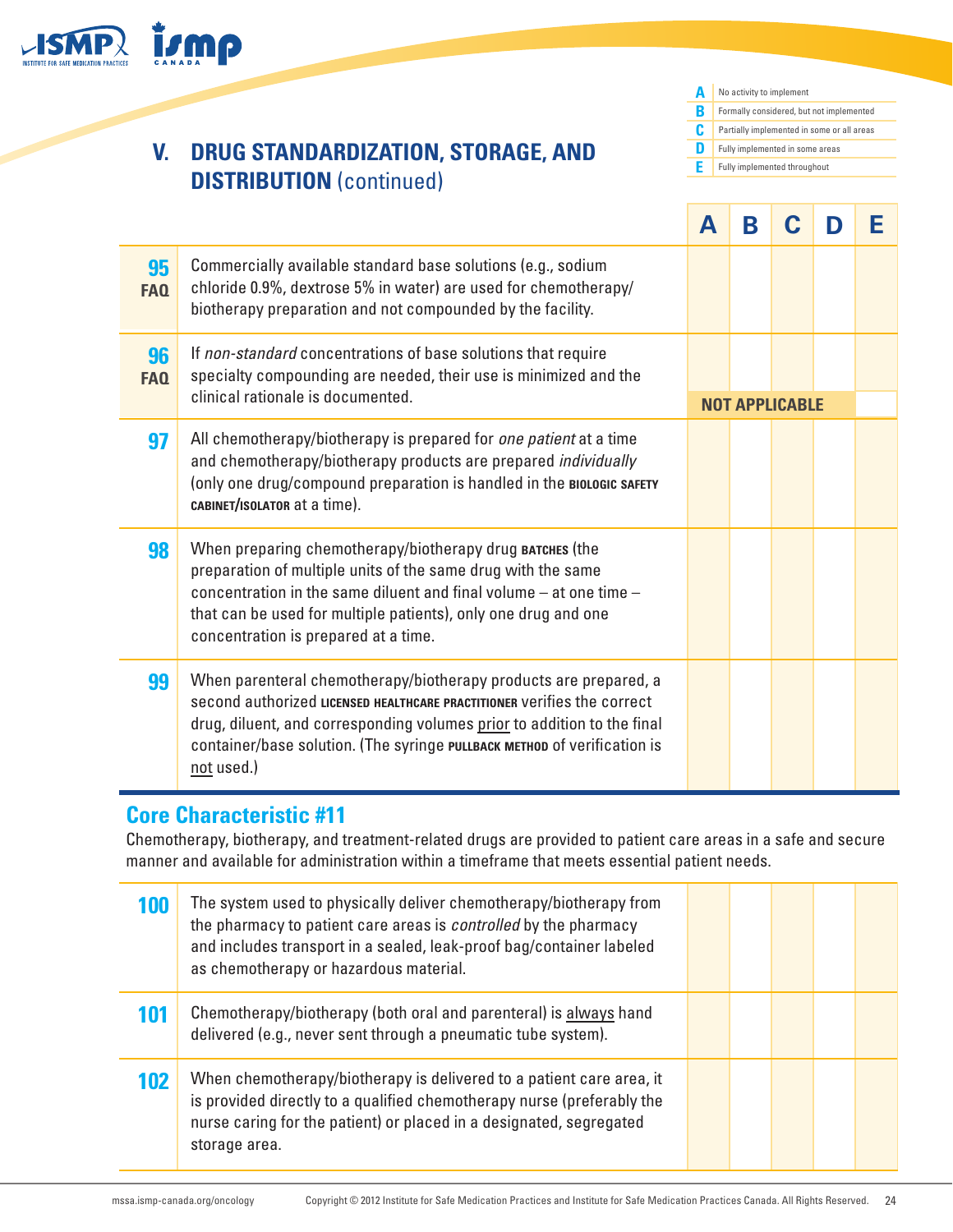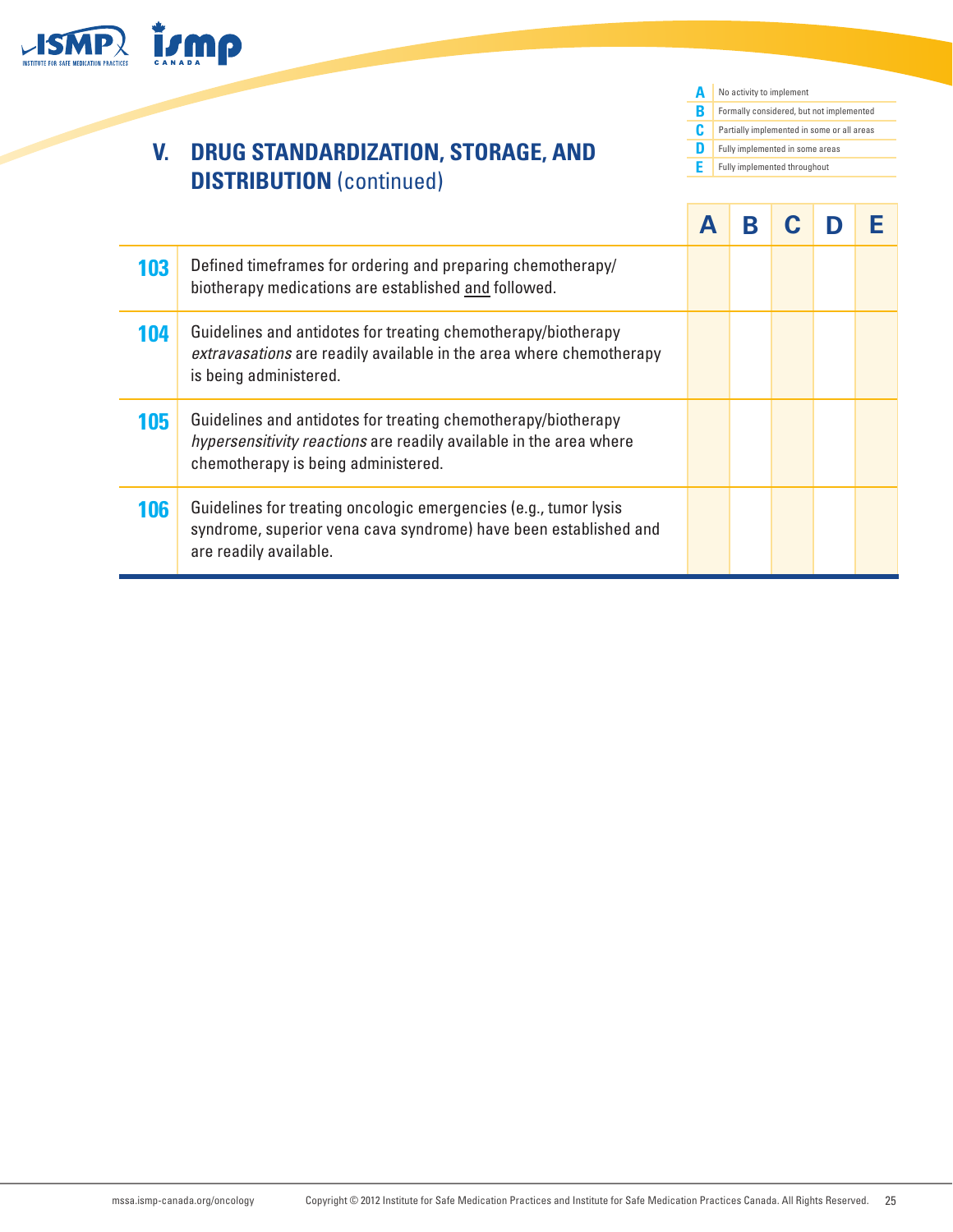

### **VI. MEDICATION DEVICE ACQUISITION, USE, AND MONITORING**





### **Core Characteristic #12**

The potential for human error is mitigated through careful standardization, procurement, use, and maintenance of devices used to prepare and administer chemotherapy, biotherapy, and treatment-related drugs.

| 107                      | The types of infusion devices used for chemotherapy/biotherapy<br>administration are limited to maximize competence with their use<br>within the organization/practice setting.                                                                                                                             |  |                       |  |
|--------------------------|-------------------------------------------------------------------------------------------------------------------------------------------------------------------------------------------------------------------------------------------------------------------------------------------------------------|--|-----------------------|--|
| 108                      | Guidelines have been established to maintain, clean, and certify the<br>equipment used to prepare and administer chemotherapy/biotherapy.                                                                                                                                                                   |  |                       |  |
| 109                      | Infusion pumps/controlled rate devices are used for the<br>administration of all INTERMITTENT INTRAVENOUS INFUSIONS and CONTINUOUS<br>INTRAVENOUS INFUSIONS containing chemotherapy/biotherapy.                                                                                                             |  |                       |  |
| <b>110</b>               | INTRAVENOUS PUSH chemotherapy/biotherapy drugs that are known<br>vesicants are administered through a side arm port on the<br>intravenous tubing while a compatible base solution is infusing.<br>Syringe pumps are not used for INTRAVENOUS PUSH vesicants.                                                |  |                       |  |
| 111<br><b>FAQ</b>        | Multichannel infusion pumps are used for only one patient at a time.                                                                                                                                                                                                                                        |  | <b>NOT APPLICABLE</b> |  |
| <b>112</b><br><b>FAQ</b> | Where disposable controlled rate devices (e.g., elastomeric) are<br>used for the administration of chemotherapy/biotherapy, there is a<br>process in place to ensure that the appropriate device is selected.                                                                                               |  |                       |  |
|                          |                                                                                                                                                                                                                                                                                                             |  | <b>NOT APPLICABLE</b> |  |
| 113                      | Smart infusion pumps are used for the IV administration of<br>chemotherapy/biotherapy, and sort stops and сатазтворнос stops are<br>employed to intercept and prevent wrong dose/wrong infusion<br>rate errors due to misprogramming the pump, miscalculation, or an<br>inaccurately prescribed medication. |  |                       |  |
| 114                      | The distal ends of all tubing are clearly labeled with the route<br>of administration for patients who are receiving chemotherapy/<br>biotherapy and other treatments via various routes (e.g., bladder, IV,<br>central venous, arterial).                                                                  |  |                       |  |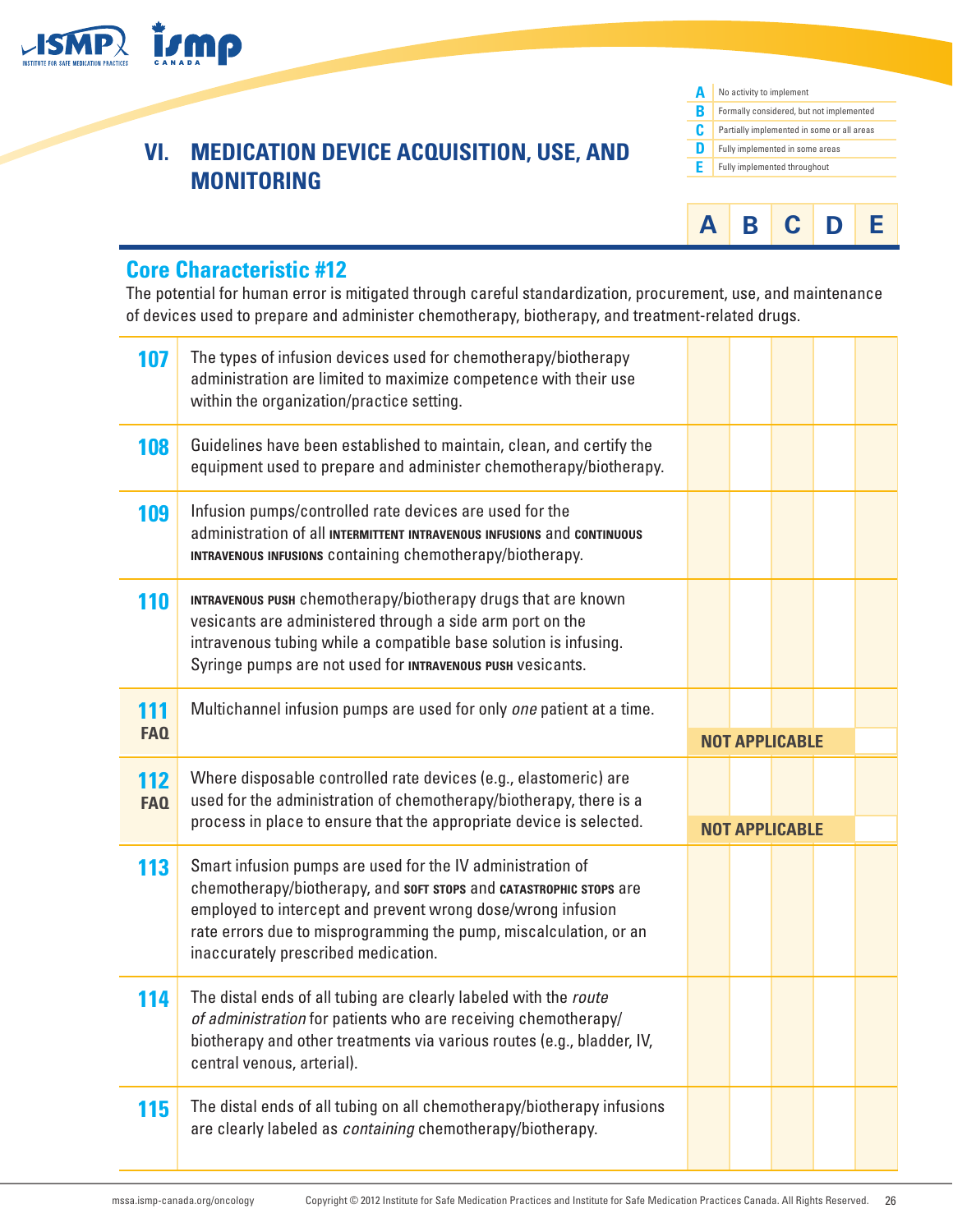

## **VI. MEDICATION DEVICE ACQUISITION, USE, AND MONITORING** (continued)

**A B C D E A B C D E** No activity to implement Formally considered, but not implemented Partially implemented in some or all areas Fully implemented in some areas Fully implemented throughout

**116** When multiple chemotherapy/biotherapy infusions are being administered intravenously, the distal ends of all tubing are clearly labeled with the *drug name*.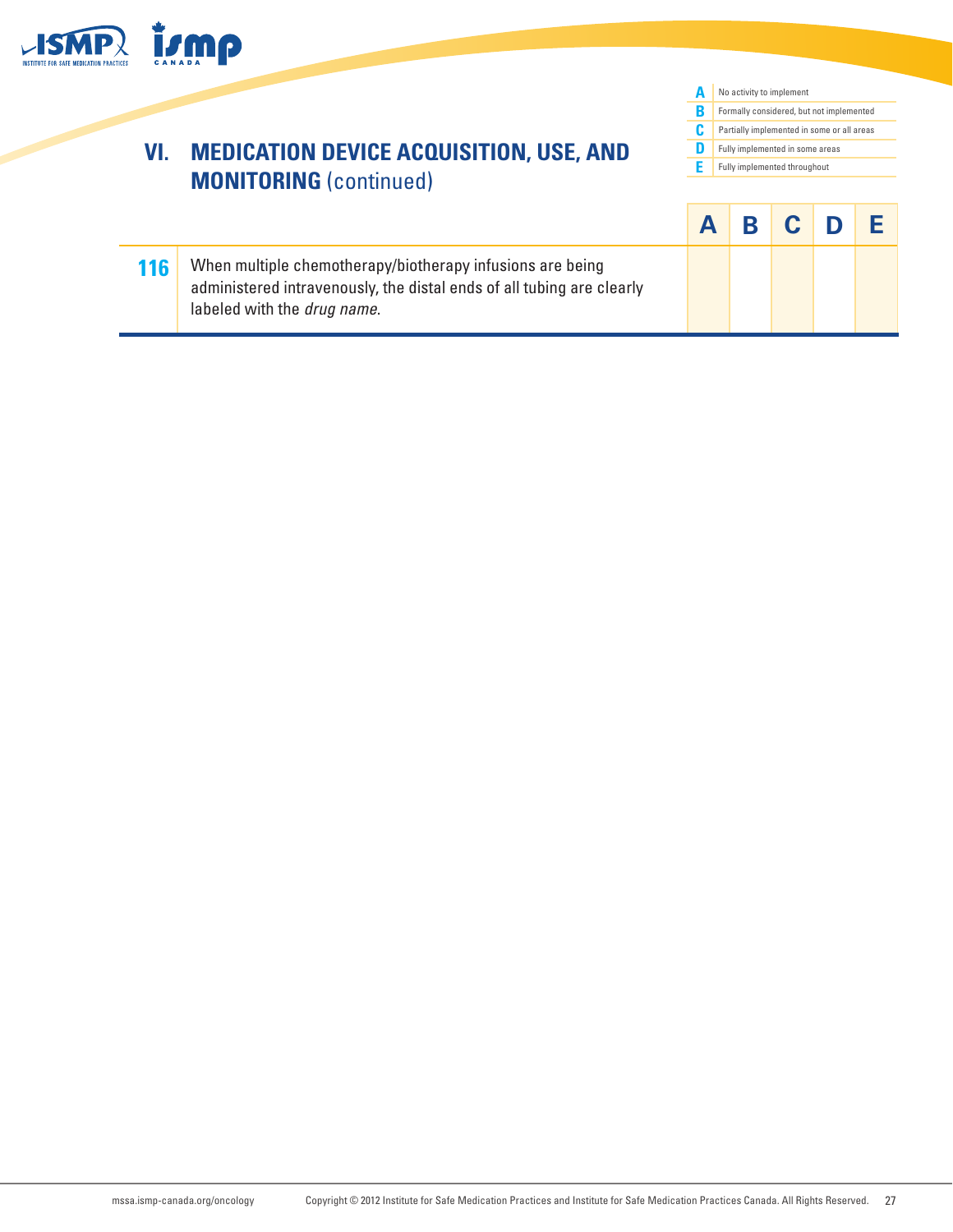

## **VII. ENVIRONMENTAL FACTORS, WORKFLOW, AND STAFFING PATTERNS**





### **Core Characteristic #13**

Chemotherapy, biotherapy, and treatment-related drugs are prescribed, dosed, scheduled, prepared, dispensed, administered, and stored with appropriate oversight and equipment to address occupational health and safety needs of personnel and in a physical environment that offers adequate space and lighting and minimizes distractions.

| 117                       | All areas where chemotherapy/biotherapy is prepared are under the<br>control of pharmacy or have pharmacy oversight (e.g., a<br>consultant pharmacist).                                                                                                                                                                                                                                                                                                                               |  |                       |  |
|---------------------------|---------------------------------------------------------------------------------------------------------------------------------------------------------------------------------------------------------------------------------------------------------------------------------------------------------------------------------------------------------------------------------------------------------------------------------------------------------------------------------------|--|-----------------------|--|
| <b>118a</b><br><b>FAQ</b> | Pharmacists with oncology training regularly (e.g., one 8-hour shift<br>per 24 hours) practice in <i>inpatient</i> care areas where chemotherapy/<br>biotherapy is ordered and administered performing clinical activities<br>(i.e., reviewing patient records and medication orders, attending<br>interdisciplinary rounds, providing input into the selection and<br>administration of medications, educating patients, and monitoring the<br>effects of medications on patients).  |  | <b>NOT APPLICABLE</b> |  |
| <b>118b</b><br><b>FAQ</b> | Pharmacists with oncology training regularly (e.g., one 8-hour shift<br>per 24 hours) practice in <i>outpatient</i> care areas where chemotherapy/<br>biotherapy is ordered and administered performing clinical activities<br>(i.e., reviewing patient records and medication orders, attending<br>interdisciplinary rounds, providing input into the selection and<br>administration of medications, educating patients, and monitoring the<br>effects of medications on patients). |  | <b>NOT APPLICABLE</b> |  |
|                           |                                                                                                                                                                                                                                                                                                                                                                                                                                                                                       |  |                       |  |
| 119                       | A STRUCTURED PROCESS is in place to immediately return discontinued/<br>unused chemotherapy/biotherapy medications to the pharmacy or<br>place them in a separate/secure area until pharmacy pick-up.                                                                                                                                                                                                                                                                                 |  |                       |  |
| <b>120</b>                | Eyewash stations and safety showers are accessible in all<br>areas where chemotherapy/biotherapy is stored, prepared, and<br>administered.                                                                                                                                                                                                                                                                                                                                            |  |                       |  |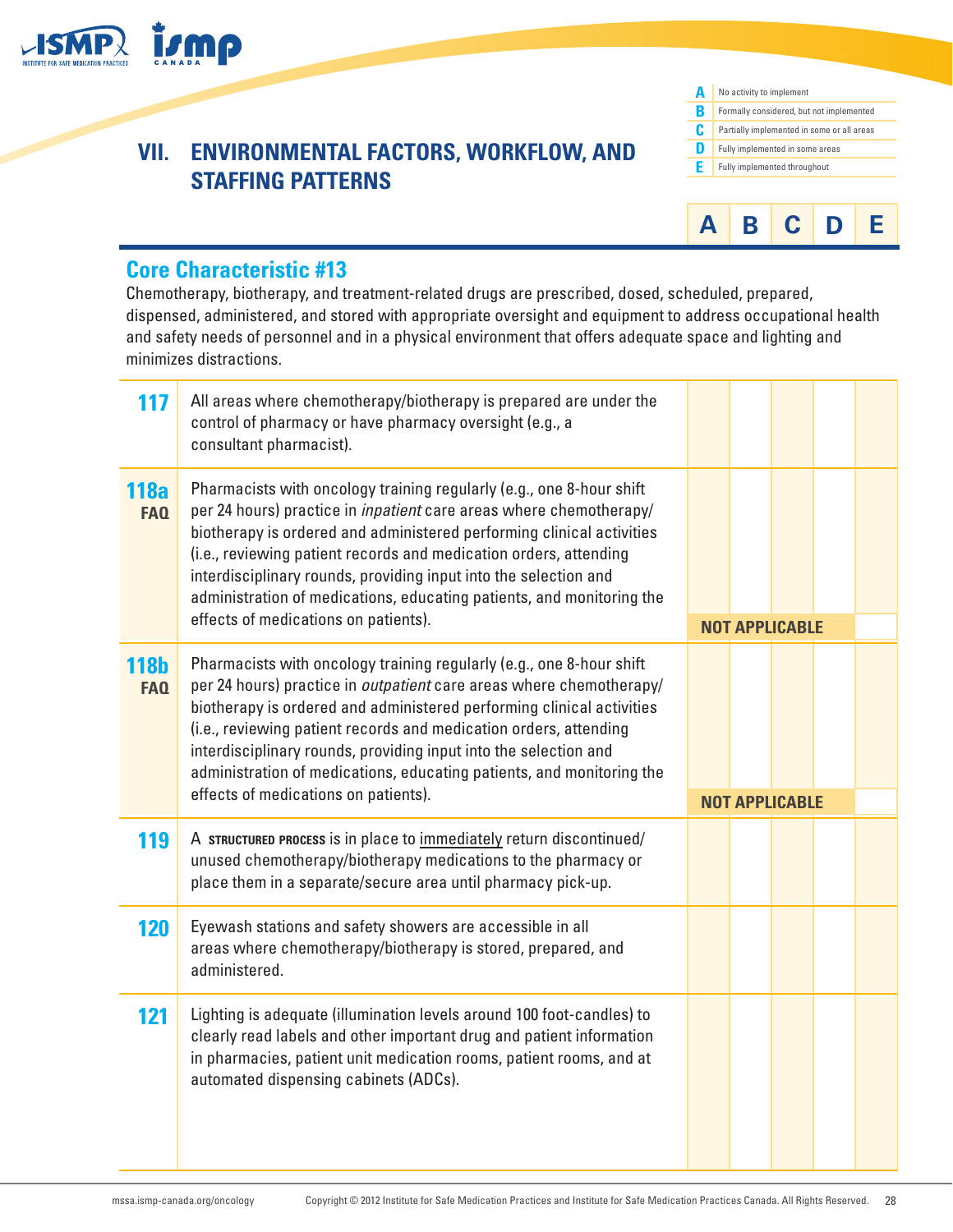

## **VII. ENVIRONMENTAL FACTORS, WORKFLOW, AND STAFFING PATTERNS** (continued)

**A** No activity to implement **B C D E** Formally considered, but not implemented Partially implemented in some or all areas Fully implemented in some areas Fully implemented throughout

|                          |                                                                                                                                                                                                                                                                                      | А | Β | C                     | D | Е |
|--------------------------|--------------------------------------------------------------------------------------------------------------------------------------------------------------------------------------------------------------------------------------------------------------------------------------|---|---|-----------------------|---|---|
| 122                      | Pharmacies and patient unit medication rooms (or areas) have<br>adequate space for storage of drugs, intravenous solutions, and<br>drug supplies.                                                                                                                                    |   |   |                       |   |   |
| 123                      | Medication preparation areas in the pharmacy and on patient care<br>units are isolated and relatively free of distractions, interruptions,<br>and noise (not greater than 50 decibels [dBA]).                                                                                        |   |   |                       |   |   |
| 124                      | Appropriate PERSONAL PROTECTIVE EQUIPMENT (PPE) is used when<br>administering and/or handling chemotherapy.                                                                                                                                                                          |   |   |                       |   |   |
| 125                      | Guidelines and kits (including PERSONAL PROTECTIVE EQUIPMENT [PPE]) for<br>chemotherapy/biotherapy spills are readily available for<br>immediate use.                                                                                                                                |   |   |                       |   |   |
| 126                      | Chemotherapy/biotherapy drugs are prepared in a designated area<br>with restricted access, segregated from the production area for<br>other sterile products (e.g., in a negative pressure environment and<br>using an appropriately ventilated BIOLOGICAL SAFETY CABINET/ISOLATOR). |   |   |                       |   |   |
| 127                      | A BIOLOGICAL SAFETY CABINET/ISOLATOR, certified by qualified personnel<br>annually or as required by governing bodies, and PERSONAL PROTECTIVE<br>EQUIPMENT (PPE) are used when preparing chemotherapy/biotherapy.                                                                   |   |   |                       |   |   |
| <b>128a</b>              | Oral chemotherapy/biotherapy that needs to be manipulated from<br>its original form (e.g., crushed, split, opened, or dissolved) is first<br>checked against a published reference (e.g., "Do Not Crush" List<br>http://www.ismp.org/Tools/DoNotCrush.pdf).                          |   |   |                       |   |   |
| <b>128b</b>              | If the chemotherapy/biotherapy drug is to be manipulated, this is<br>always done in a controlled environment, such as a BIOLOGICAL SAFETY<br>CABINET/ISOLATOR and using appropriate PERSONAL PROTECTIVE<br>EQUIPMENT (PPE).                                                          |   |   |                       |   |   |
| 129                      | A STRUCTURED PROCESS is in place to avoid priming and/or flushing<br>intravenous lines with chemotherapy/biotherapy containing fluids.                                                                                                                                               |   |   |                       |   |   |
| <b>130</b><br><b>FAQ</b> | Guidelines are established for the safe and appropriate use of closed<br><b>SYSTEM TRANSFER DEVICES.</b>                                                                                                                                                                             |   |   |                       |   |   |
|                          |                                                                                                                                                                                                                                                                                      |   |   | <b>NOT APPLICABLE</b> |   |   |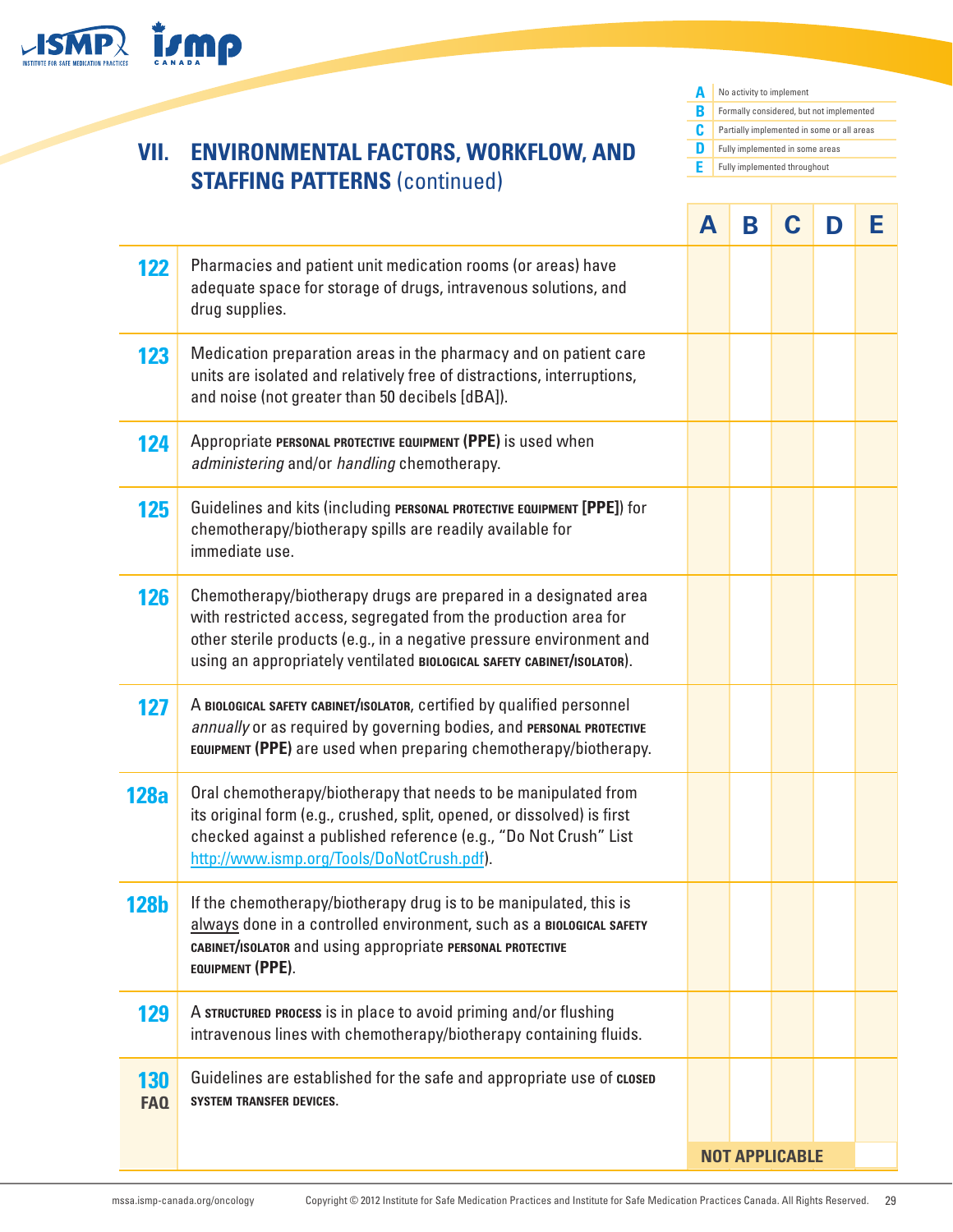

## **VII. ENVIRONMENTAL FACTORS, WORKFLOW, AND STAFFING PATTERNS** (continued)

**A** No activity to implement **B C D E** Formally considered, but not implemented Partially implemented in some or all areas Fully implemented in some areas Fully implemented throughout

|     |                                                                                                                                                                                                                                                  | Β |  |  |
|-----|--------------------------------------------------------------------------------------------------------------------------------------------------------------------------------------------------------------------------------------------------|---|--|--|
| 131 | When handling patient body fluids and excretions, appropriate<br>PERSONAL PROTECTIVE EQUIPMENT (PPE) is used for a minimum of 48 hours<br>post-administration of chemotherapy/biotherapy.                                                        |   |  |  |
| 132 | A STRUCTURED PROCESS is in place to monitor the health effects of<br>chemotherapy exposure on staff who are routinely involved in<br>handling, preparing, distributing, administering, and disposing of<br>chemotherapy/biotherapy.              |   |  |  |
| 133 | A STRUCTURED PROCESS is in place for environmental monitoring for<br>chemotherapy/biotherapy contamination in all areas of preparation<br>and administration.                                                                                    |   |  |  |
| 134 | For staff involved in the handling of chemotherapy/biotherapy<br>who are attempting to conceive, are pregnant or breastfeeding, a<br>STRUCTURED PROCESS is in place to review potential exposure risks and<br>offer alternative work assignment. |   |  |  |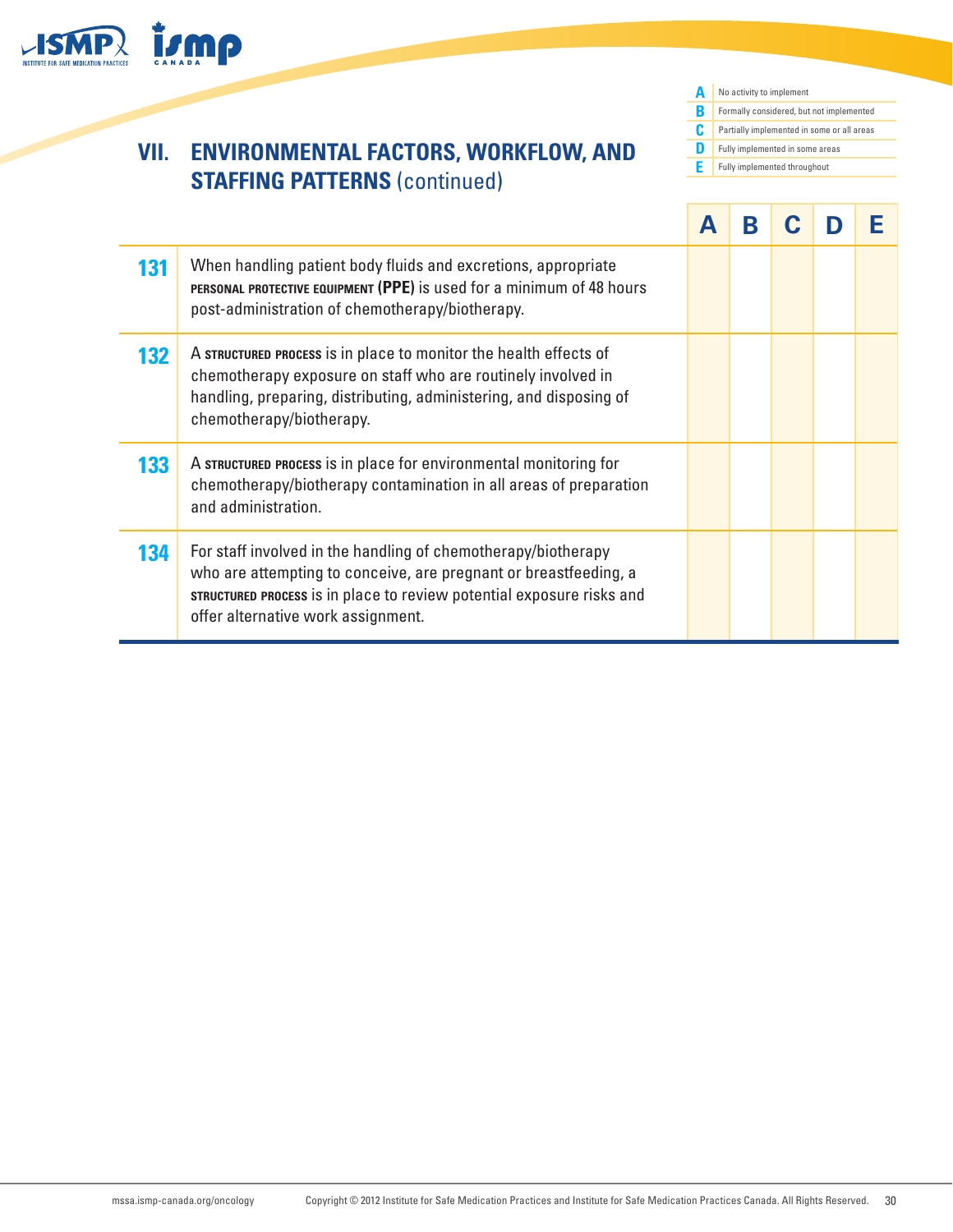

## **VIII. STAFF COMPETENCY AND EDUCATION**

| Δ | No activity to implement                   |
|---|--------------------------------------------|
| R | Formally considered, but not implemented   |
| C | Partially implemented in some or all areas |
| n | Fully implemented in some areas            |
| F | Fully implemented throughout               |
|   |                                            |
|   |                                            |

**A B C D E**

### **Core Characteristic #14**

All members of the **healthcare team** involved in handling, prescribing, dispensing, administering, and disposing of chemotherapy/biotherapy, and monitoring patients receiving chemotherapy, biotherapy, and treatmentrelated drugs undergo a standardized orientation that includes baseline competency evaluation of knowledge and skills related to safe medication practices with chemotherapy/biotherapy and annual re-evaluation.

| 135 | The organization/practice setting has a comprehensive orientation<br>and baseline competency assessment program for new staff who<br>handle, prescribe, prepare, administer, monitor, or dispose of<br>chemotherapy/biotherapy.                                                                                                                                                            |  |  |  |
|-----|--------------------------------------------------------------------------------------------------------------------------------------------------------------------------------------------------------------------------------------------------------------------------------------------------------------------------------------------------------------------------------------------|--|--|--|
| 136 | The organization/practice setting annually reassesses competency<br>for all staff who handle, prescribe, prepare, administer, monitor, or<br>dispose of chemotherapy/biotherapy.                                                                                                                                                                                                           |  |  |  |
| 137 | The organization/practice setting provides ongoing continuing<br>education in oncology for the HEALTHCARE TEAM involved with the<br>handling, prescribing, preparing, administering, monitoring, or<br>disposing of chemotherapy/biotherapy.                                                                                                                                               |  |  |  |
| 138 | During orientation and on a routine basis, clinical and support staff<br>receive information about the organization's actual medication errors<br>(with emphasis on chemotherapy/biotherapy-related errors) as well<br>as published medication errors that have occurred in other facilities,<br>and they are educated about system-based strategies to reduce the<br>risk of such errors. |  |  |  |
| 139 | All staff involved with the use of devices for the <i>preparation</i> and<br>administration of chemotherapy/biotherapy are educated about the<br>use of the devices and are tested for competency prior to using these<br>devices (e.g., closed system TRANSFER DEVICES, infusion pumps, disposable<br>infusion devices [e.g., elastomeric]).                                              |  |  |  |
| 140 | Specialty access devices (e.g., hepatic arterial pump, Ommaya<br>reservoir) can only be used by staff who have been trained and<br>demonstrate initial and ongoing competency.                                                                                                                                                                                                             |  |  |  |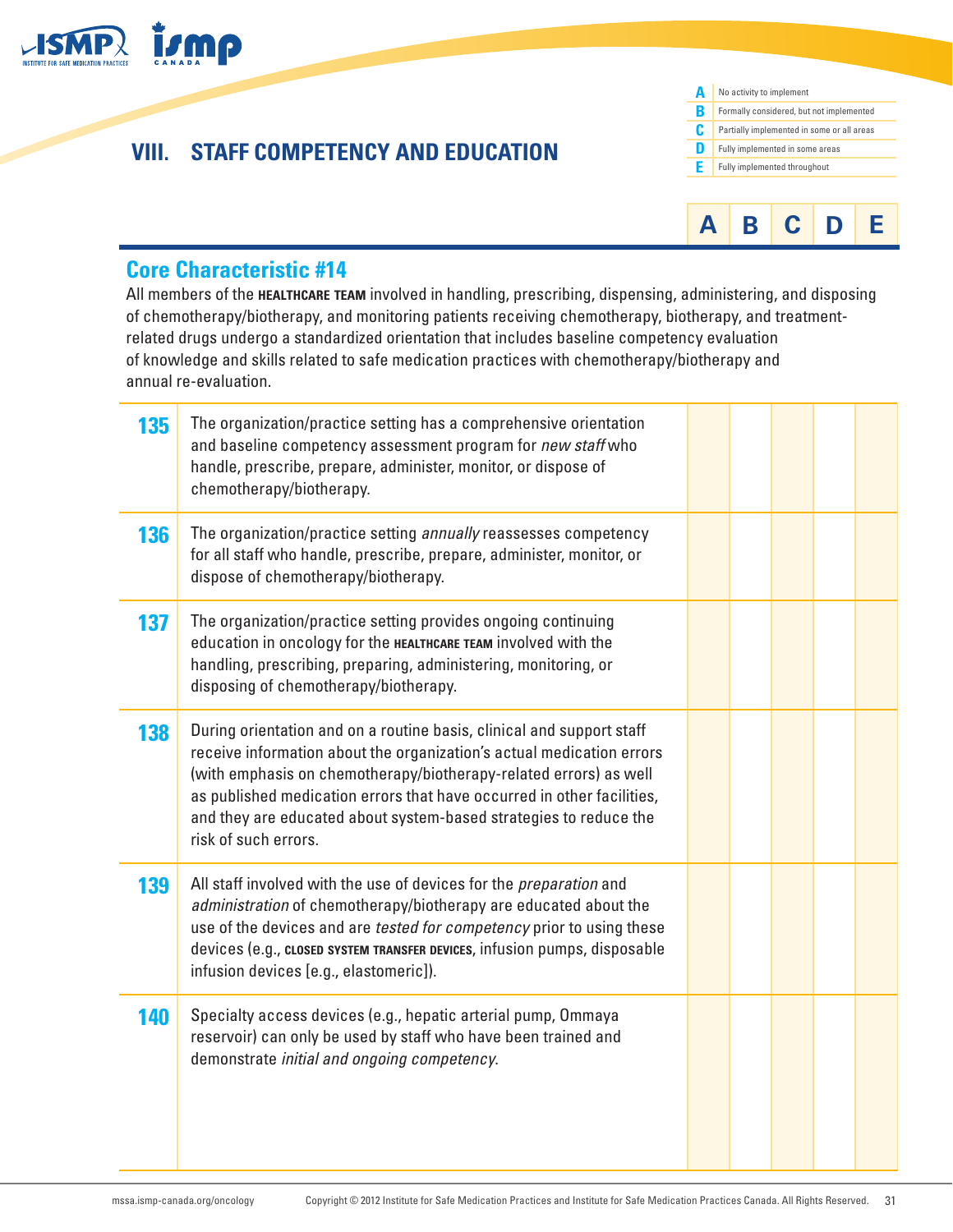

# **VIII. STAFF COMPETENCY AND EDUCATION** (continued)

**A** No activity to implement **B C D E** Formally considered, but not implemented Partially implemented in some or all areas Fully implemented in some areas Fully implemented throughout

|                        |                                                                                                                                                                                                                                                                                                                                        |                       | Β |  |  |
|------------------------|----------------------------------------------------------------------------------------------------------------------------------------------------------------------------------------------------------------------------------------------------------------------------------------------------------------------------------------|-----------------------|---|--|--|
| 141<br>FA <sub>0</sub> | An oncology trained HEALTHCARE PRACTITIONER accompanies patients to<br>other treatment/diagnostic departments (e.g., radiation, radiology) if<br>they have chemotherapy/biotherapy drugs infusing parenterally and                                                                                                                     |                       |   |  |  |
|                        | a defined handoff process occurs.                                                                                                                                                                                                                                                                                                      | <b>NOT APPLICABLE</b> |   |  |  |
| 142                    | LICENSED HEALTHCARE PRACTITIONERS Who prescribe, dispense, and<br>administer chemotherapy/biotherapy are trained to anticipate,<br>identify, and manage chemotherapy/biotherapy-induced toxicities.                                                                                                                                    |                       |   |  |  |
| 143                    | A STRUCTURED PROCESS is in place to ensure that staff competent in<br>the preparation, administration, and monitoring of chemotherapy/<br>biotherapy drugs are available at all times, including on days when<br>staffing is short due to illness, vacation, educational absences, and<br>fluctuations in patient acuity and workload. |                       |   |  |  |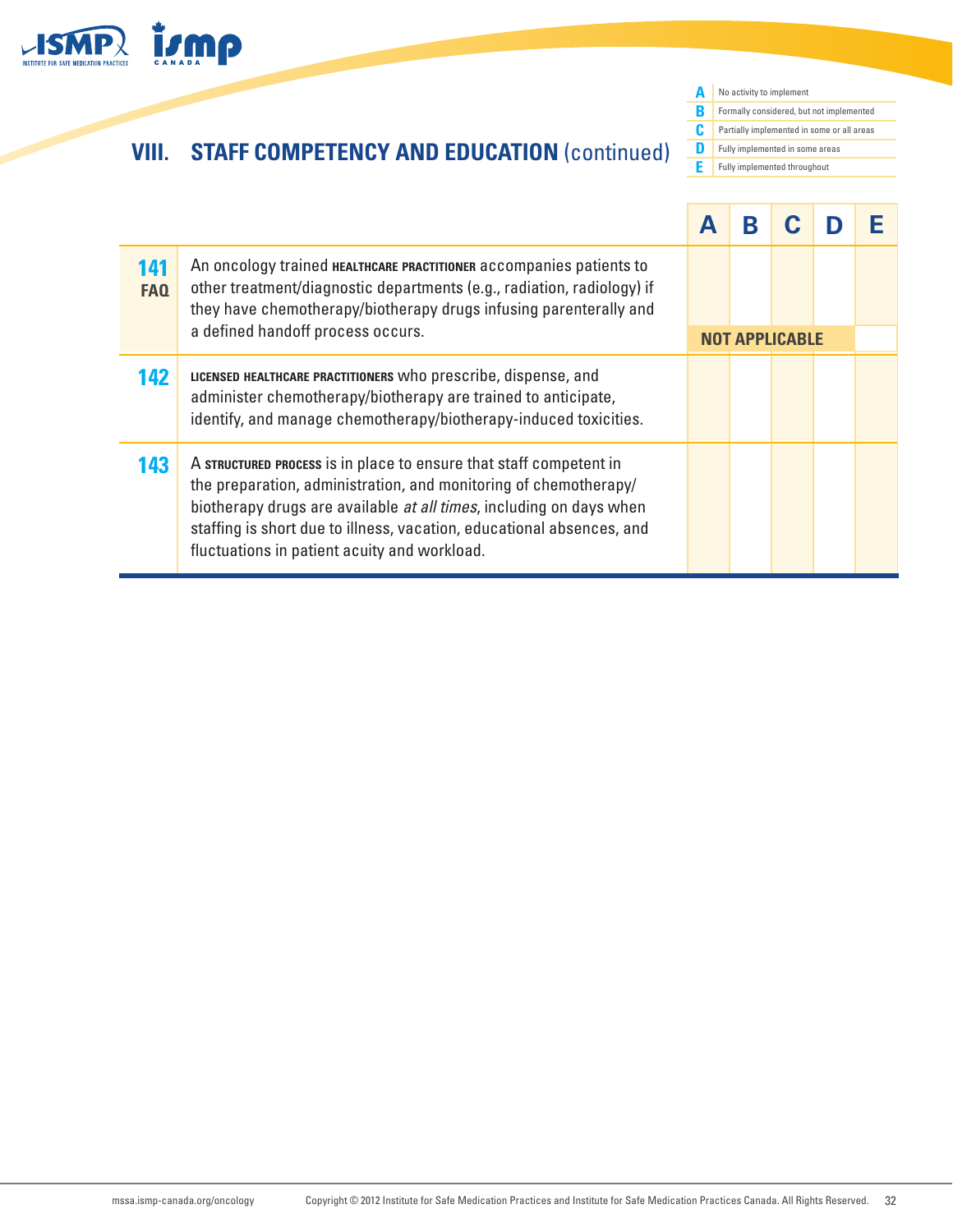

### **Core Characteristic #15**

Patients and/or family/caregivers/legal decision makers are included as active partners in their care, educated about their chemotherapy, biotherapy, and treatment-related drugs and are taught ways to prevent medication errors.

**A B C D E**

| 144         | PRESCRIBERS and other LICENSED HEALTHCARE PRACTITIONERS educate patients<br>and/or family/caregivers/legal decision makers, in their primary<br>language and appropriate comprehension level, about recommended<br>chemotherapy/biotherapy and therapy alternatives including the<br>general treatment plan, side effects, etc., prior to the selection of the<br>treatment <b>PROTOCOL.</b>                                                   |  |  |  |
|-------------|------------------------------------------------------------------------------------------------------------------------------------------------------------------------------------------------------------------------------------------------------------------------------------------------------------------------------------------------------------------------------------------------------------------------------------------------|--|--|--|
| 145         | Before the first dose of chemotherapy/biotherapy is administered,<br>designated LICENSED HEALTHCARE PRACTITIONERS provide patients and/or<br>family members/caregivers/legal decision makers with the treatment<br>PROTOCOL (schedule), brand and generic name of the drug(s), the<br>general purpose of the drug(s), the prescribed dose(s) and duration<br>of therapy, immediate and delayed side effects, and when to seek<br>medical help. |  |  |  |
| 146         | Before the first dose of chemotherapy/biotherapy is administered,<br>patients are educated about the potential reproductive risks (e.g.,<br>birth defects, infertility, pregnancy termination) associated with<br>receiving chemotherapy/biotherapy.                                                                                                                                                                                           |  |  |  |
| 147         | Ongoing education and dialogue about the treatment PROTOCOL<br>is provided with each subsequent dose/cvcLE of chemotherapy/<br>biotherapy to ensure understanding and compliance.                                                                                                                                                                                                                                                              |  |  |  |
| <b>148a</b> | Patients and/or caregivers receive both written and verbal<br>instructions and educational material (in their primary language and<br>comprehension level) to guide care in the home.                                                                                                                                                                                                                                                          |  |  |  |
| <b>148b</b> | A STRUCTURED PROCESS is in place to measure patient's and/or caregiver's<br>comprehension about information/instructions that were provided<br>(e.g., teach-back method).                                                                                                                                                                                                                                                                      |  |  |  |
| 149         | Patients are educated about personal safety pertaining to the<br>handling, storage, and disposal of their chemotherapy/biotherapy<br>drugs and infusion devices.                                                                                                                                                                                                                                                                               |  |  |  |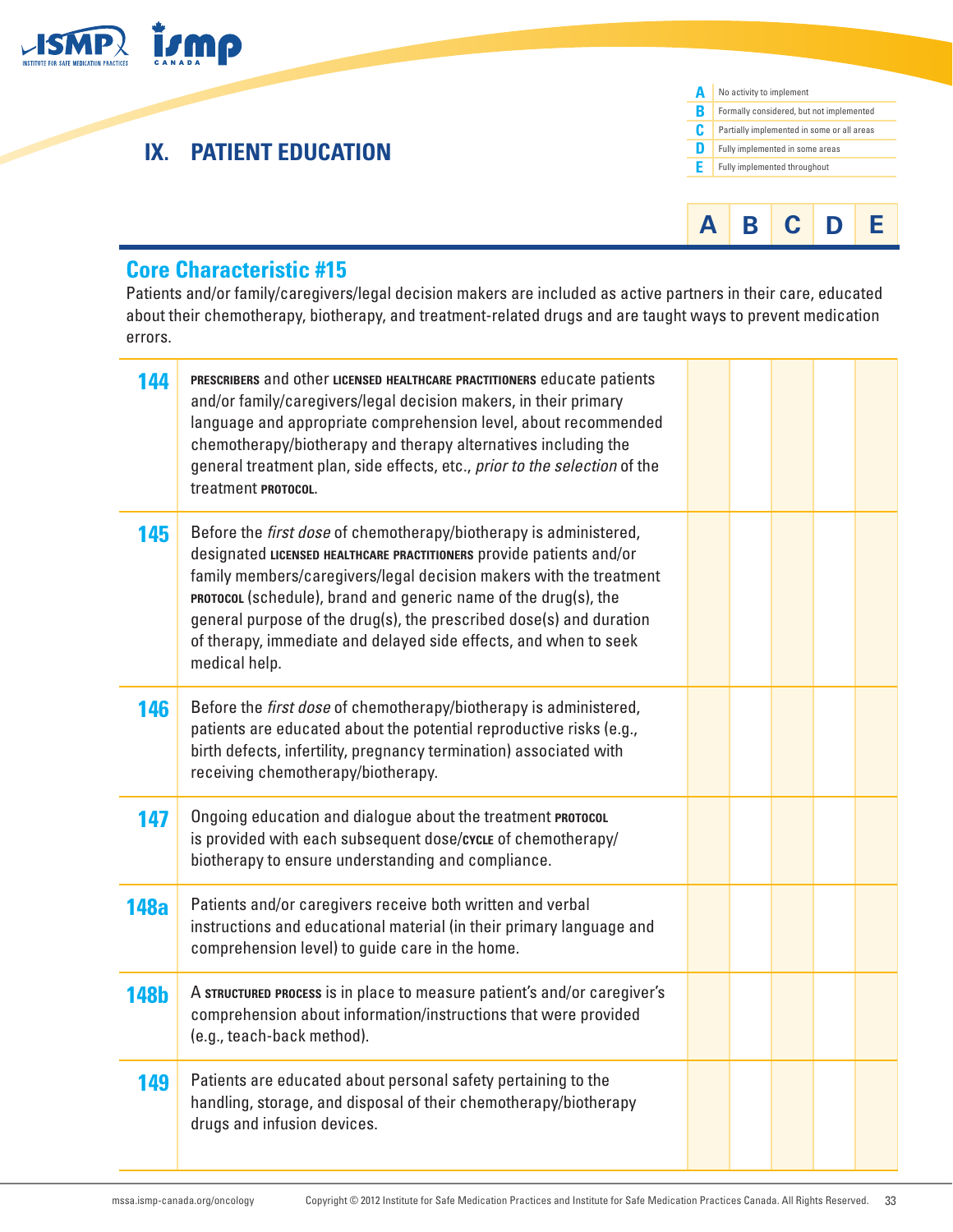

# **IX. PATIENT EDUCATION** (continued)



| 150 | LICENSED HEALTHCARE PRACTITIONERS educate patients about the potential<br>for medication errors associated with chemotherapy/biotherapy<br>drug administration (e.g., taking capecitabine daily for three weeks<br>instead of taking it for two weeks then stopping it for one week, then<br>repeating the cycle as ordered by the PRESCRIBER). |  |  |  |
|-----|-------------------------------------------------------------------------------------------------------------------------------------------------------------------------------------------------------------------------------------------------------------------------------------------------------------------------------------------------|--|--|--|

[mssa.ismp-canada.org/oncology](https://mssa.ismp-canada.org/oncology) Copyright © 2012 Institute for Safe Medication Practices and [Institute for Safe Medication Practices Canada](http://www.ismp-canada.org/). All Rights Reserved. 34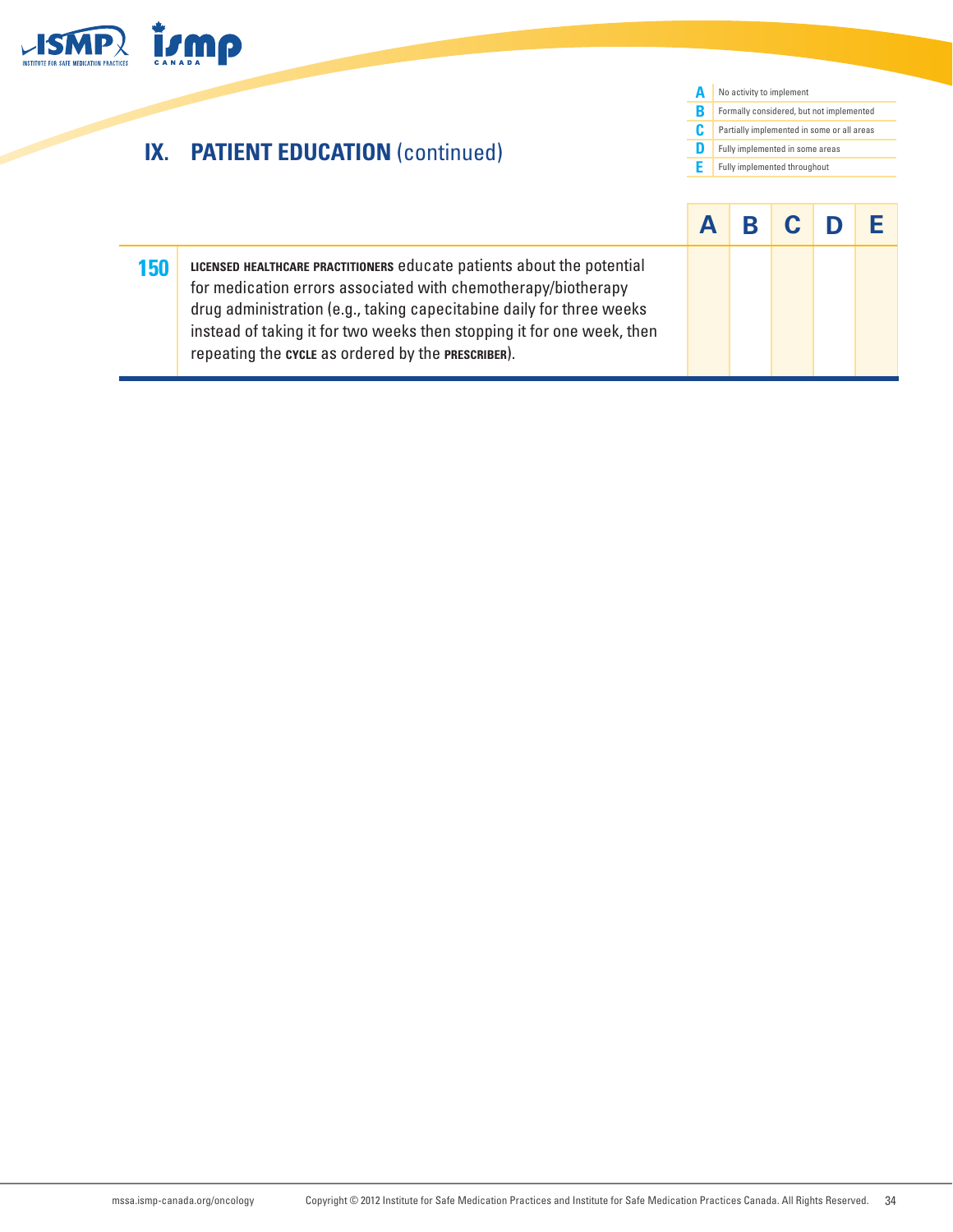

# **X. QUALITY PROCESSES AND RISK MANAGEMENT**

| Δ | No activity to implement                   |
|---|--------------------------------------------|
| R | Formally considered, but not implemented   |
| C | Partially implemented in some or all areas |
| n | Fully implemented in some areas            |
| F | Fully implemented throughout               |
|   |                                            |



### **Core Characteristic #16**

A safety-supportive **just culture** and model of shared accountability for safe **system design** and making safe **behavioral choices** is in place and supported by management, senior administration, and the **board of trustees/directors**.

| 151 | Competency and performance evaluations are not based on the<br>presence or absence of errors.                                                                                                                                                                                                  |  |  |  |
|-----|------------------------------------------------------------------------------------------------------------------------------------------------------------------------------------------------------------------------------------------------------------------------------------------------|--|--|--|
| 152 | Error prevention strategies focus on system DESIGN enhancements that<br>prevent harmful errors and management of safe BEHAVIORAL CHOICES of<br>all staff.                                                                                                                                      |  |  |  |
| 153 | A STRUCTURED PROCESS is in place to ensure a rapid interdisciplinary<br>response to a concern that something is occurring with the patient<br>that could lead to serious harm, including contacting external<br>sources for advice (e.g., a poison center, other drug<br>information centers). |  |  |  |
| 154 | The organization/practice setting has a clear and effective path for<br>the HEALTHCARE TEAM to follow to resolve conflicts when PRESCRIBERS and/<br>or supervisors do not agree with their expressed concerns about the<br>safety of an order for chemotherapy/biotherapy.                     |  |  |  |
| 155 | PRESCRIBERS and other members of the HEALTHCARE TEAM report and<br>openly discuss errors including close calls without embarrassment<br>or fear of reprisal from the organization/practice setting.                                                                                            |  |  |  |
| 156 | All medication errors, as defined by the organization/practice setting,<br>that reach the patient, regardless of the level of harm that results, are<br>fully disclosed to patients/families in a timely manner.                                                                               |  |  |  |
| 157 | All members of the <b>HEALTHCARE TEAM</b> involved in errors that cause<br>patient harm are emotionally supported by leadership and their<br>colleagues and offered appropriate counseling by a qualified<br>professional (e.g., through an employee assistance program.)                      |  |  |  |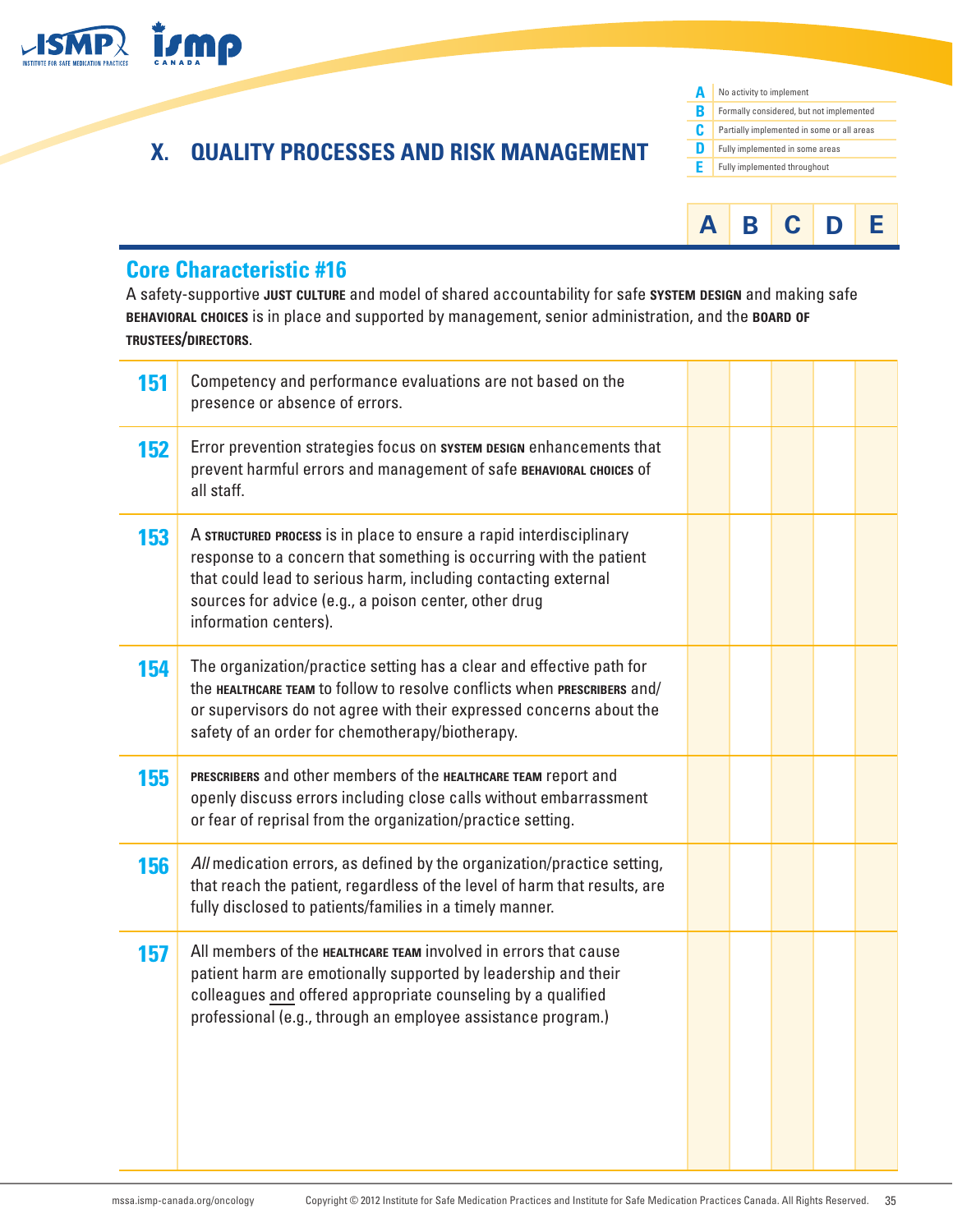

## **X. QUALITY PROCESSES AND RISK MANAGEMENT**  (continued)





### **Core Characteristic #17**

Members of the **healthcare team** are encouraged to detect and report chemotherapy/biotherapy errors, and interdisciplinary teams regularly analyze chemotherapy/biotherapy errors that have occurred within the organization/practice setting and in other organizations for the purpose of redesigning systems to best support safe **healthcare practitioner** performance.

| 158<br><b>FAQ</b> | The organization/practice setting has designated at least one<br>trained HEALTHCARE PRACTITIONER to specifically enhance the detection of<br>medication errors, oversee analysis of their causes, and coordinate<br>an effective error-reduction plan.                                             |  |  |  |
|-------------------|----------------------------------------------------------------------------------------------------------------------------------------------------------------------------------------------------------------------------------------------------------------------------------------------------|--|--|--|
| 159               | A STRUCTURED PROCESS is in place for a designated person to routinely<br>review, for quality improvement purposes, reports of selected<br>computer warnings (e.g., MAXIMUM DOSE alerts, serious drug<br>interactions, allergy alerts) that are overridden.                                         |  |  |  |
| 160               | A clear definition (e.g., National Coordinating Council for Medication<br>Error Reporting and Prevention [NCC MERP] http://www.nccmerp.<br>org/aboutMedErrors.html) of a medication error has been established<br>and disseminated to all the members of the HEALTHCARE TEAM.                      |  |  |  |
| 161               | All members of the HEALTHCARE TEAM are expected to report hazardous<br>situations that could lead to an error, errors that have been detected<br>and corrected before they reach a patient, and errors that have<br>reached the patient (including omissions).                                     |  |  |  |
| 162               | Errors that are detected are reported, analyzed, and used by an<br>established interdisciplinary oncology team for quality improvement<br>activities for system REDESIGN.                                                                                                                          |  |  |  |
| 163               | All members of the HEALTHCARE TEAM who have been directly involved in<br>a serious or potentially serious medication error participate in a ROOT<br>cause analysis of that error and assist with the development of system<br>DESIGN enhancements to reduce the potential for future errors.       |  |  |  |
| 164               | In addition to HEALTHCARE PRACTITIONER-reported incidents, other<br>information is used to identify system-based problems (e.g., random<br>chart review using TRIGGERS, observational methods of error detection,<br>measuring compliance with new medication PROTOCOLS, drug use<br>evaluations). |  |  |  |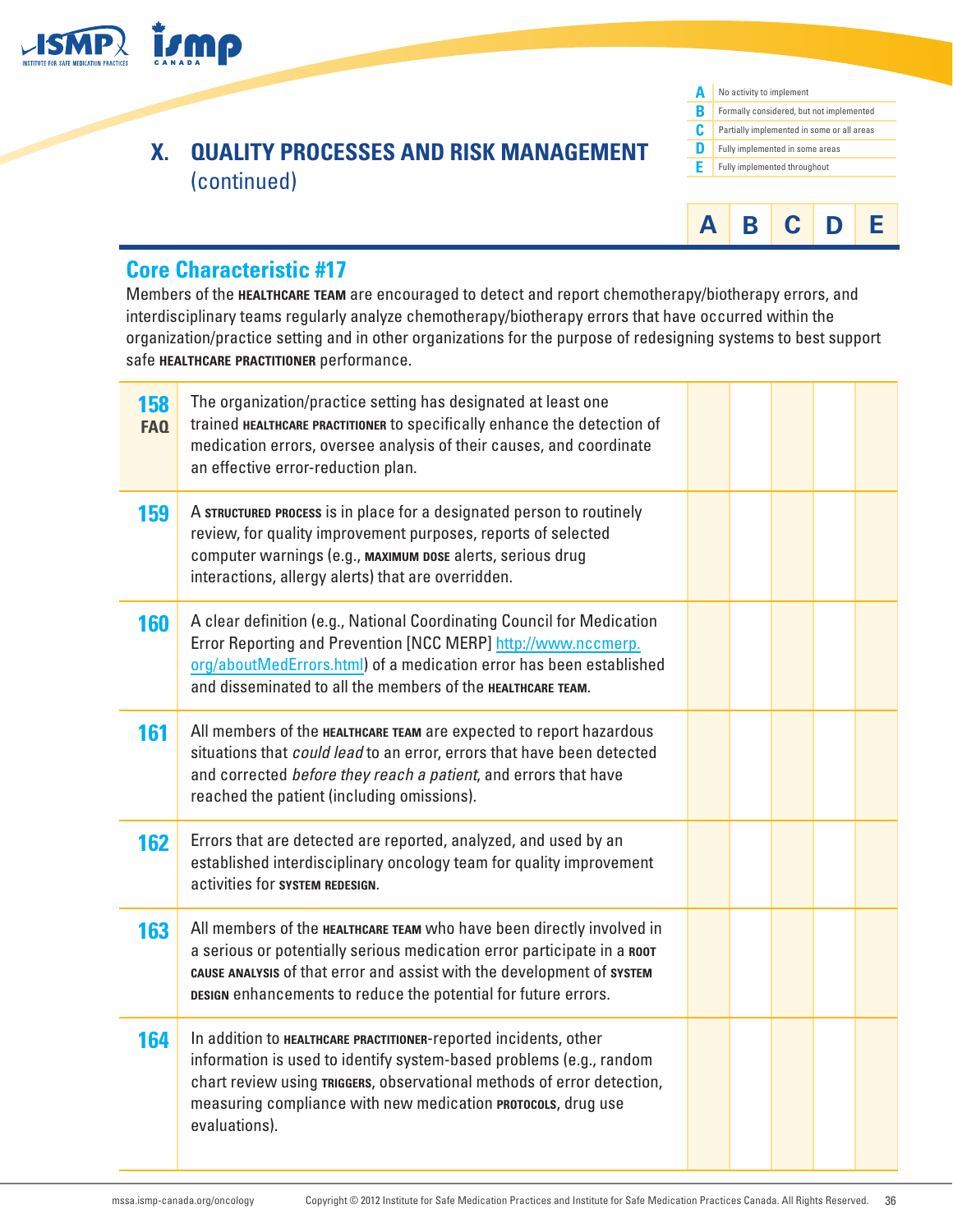

## **X. QUALITY PROCESSES AND RISK MANAGEMENT**  (continued)

**A B C D E** No activity to implement Formally considered, but not implemented Partially implemented in some or all areas Fully implemented in some areas Fully implemented throughout

| 165 | An established interdisciplinary oncology team reviews external<br>information (published error reports or hazardous situations from<br>other organizations) to proactively target improvements in the<br>medication use process for chemotherapy/biotherapy.                                                 |  |  |  |
|-----|---------------------------------------------------------------------------------------------------------------------------------------------------------------------------------------------------------------------------------------------------------------------------------------------------------------|--|--|--|
| 166 | An established interdisciplinary oncology team, that includes<br>frontline staff, reviews the chemotherapy/biotherapy medication use<br>process at least annually (e.g., using a PROACTIVE RISK ASSESSMENT tool<br>such as this self assessment) to identify potential risk factors for<br>medication errors. |  |  |  |

### **Core Characteristic #18**

Simple **redundancies** that support a system of **independent double checks** or an automated verification process are used for vulnerable parts of the medication use process for chemotherapy/biotherapy to detect and correct serious errors before they reach patients.

| 167<br>FAQ | The procedure followed by nurses and pharmacists for double<br>checking all prescribed chemotherapy/biotherapy doses includes<br>verification of the BSA (m <sup>2</sup> ) using the patient's height and weight (in<br>metric units) entered into the computer and recalculation of the<br>actual dose (mg/m <sup>2</sup> or mg/kg).                                                                  |  |  |  |
|------------|--------------------------------------------------------------------------------------------------------------------------------------------------------------------------------------------------------------------------------------------------------------------------------------------------------------------------------------------------------------------------------------------------------|--|--|--|
| 168        | A pharmacist verifies that the dosing method used to calculate the<br>patient-specific dose (e.g., mg/kg, mg/m <sup>2</sup> , units/m <sup>2</sup> , or AREA UNDER THE<br>curve) matches the PROTOCOL Or treatment plan, and then conducts and<br>documents (e.g., with initials or electronically) a double check of the<br>PRESCRIBER's calculated dose before preparing and dispensing<br>the drug. |  |  |  |
| 169        | Printed labels are matched with the original order (written or<br>electronic) before chemotherapy/biotherapy is prepared.                                                                                                                                                                                                                                                                              |  |  |  |
| 170        | The base solution and all additives (including the drug, dose, volume<br>drawn into each syringe, diluents, actual drug containers) for<br>chemotherapy/biotherapy admixtures are INDEPENDENTLY DOUBLE CHECKED<br>by a LICENSED HEALTHCARE PRACTITIONER and documented (e.g., with initials<br>or electronically) before compounding the admixtures.                                                   |  |  |  |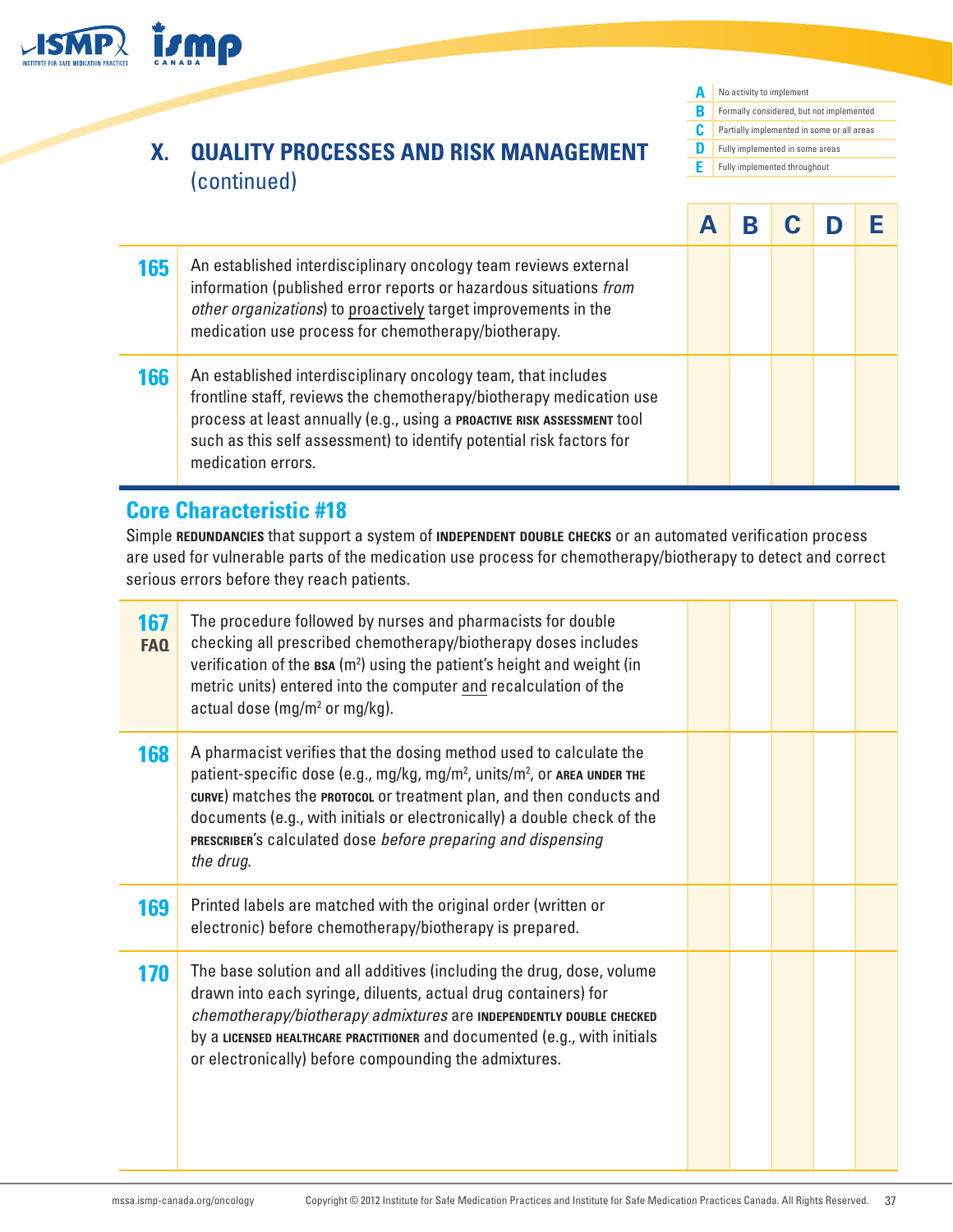

## **X. QUALITY PROCESSES AND RISK MANAGEMENT**  (continued)

**A B C D E** No activity to implement Formally considered, but not implemented Partially implemented in some or all areas Fully implemented in some areas Fully implemented throughout

|     |                                                                                                                                                                                                                                                                                                                                                                                                                                             | A | Β | D | Е |
|-----|---------------------------------------------------------------------------------------------------------------------------------------------------------------------------------------------------------------------------------------------------------------------------------------------------------------------------------------------------------------------------------------------------------------------------------------------|---|---|---|---|
| 171 | Nurses perform an INDEPENDENT DOUBLE CHECK of the PRESCRIBER'S<br>calculated dose for chemotherapy/biotherapy according to the<br>PROTOCOL Or treatment plan before administering the drug and then<br>document (e.g., with initials or electronically) in the patient's record.                                                                                                                                                            |   |   |   |   |
| 172 | Immediately before administering the chemotherapy/biotherapy,<br>a TIME-OUT is conducted by two LICENSED HEALTHCARE PRACTITIONERS to<br>INDEPENDENTLY DOUBLE CHECK the correct patient, and comparing the drug<br>label to the order/medication administration record, verify the drug,<br>diluent, dose, route, rate, as well as pump setting, pump channel, and<br>line attachment as applicable.                                         |   |   |   |   |
| 173 | With each new bag/bottle, or change in the rate of infusion, of<br>chemotherapy/biotherapy, two LICENSED HEALTHCARE PRACTITIONERS<br>independently (using a TIME-OUT) confirm the correct patient, compare<br>the drug label to the order/medication administration record, and<br>verifying the drug, diluent, dose, route, rate, pump setting, pump<br>channel, and line attachment immediately before starting/resuming<br>the infusion. |   |   |   |   |
| 174 | Machine-readable coding (e.g., bar coding) is used to verify drug<br>selection prior to <i>dispensing</i> chemotherapy, biotherapy, and<br>treatment-related drugs (includes robotic dispensing).                                                                                                                                                                                                                                           |   |   |   |   |
| 175 | Machine-readable coding (e.g., bar coding) is used at the point of<br>care to verify chemotherapy, biotherapy, and treatment-related drug<br>selection prior to <i>administering</i> medications.                                                                                                                                                                                                                                           |   |   |   |   |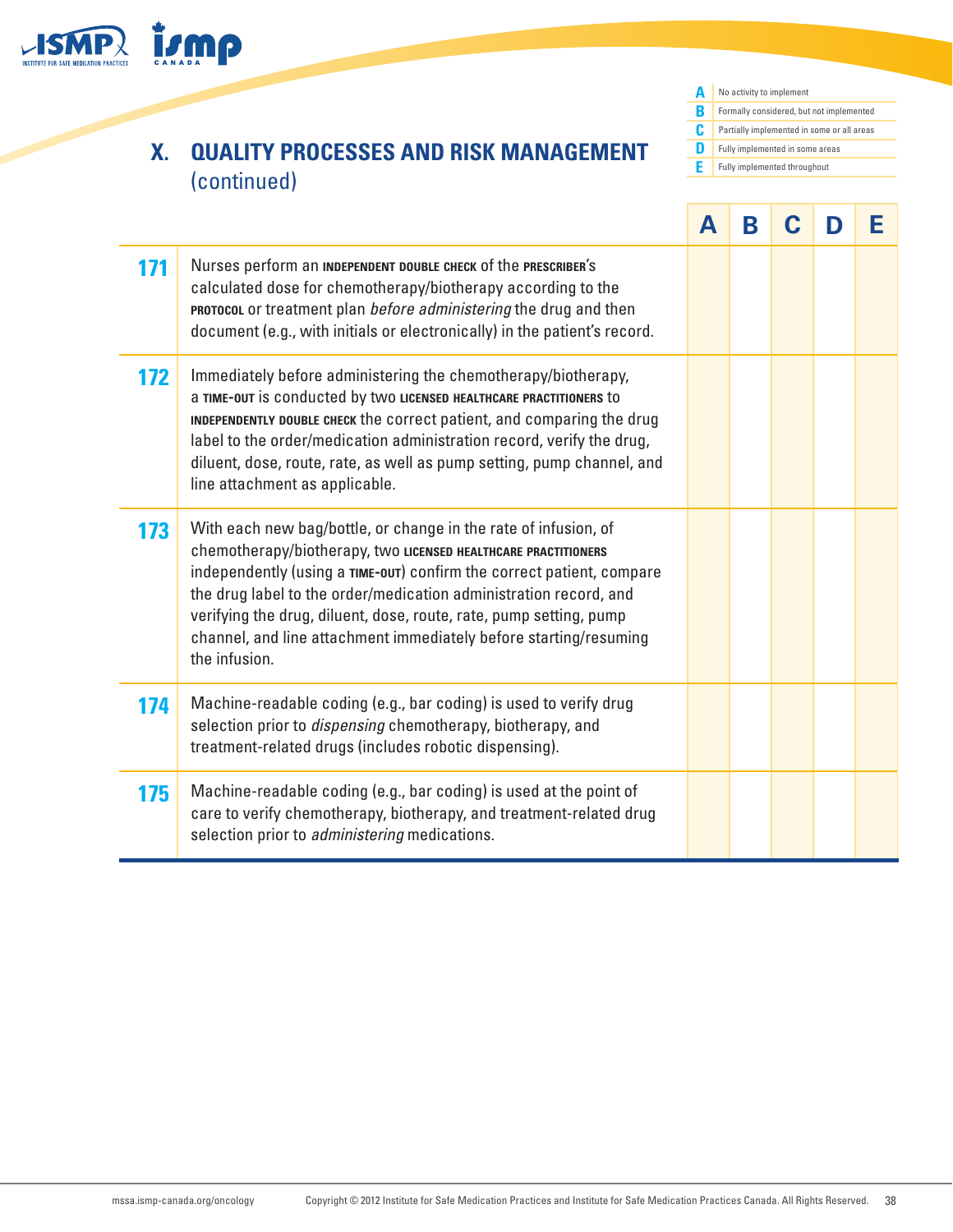

## **Key Definitions for the Oncology Self Assessment**

Key definitions are designated throughout the self assessment with **small capital letters.**

#### **ACRONYM**

An abbreviation formed from the first letter of each major word in a phrase (e.g., ISMP stands for Institute for Safe Medication Practices).

#### **ACTUAL WEIGHT**

See **weight**.

#### **ADJUSTED WEIGHT**

See **weight**.

#### **AREA UNDER THE CURVE (AUC)**

The amount of drug exposure or total drug concentration in plasma over a period of time, with the target **auc** usually ranging from 2 to 7.5 mg/mL x minutes. The **auc** is used primarily to determine the dose of **CARBO**platin to be administered based on the target **auc** and the patient's renal function.

#### **AUTHORITATIVE COMMITTEE**

A committee empowered to make decisions related to patient medication therapy and clinical practice policies related to medication use (e.g., Pharmacy and Therapeutics Committee).

#### **BATCH**

The preparation of multiple units of the same drug with the same concentration in the same diluent and final volume – at one time – that can be used for multiple patients.

#### **BEHAVIORAL CHOICES**

Refers to *intentional* acts that are undertaken by the free exercise of one's judgment. Unlike human error, which is *unintentional* behavior, **behavioral choice** represents the purposeful behavior we intentionally employ while engaging in our day-to-day activities.

#### **BIOLOGIC SAFETY CABINET (BSC)**

A ventilated cabinet for the compounding of sterile preparations, providing protection for personnel, the product, and the environment. It has an open front with inward airflow for personnel protection from hazardous drug exposure, downward high-efficiency particulate air (HEPA)-filtered laminar airflow for the maintenance of product sterility, and HEPA-filtered exhausted air for environmental protection.<sup>1</sup> (See related term – **isolator**.)

#### **BOARD OF TRUSTEES/DIRECTORS**

A governing body of elected or appointed individuals who have oversight over the organization.

#### **BODY SURFACE AREA (BSA)**

The total surface of the human body based on height and weight that is used to calculate many chemotherapy drug doses. It is expressed as meters squared (m<sup>2</sup>).

#### **CATASTROPHIC STOP**

Clinical alert in electronic systems (e.g., infusion pumps, order entry systems) that notifies the user that something is out of range or incorrect and prevents them from continuing. The alert cannot be overridden and the user has to start the process over from the beginning. (See also **HARD** STOP.)

#### **CLOSED SYSTEM TRANSFER DEVICE**

A drug transfer device that mechanically prohibits the transfer of environmental contaminants into the system and the escape of hazardous drug or vapor concentrations outside the system; a device that does not exchange unfiltered air or contaminants with the adjacent environment (e.g., Spiros, Onguard, PhaSeal). [\(http://www.pppmag.com/documents/](http://www.pppmag.com/documents/V6N5/p28_29_30_31.pdf) [V6N5/p28\\_29\\_30\\_31.pdf\)](http://www.pppmag.com/documents/V6N5/p28_29_30_31.pdf)

1 Definitions, USP Chapter ‹797› Pharmaceutical Compounding — Sterile Preparations, Revision Bulletin, 2008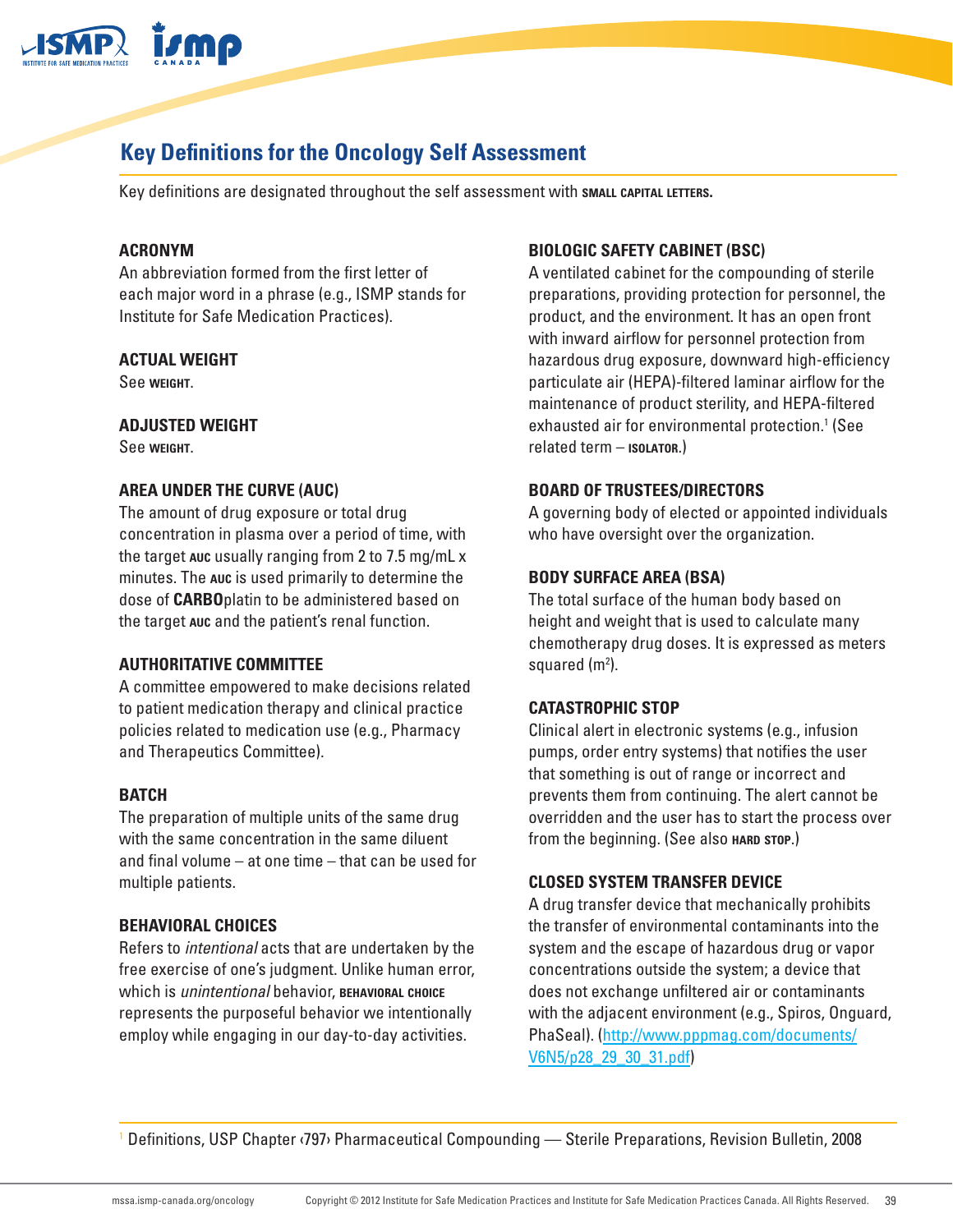

## **Key Definitions for the Oncology Self Assessment** (continued)

#### **COMPUTER SYSTEM**

Refers to any electronic system into which medication orders are entered, such as computerized prescriber order entry (CPOE) systems into which medical staff enter medication orders, pharmacy computer systems into which pharmacy staff enter or validate medication orders, and nursing computer systems into which nurses document patient care activities and medication administration.

#### **CONTINUOUS INTRAVENOUS INFUSION**

Intravenous administration of a sterile fluid without interruption, over a defined period of time.

#### **CYCLE**

A dose of chemotherapy/biotherapy that is repeated at regular intervals (a cycle may also be known as a "course" or a "course of therapy"). Several chemotherapy/biotherapy cycles may make up a total treatment protocol. For example, the CHOP chemotherapy protocol may consist of six cycles of treatment given every three weeks.

#### **ENCOUNTER**

Any time a patient is provided with services from the organization/practice setting (e.g., a hospital admission, an office visit, a clinic visit for treatment).

#### **HARD STOP**

A forcing function in the computer system, intravenous infusion device, or other technology that will not allow the practitioner to continue operation without re-entering the information. (See also **catastrophic stop**.)

#### **HEALTHCARE PRACTITIONER**

An individual with formal training who is authorized to perform specific healthcare related tasks (e.g., physician, nurse, pharmacist, pharmacy technician, healthcare aide).

#### **HEALTHCARE TEAM**

An interdisciplinary group (e.g., physician, nurse, pharmacist, pharmacy technician, social worker, etc.) that collaborates to deliver and monitor patient care.

#### **IDEAL WEIGHT**

See **weight**.

#### **INDEPENDENT DOUBLE CHECK**

A procedure in which two individuals, preferably two licensed practitioners, separately check each component of the work process. An example would be one person calculating a medication dose for a specific patient and a second individual independently performing the same calculation (not just verifying the calculation) and matching results.

#### **INSTITUTIONAL REVIEW BOARD (IRB)**

An interdisciplinary group that has been formally designated to review and monitor biomedical research involving human subjects. An IRB has the authority to approve, require modifications in, or disapprove research. The purpose of an IRB review is to assure that appropriate steps are taken to protect the rights and welfare of human subjects participating in the research. An organization can have an internal IRB, or contract with an external IRB (may also be called a Research Ethics Board [REB]).

#### **INTERMITTENT INTRAVENOUS INFUSION**

Intravenous administration of a sterile fluid for a defined duration that is repeated at defined intervals.

#### **INTRAVENOUS PUSH**

Intravenous administration of a small volume of sterile fluid over a short period of time, usually via a syringe.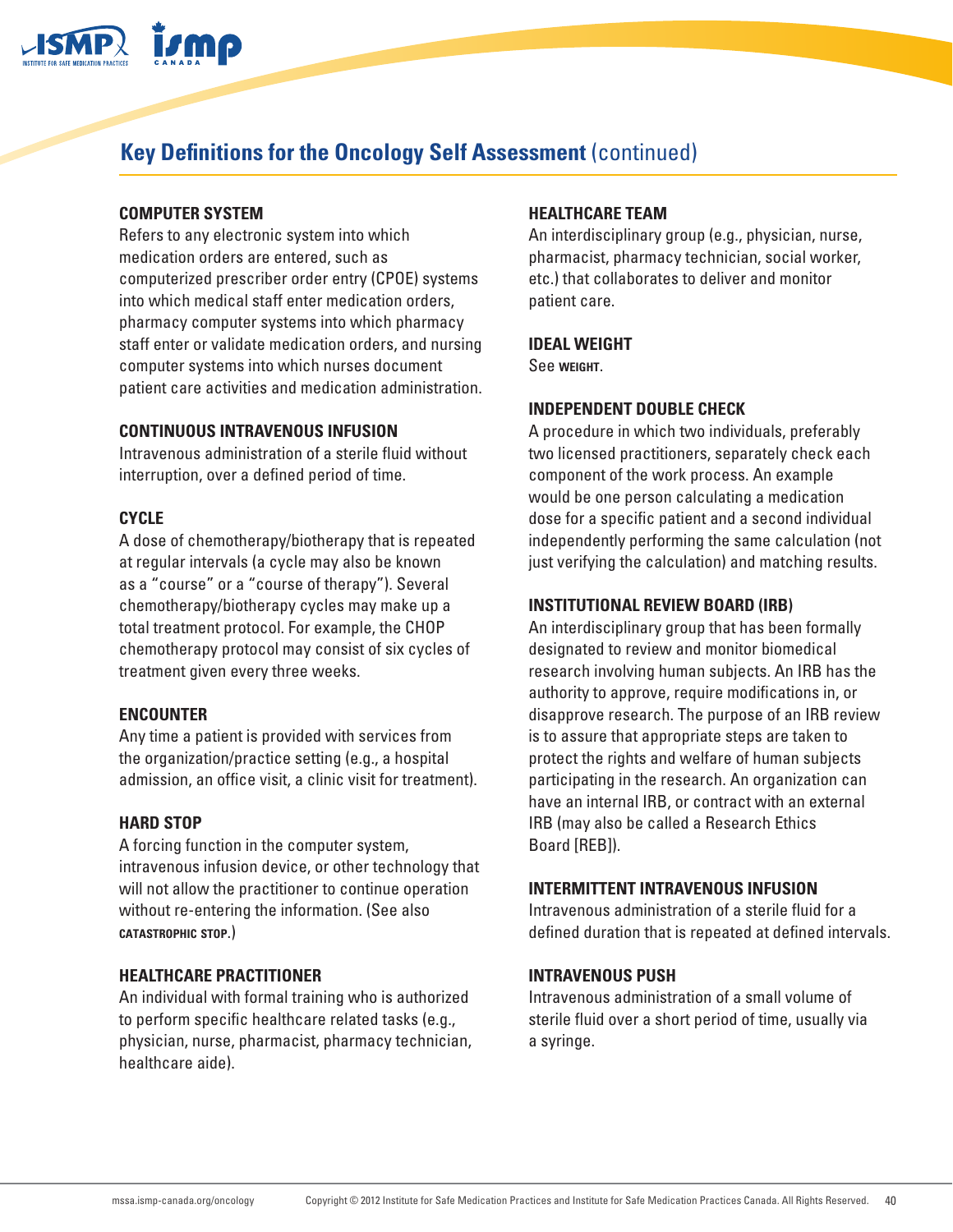

## **Key Definitions for the Oncology Self Assessment** (continued)

#### **ISOLATOR**

A specifically designed cabinet for compounding sterile preparations, providing protection for personnel from hazardous drug exposure, maintenance of product sterility, and protection of environmental chemical contamination. Air exchange into the isolator from the surrounding environment should not occur unless the air has first passed through a microbial retentive filter (HEPA minimum). Many isolators are sealed units whereby personnel prepare products by working through sealed portals with integral gloves attached to the portals. These sealed units may also be known as glove boxes. Some types of isolators require all materials inside to be gas sterilized. (See related term **biologic safety cabinet**.)

#### **JUST CULTURE**

Refers to a safety-supportive model of shared accountability where healthcare institutions are accountable for the systems they design, for supporting the safe behavior choices of patients, visitors, and staff, and for responding to staff behaviors in a fair and just manner. In turn, staff are accountable for the quality of their **behavioral choices** (human error is not a **behavioral choice**) and for reporting errors and system vulnerabilities.

#### **LICENSED HEALTHCARE PRACTITIONER**

An individual permitted by law to provide health care, treatment, or services without direct supervision.

#### **MAXIMUM DOSE**

The dose of a medication that represents the upper limit that is normally found in the literature, protocol, and/or manufacturer recommendations. **maximum doses** may vary according to age, weight, diagnosis, or co-morbidity.

#### **ORDER SET**

An ordering template, either pre-printed or electronic, that contains predefined information that is derived from evidence-based best practice guidelines.

#### **PERSONAL PROTECTIVE EQUIPMENT (PPE)**

PPE is equipment worn by those who handle, prepare, and administer chemotherapy/biotherapy and who handle excreta from patients who have received chemotherapy/biotherapy to minimize exposure. Examples of PPE include gloves, gowns, and eye protection.

#### **PRESCRIBER**

A healthcare practitioner who is legally permitted to prescribe care, treatment, and services without direct supervision as authorized by your organization.

#### **PROACTIVE RISK ASSESSMENT**

A quality improvement method that is based on the analysis of possible failures in the process, the possible consequences of the failure, and associated risk factors that may lead to the failure. Examples of **proactive risk assessment** tools include Failure Mode and Effects Analysis (FMEA) as well as self assessments such as this one.

#### **PROTOCOL**

A defined regimen for managing a particular treatment for a specific diagnosis (includes chemotherapy/biotherapy medications and dosing guidelines, supportive treatments, and required monitoring).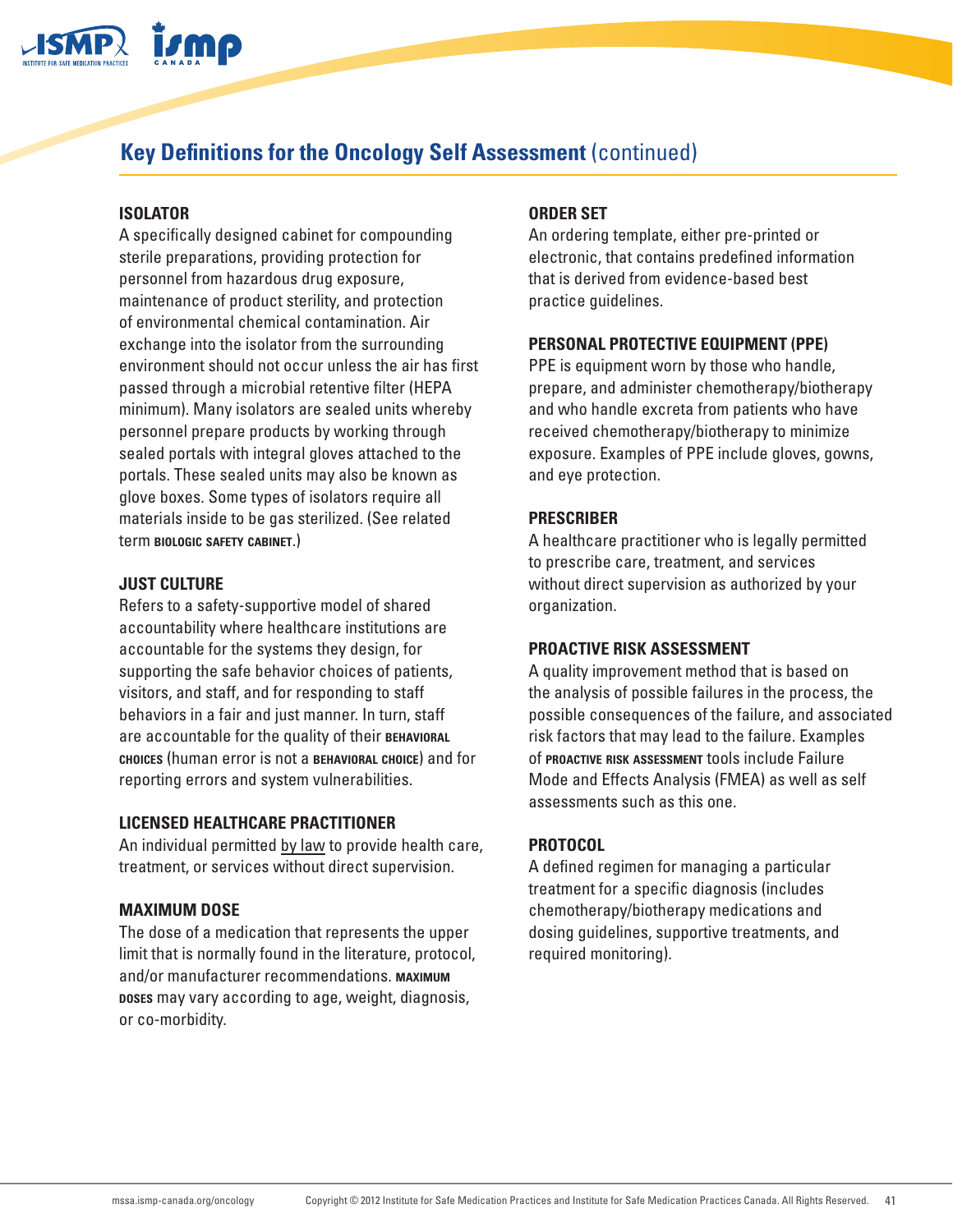

#### **PULLBACK METHOD**

A method used during drug preparation in which the drug is drawn into a syringe, injected into an infusion bag/container, and then the syringe plunger is "drawn back" to demonstrate the volume that was added to the container for a second individual to verify the preparation. (This is not a recommended method to verify final drug preparation.)

#### **REDUNDANT (REDUNDANCIES)**

Repetitive steps that are intentionally added to a process to help detect errors.

#### **ROOT CAUSE ANALYSIS (RCA)**

A team-based retrospective process for identifying the underlying causal factors that may have led to a preventable adverse event.

#### **SOFT STOPS**

Clinical alerts that notify the user that something should be checked or confirmed before continuing. However, the user can easily override the alert and continue the process.

#### **SPECIAL ACCESS DRUGS**

Drugs that are provided by a supplier/vendor through a restricted distribution process, often requiring government or regulatory intervention.

#### **STRUCTURED PROCESS**

A defined systematic and standardized process with clearly defined steps and expected endpoints that have been agreed upon by the organization and all staff have been educated to follow.

#### **SYSTEM DESIGN/REDESIGN**

Refers to the design/redesign of processes, procedures, equipment, interfaces, overall structure, and the environment or conditions under which staff work, for the purpose of satisfying specific requirements, such as patient safety. The design of a system dictates how reliable it is in terms of satisfying specific requirements.

#### **TALL MAN LETTERING**

Refers to the use of mixed case letters to help draw attention to the dissimilarities of certain look-alike drug name pairs e.g., vin**CRIS**tine and vin**BLAS**tine. A list of look-alike drug names with recommended TALL **man lettering** can be found at:

<http://www.ismp.org/Tools/tallmanletters.pdf>.

#### **TIME-OUT**

A formal process by which, immediately prior to a procedure, healthcare providers pause to review a standardized checklist to confirm the drug to be administered and the procedure to be performed for the patient (e.g., confirming the right patient, drug, dose, diluent, route, site, rate of administration).

#### **TRANSITION OF CARE**

The movement of a patient from one level or area of care to another (e.g., moving from an intensive care unit to a general hospital unit; transferring from a hospital to a nursing home).

#### **TRIGGERS**

Critical indicators (e.g., laboratory values, patient symptoms, use of antidotes for medications administered) that alert practitioners to the need for evaluation of a potential adverse event.

#### **WEIGHT**

• **actual weight** The **actual weight** of a patient without shoes or heavy clothing.

• **adjusted weight**

A calculated weight based on a standard formula that considers the lipid distribution characteristics of the patient.

• **ideal weight**

The lean body weight of a patient, calculated using a standard formula based on height and gender.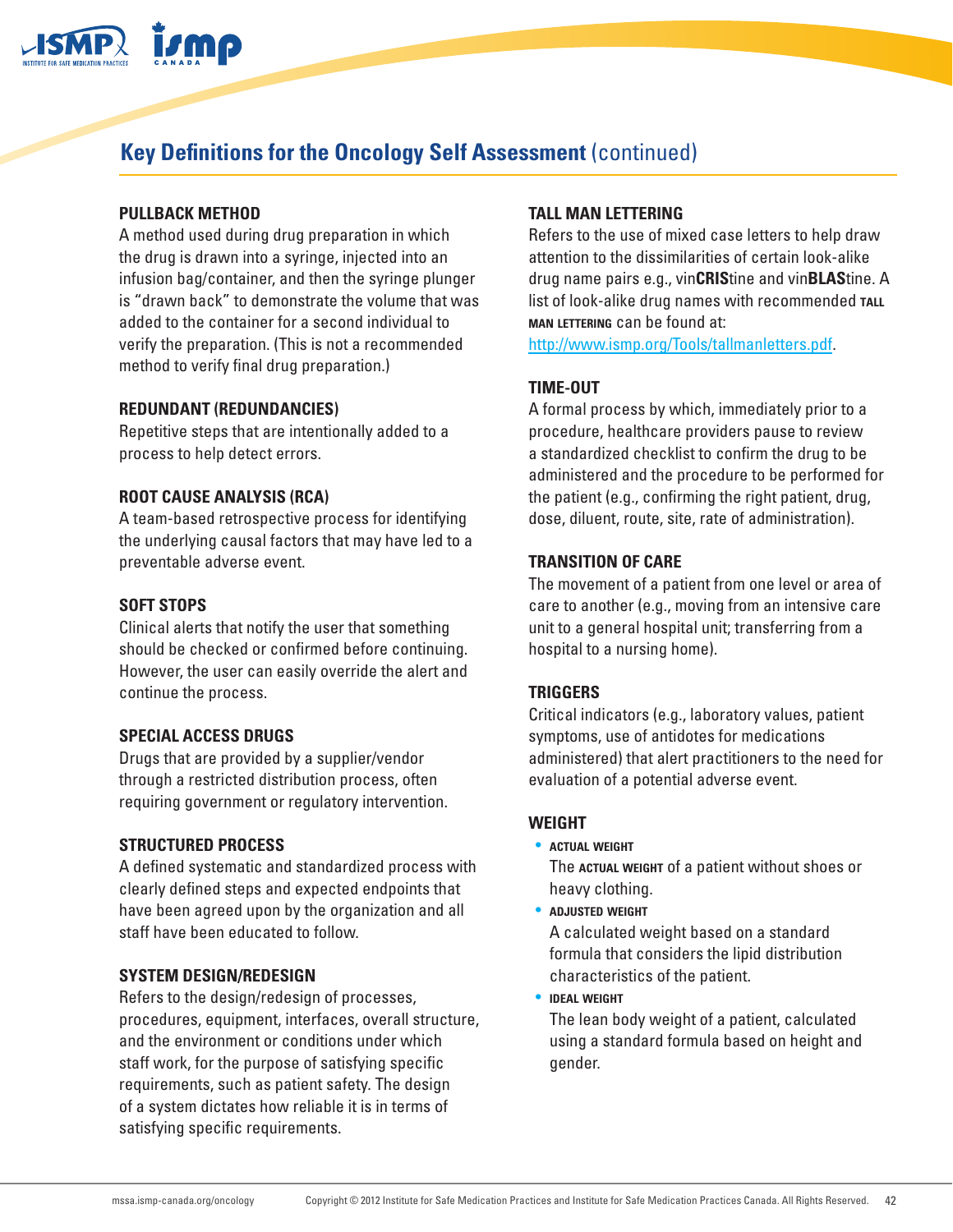

**2012 ISMP International Medication Safety Self Assessment® for Oncology FREQUENTLY ASKED QUESTIONS (FAQs)**

## **GENERAL**

**1. What if a specific self assessment item does not apply to the services provided in my organization/practice setting?**

A few of the self assessment items offer the option of "Not Applicable." For these items "Not Applicable" can only be selected if your organization/practice setting does not provide the service. For example, if your organization/practice setting does not use radiolabeled chemotherapy/biotherapy drugs, you can answer "Not applicable" to item #92.

**2. Our health system consists of three hospitals, which all share many of the same corporate functions (e.g., Pharmacy and Therapeutics [P&T] Committee, Risk Management, Information Technology, policies and procedures). Should we complete just one assessment for all three hospitals?**

It is recommended that each hospital in a multihospital system complete the assessment individually and submit their information separately. The items in the assessment ask questions well beyond governance and policies and procedures that are in place. Each hospital will truly benefit if they complete the assessment individually and obtain their individual set of scores.

### **DEMOGRAPHICS**

- **1. Must I answer all of the questions in the demographics section?** All questions in the demographics section must be completed with the exception of question #23, which is optional.
- **2. Are there specific guidelines available for which choice to select for certain questions in the demographics section?**

Assistance may be needed from your organization's/practice setting's administration for some of the demographic questions. Responses to these questions should correspond with responses your organization submits to licensing agencies, insurers, accrediting agencies, and other applications that may be required within your country.

#### **3. What is meant by "describe your organization/practice setting" in question #3?**

When describing your organization/practice setting, both inpatient and outpatient areas where chemotherapy and biotherapy is administered are being assessed. This includes inpatient nursing units, specialty areas (i.e., nuclear medicine, the operating room), outpatient clinics, ambulatory surgical centers, and private- or hospital-owned physician office practices. Select the category that best fits your organization/practice setting; for example, if your practice setting is a private physician office practice, you would indicate that you are an outpatient setting and indicate the number of chairs/beds in use and the percent (%) oncology.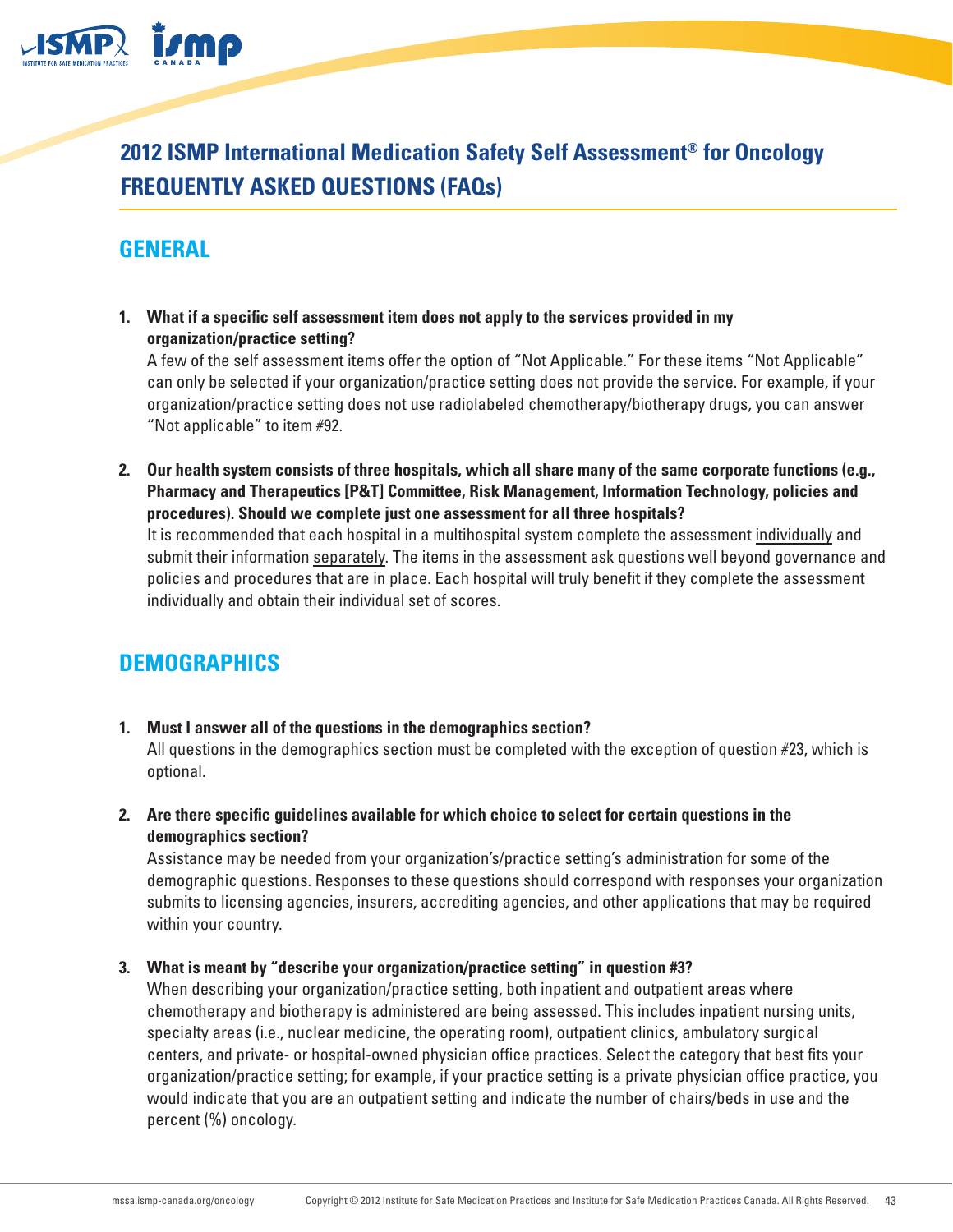

**4. What is meant by the number of doses administered per month in #9?**

When determining how to answer this question, a dose is defined as one drug anytime it is prepared for administration. This information should be accessible through your pharmacy system or medication administration log.

**5. My hospital is part of a collaborative that plans to aggregate the results of its hospital members. How do I obtain my code for question #23?**

If you are part of a participating collaborative that plans to share its aggregate data internally, within the collaborative group, please contact ISMP or ISMP Canada to obtain a collaborative-specific code, which will then be entered into the box provided in question #23. If you are not part of a collaborative that will be aggregating its results, please leave this question blank.

## **SELF ASSESSMENT ITEMS**

### **I. Patient Information**

### **Core Characteristic #1**

#### **Item #8.**

#### **What is meant by "prior to preparation"?**

In this item we want to determine if chemotherapy/biotherapy agents are being prepared and sent to the infusion area before intravenous access is obtained and verified. Waiting to prepare the agents until after intravenous access is obtained and verified reduces the chance that the chemotherapy/biotherapy agents are not wasted or left in a location where they could be inadvertently administered to other patients.

### **Core Characteristic #2**

#### **Item #11.**

#### **What is meant by "easily and electronically"?**

Many organizations/practice settings are utilizing electronic documentation or have essential patient information in the computer system. Practitioners caring for these patients should be able to access this information easily, without going into multiple computer systems or various screens to get the information that is needed; i.e., they should be able to access this information from their work station with little difficulty.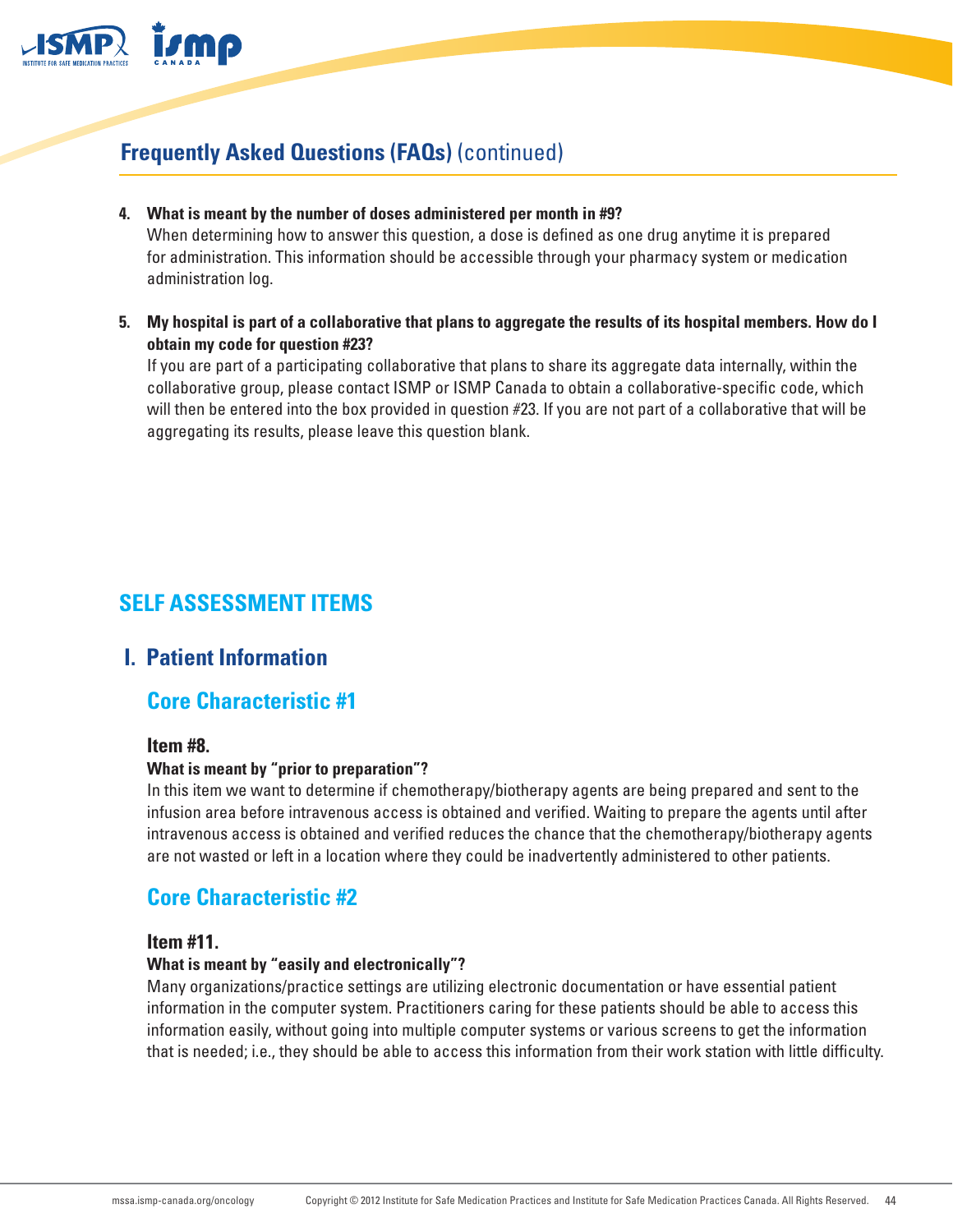

## **II. DRUG INFORMATION**

### **Core Characteristic #3**

#### **Item #23 a.**

Answer N/A (Not Applicable) if your organization/practice setting does not have inpatient oncology services.

#### **Item #23 b.**

Answer N/A (Not Applicable) if your organization/practice setting does not have outpatient oncology services.

### **Core Characteristic #4**

**Item #37.** Answer N/A (Not Applicable) if your organization/practice setting does not use investigational drugs.

## **III. COMMUNICATION OF DRUG ORDERS AND OTHER DRUG INFORMATION**

### **Core Characteristic #5**

#### **Item 40 a.**

Answer N/A (Not Applicable) if your organization/practice setting does not have inpatient oncology services.

#### **Item 40 b.**

Answer N/A (Not Applicable) if your organization/practice setting does not have outpatient oncology services.

### **Core Characteristic #6**

#### **Item #45.**

#### **What is meant by "ordered in detail" when prescribing the initial cycle of chemotherapy/biotherapy orders?**

When chemotherapy/biotherapy is ordered, specific details need to be included. These are: generic name, brand name (if necessary), dose calculation, total dose, diluent, concentration, rate (infusion duration), drug sequence. If any of these items are commonly missing in chemotherapy/biotherapy orders, the organization cannot select E (fully implemented).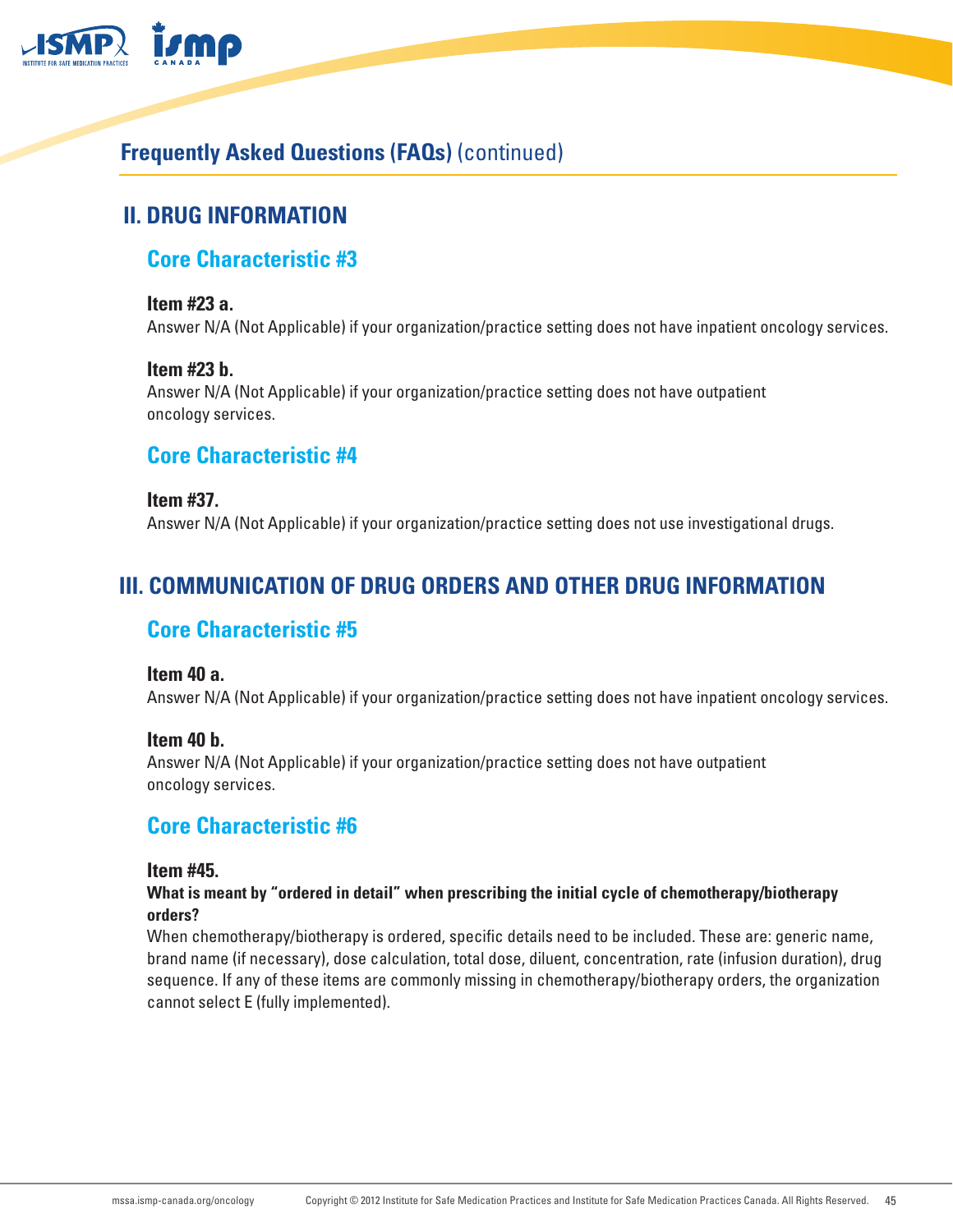

#### **Items #45, 46, and 47.**

#### **Do prescribers have to be oncologists or board certified in oncology to prescribe chemotherapy?**

Prescribers need to have some formal training in order to write orders for chemotherapy/biotherapy for oncology and non-oncology indications. However, there are times when practitioners other than oncologists (e.g., urologists, neurologists) prescribe chemotherapy for oncology and non-oncology related conditions. As long as the prescriber has had some formal training in treating these specific conditions, then these items can be scored as being fully implemented. If general practitioners with no formal training in oncology are able to prescribe chemotherapy for oncology conditions in your organization/practice setting, then these items cannot be rated as being fully implemented (E).

#### **Item #60.**

**What is meant by a list of error-prone abbreviations being established for written and electronic orders?** The organization/practice setting has a defined list of error-prone abbreviations that are not used for drug order communication. This list is based on lists available from ISMP, ISMP Canada, or the Australian Commission on Safety and Quality in Health Care and is specifically designed to meet the needs of the organization/practice setting.

<http://www.ismp.org/Tools/errorproneabbreviations.pdf> [http://www.ismp-canada.org/download/safetyBulletins/ISMPCSB2006-04Abbr.pdf](http://www.ismp-canada.org/download/safetyBulletins/ISMPCSB2006-04Abbr.pdf )  [http://www.health.vic.gov.au/qum/downloads/acsqhc\\_recommendations.pdf](http://www.health.vic.gov.au/qum/downloads/acsqhc_recommendations.pdf)

### **Core Characteristic #7**

#### **Item #75.**

Answer N/A (Not Applicable) if your organization/practice setting does not dispense oral chemotherapy/ biotherapy drugs for patients to self-administer at home.

### **Core Characteristic #8**

#### **Item #77.**

**When dispensing vinCRIStine, does the warning label have to be stated exactly as it is written in this item?** This is the World Health Organization (WHO) warning and it is the preferred warning.

#### **Item #78 and 79.**

Answer N/A (Not Applicable) if your organization/practice setting does not administer intrathecal medications.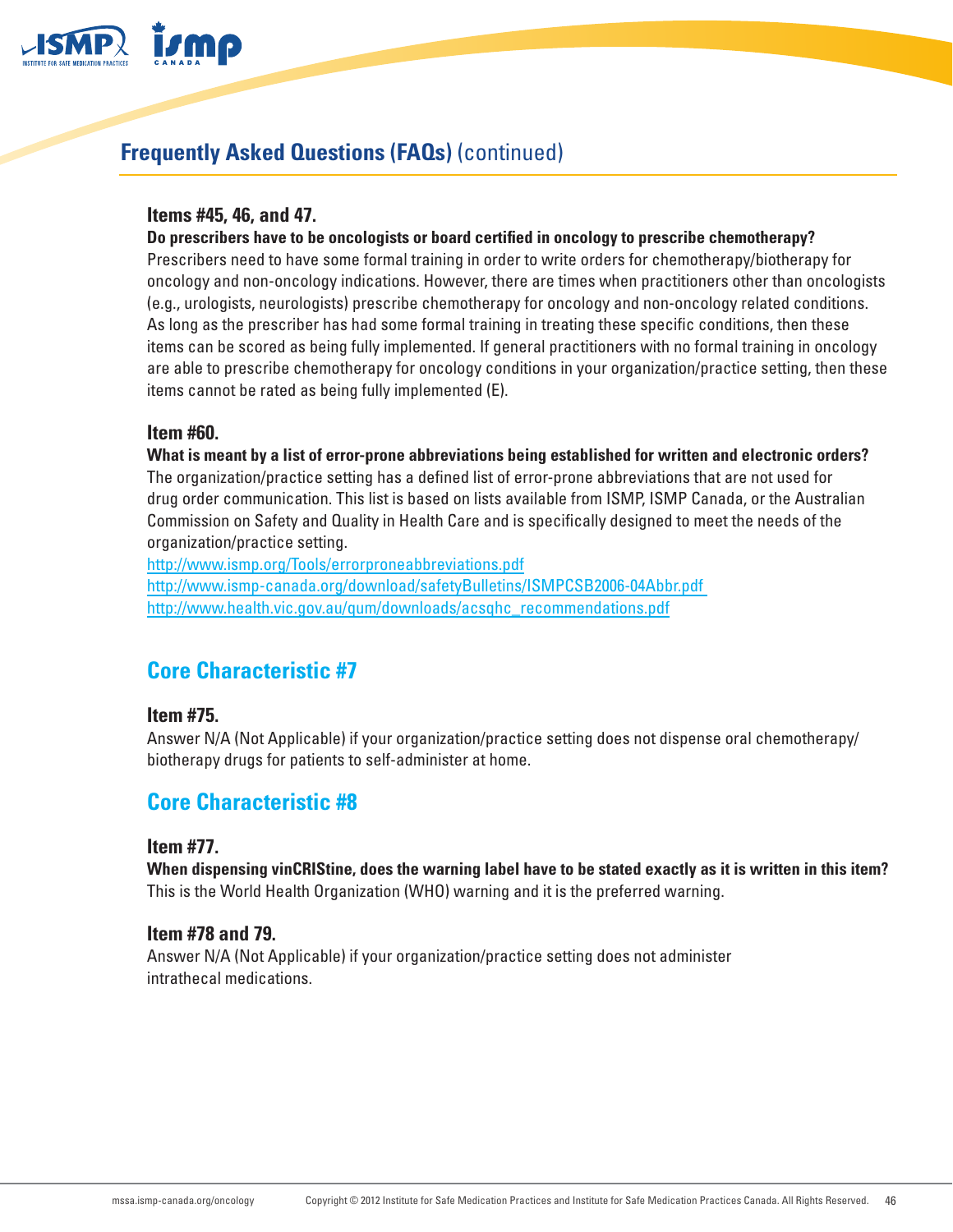

## **IV. DRUG LABELING, PACKAGING, AND NOMENCLATURE**

### **Core Characteristic #9**

#### **Item #82.**

Answer N/A (Not Applicable) if medications are not prepared for or administered by the intrathecal route in your organization/practice setting.

#### **Item #83 a and b.**

#### **Is there a standardized format that should be used for pharmacy-generated labels?**

Many jurisdictions have requirements for information legally required on a prescription label (e.g., pharmacy name, address, phone number, patient name, drug name and manufacturer, dose, quantity dispensed, directions for use, date dispensed, etc); however they do not address how information is to be displayed on a hospital pharmacy label to optimize readability and understanding. ISMP has developed general labelling guidelines, available at:<http://www.ismp.org/tools/guidelines/labelFormats/default.asp>. Cancer Care Ontario has developed guidelines for labelling specific to oncology settings, Trudeau M, Green E, Cosby R et al. Evidence-Based Series #12-11, Patient Safety Issues: Key Components of Chemotherapy Labelling, available at: <https://www.cancercare.on.ca/common/pages/UserFile.aspx?fileId=50193>

## **V. DRUG STANDARDIZATION, STORAGE, AND DISTRIBUTION**

### **Core Characteristic #10**

#### **Item #91.**

Answer N/A (Not Applicable) if your organization/practice setting does not use investigational drugs.

#### **Item #92.**

Answer N/A (Not Applicable) if your organization/practice setting does not use radiolabeled chemotherapy/ biotherapy drugs.

#### **Item #95.**

#### **What is the definition of a commercially available standard base solution?**

Errors have occurred in compounding base solutions from raw ingredients. It is recommended that commercially available base solutions be used; e.g., If 350 mL of sodium chloride 0.9% is needed, it is recommended that it be withdrawn from a 500 mL bag that was purchased from an accredited/certified vendor, not prepared on site, even if an automated compounder is available.

#### **Item #96.**

Answer N/A (Not Applicable) if your organization/practice setting uses only commercially available standard base solutions.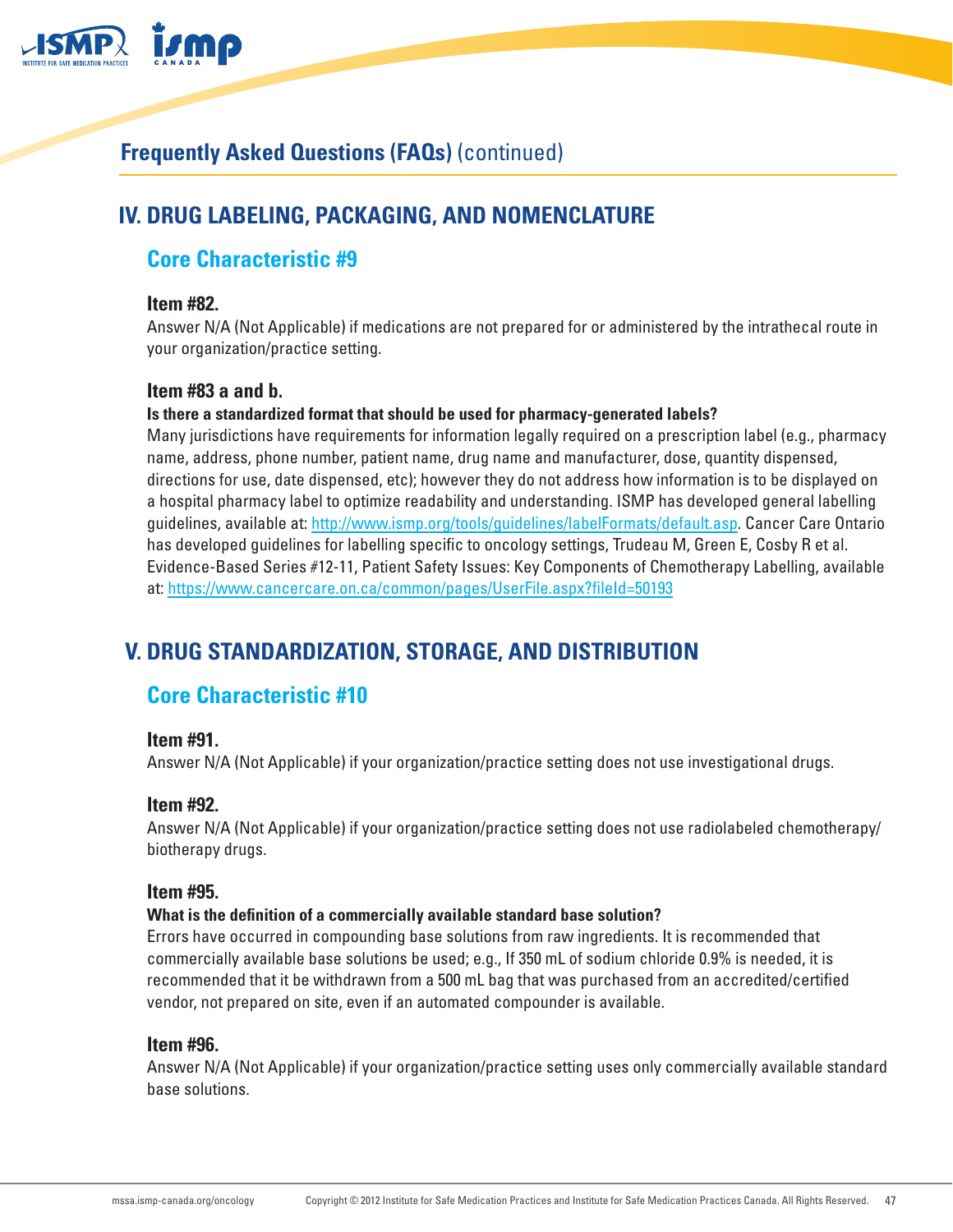

## **VI. MEDICATION DEVICE ACQUISITION, USE, AND MONITORING**

### **Core Characteristic #12**

#### **Item #111.**

Answer N/A (Not Applicable) if your organization/practice setting does not use multichannel infusion pumps.

#### **Item #112.**

Answer N/A (Not Applicable) if your organization/practice setting does not use disposable controlled rate devices (e.g., elastomeric).

## **VII. ENVIRONMENTAL FACTORS, WORKFLOW, AND STAFFING PATTERNS**

### **Core Characteristic #13**

#### **Item #118 a.**

Answer N/A (Not Applicable) if your organization/practice setting does not have inpatient oncology services.

### **Item #118 b.**

Answer N/A (Not Applicable) if your organization/practice setting does not have outpatient oncology services.

#### **Item #130.**

Answer N/A (Not Applicable) if your organization/practice setting does not use **closed system transfer devices**.

## **VIII. STAFF COMPETENCY AND EDUCATION**

### **Core Characteristic #14**

#### **Item #141.**

Answer N/A (Not Applicable) if your organization/practice setting does not provide oncology services requiring patient transfer between departments.